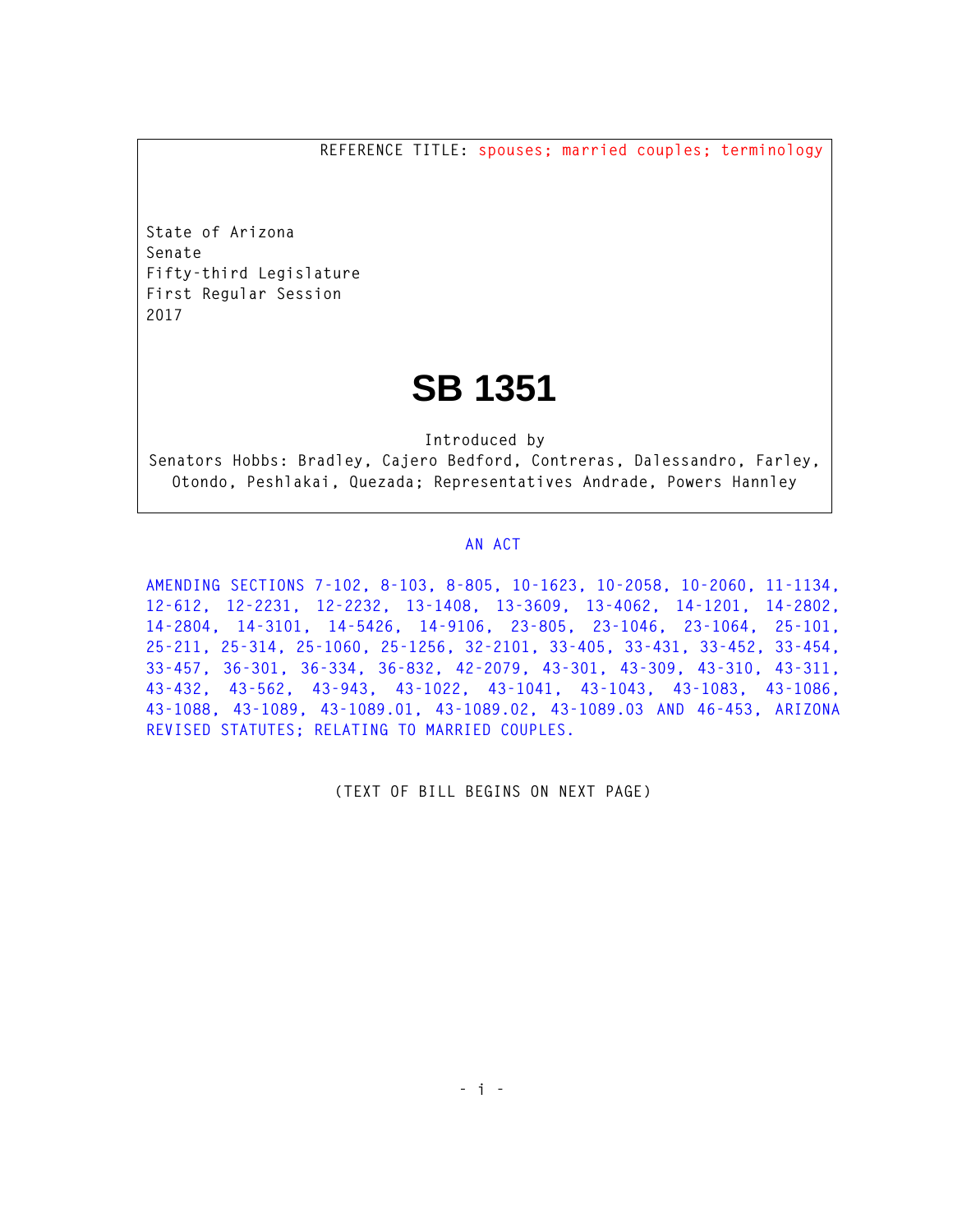**1 Be it enacted by the Legislature of the State of Arizona: 2 Section 1. Section 7-102, Arizona Revised Statutes, is amended to 3 read: 4 7-102. Qualification of sureties 5 A bond shall not be approved if executed by individual sureties 6 unless the sureties appear upon ON the tax roll of the county for an 7 amount at least equal to the penalty of any other judicial bonds upon ON 8 which they may already be sureties. If a surety is married, the bond 9 shall be signed by both husband and wife SPOUSES. 10 Sec. 2. Section 8-103, Arizona Revised Statutes, is amended to 11 read: 12 8-103. Who may adopt 13 A. Any adult resident of this state, whether married, unmarried or 14 legally separated, is eligible to qualify to adopt children. A husband 15 and wife MARRIED COUPLE may jointly adopt children. 16 B. An adult nonresident of this state, whether married, unmarried 17 or legally separated, is eligible to qualify to adopt a child if all of 18 the following apply: 19 1. The child is a dependent child and currently under the 20 jurisdiction of the juvenile court in this state. 21 2. The child currently resides in the home of the applicant. 22 3. The department placed the child in the home of the applicant 23 pursuant to section 8-548. 24 4. The department recommends the adoption of the child by the 25 applicant. 26 5. The foster care review board has reviewed the child's case as 27 required by section 8-515.03, except that the court may not delay the 28 child's adoption if the foster care review board has not reviewed the 29 child's case. 30 C. Pursuant to rules adopted by the department, the department or 31 adoption agency shall place a child in an adoptive home that best meets 32 the safety, social, emotional, physical and mental health needs of the 33 child. Other relevant factors for consideration, in no order of 34 preference, shall include: 35 1. The marital status and the length and stability of the marital 36 relationship of the prospective adoptive parents. 37 2. Placement with the child's siblings pursuant to section 8-862. 38 3. Established relationships between the child and the prospective 39 adoptive family as described in section 8-862, including placement with a 40 grandparent or another member of the child's extended family, including a 41 person or foster parent who has a significant relationship with the child. 42 4. The prospective adoptive family's ability to meet the child's 43 safety, social, emotional, physical and mental health needs and the 44 ability to financially provide for the child. 45 5. The wishes of the child who is twelve years of age or older.**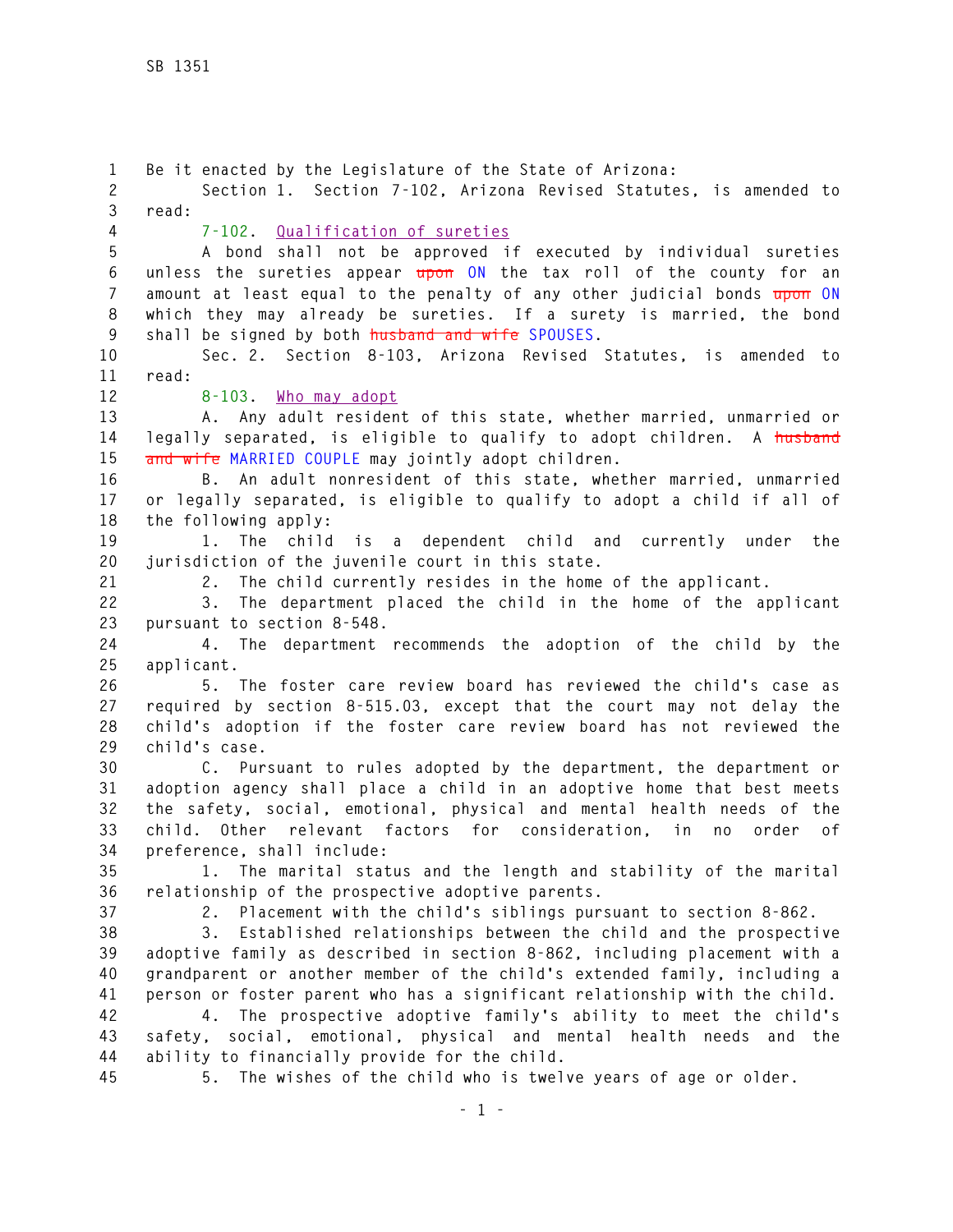**1 6. The wishes of the child's birth parents unless the rights of the 2 parent have been terminated or the court has established a case plan of 3 severance and adoption.** 

**4 7. The availability of relatives, the child's current or former 5 foster parents or other significant persons to provide support to the 6 prospective adoptive family and child.** 

**7 D. If all relevant factors are equal and the choice is between a 8 married man and woman COUPLE certified to adopt and a single adult 9 certified to adopt, placement preference shall be with a married man and 10 woman COUPLE.** 

**11 E. In each adoption proceeding, the court shall make findings on 12 the record regarding the best interests of the child pursuant to law.** 

**13 Sec. 3. Section 8-805, Arizona Revised Statutes, is amended to 14 read:** 

**15 8-805. Immunity of participants; nonprivileged communications**

**16 A. Any person making a complaint, or providing information or 17 otherwise participating in the program authorized by this article shall be 18 immune from any civil or criminal liability by reason of such AN action, 19 unless such THE person acted with malice or unless such THE person has 20 been charged with or is suspected of abusing, abandoning or neglecting the 21 child or children in question.** 

**22 B. Except as provided in subsection C of this section, the 23 physician-patient privilege, husband-wife THE SPOUSAL privilege, or any 24 privilege except the attorney-client privilege, provided for by 25 professions such as the practice of social work or nursing covered by law 26 or a code of ethics regarding practitioner-client confidences, both as 27 they relate to the competency of the witness and to the exclusion of 28 confidential communications, shall not pertain in any civil or criminal 29 litigation in which a child's neglect, dependency, abuse or abandonment is 30 in issue nor OR in any judicial proceeding resulting from a report 31 submitted pursuant to this article.** 

**32 C. In any civil or criminal litigation in which a child's neglect, 33 dependency, abuse or abandonment is an issue, a clergyman or priest shall 34 not, without his consent, be examined as a witness concerning any 35 confession made to him in his role as a clergyman or a priest in the 36 course of the discipline enjoined by the church to which he belongs.** 

**37 Sec. 4. Section 10-1623, Arizona Revised Statutes, is amended to 38 read:** 

- 
- 

## **39 10-1623. Statement of bankruptcy or receivership; 40 interrogatories before subsequent incorporation; 41 violation; classification; definitions**

**42 A. On the filing of a petition for bankruptcy or the appointment of 43 a receiver for any corporation, the corporation shall deliver a statement 44 to the commission listing:**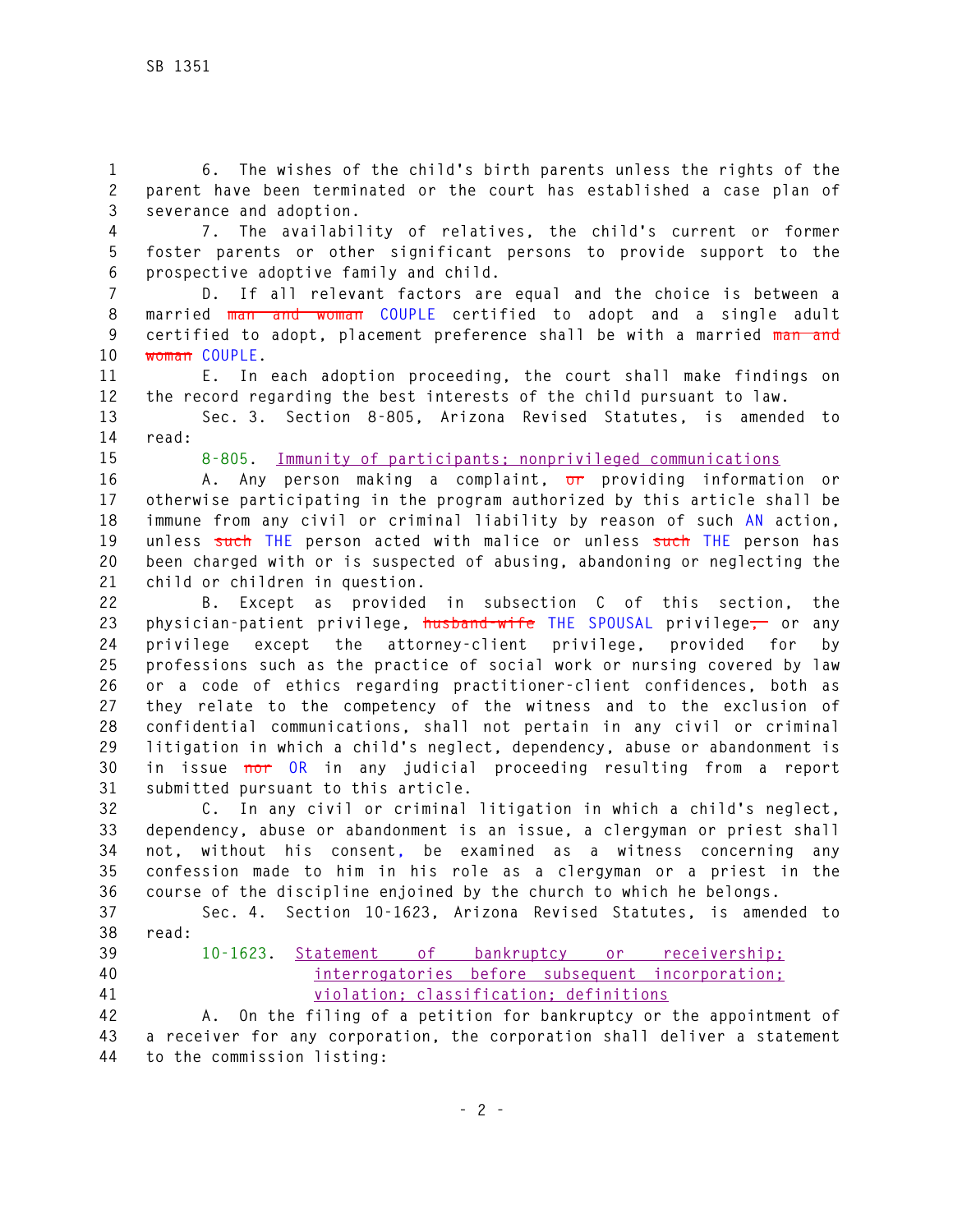**1 1. All officers, directors, trustees and major stockholders of the 2 corporation within one year of filing the petition for bankruptcy or the 3 appointment of a receiver. If a major stockholder is a corporation, the 4 statement shall list the current president, THE chairman of the board of 5 directors and major stockholders of such corporate stockholder.** 

**6 2. Whether any such person has been an officer, director, trustee 7 or major stockholder of any other corporation within one year of the 8 bankruptcy or receivership of the other corporation.** 

**9 3. If the answer in paragraph 2 of this subsection is in the 10 affirmative, for each such corporation the following information:** 

- **11 (a) Name and address.**
- 

**12 (b) States in which it:** 

**13 (i) Was incorporated.** 

**14 (ii) Transacted business.** 

**15 (c) Dates of operation.** 

**16 B. The commission shall maintain a suitably indexed list of all 17 such persons. The index is a public record of the commission for purposes 18 of title 39.** 

**19 C. On receipt for filing of articles of incorporation of a new 20 corporation or application for authority to transact business by a foreign 21 corporation, the commission shall determine whether any person proposed as 22 an officer, director, trustee, incorporator or major stockholder of the 23 new or foreign corporation has been involved two or more times in a 24 corporate bankruptcy, receivership, revocation, administrative dissolution 25 or judicial dissolution commenced by any state. If so, the commission may 26 direct detailed interrogatories to the persons requiring any additional 27 relevant information deemed necessary by the commission and at the same 28 time shall provide public notice of the interrogatory procedure. Any 29 person may request additional interrogatories or may provide additional 30 information to the commission. The interrogatories shall be completely 31 answered within thirty days after mailing. With respect to corporations 32 incorporated or seeking authority to transact business, articles of 33 incorporation or application for authority shall not be filed until all 34 outstanding interrogatories have been answered to the satisfaction of the 35 commission.** 

**36 D. Any applicant for filing articles of incorporation or authority 37 to transact business who is dissatisfied with a determination of the 38 commission or any other proceeding under this section may demand and the 39 commission or its designee shall convene a public hearing at the county 40 seat of the county of the corporate headquarters of the proposed 41 corporation. The commission shall give public notice of the hearing at 42 least twenty days before the hearing by publication in a newspaper of 43 general circulation in any county in which a relevant prior bankruptcy or 44 receivership occurred.**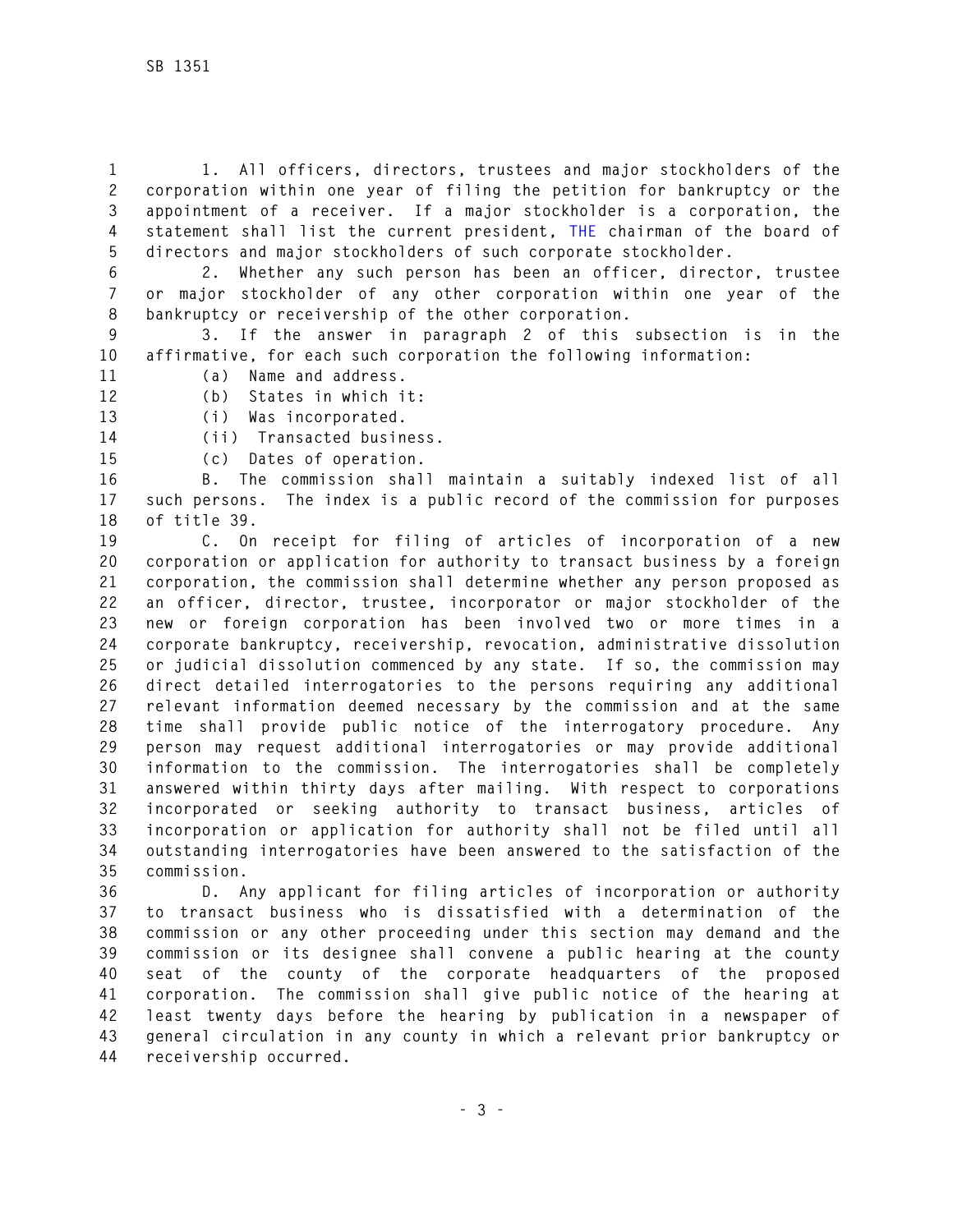**1 E. The commission shall provide the attorney general with a copy of 2 statements furnished pursuant to subsection A OF THIS SECTION and answers 3 to interrogatories propounded pursuant to subsection C OF THIS SECTION on 4 a quarterly updated basis.** 

**5 F. Any person or corporation failing to comply with the 6 requirements of this section is guilty of a class 1 misdemeanor. Any 7 person making a false statement or giving false information pursuant to 8 this section is guilty of a class 5 felony.** 

**9 G. In FOR THE PURPOSES OF this section:** 

**10 1. "Controlling" includes the total shares of stock issued to a 11 husband and wife MARRIED COUPLE and their relatives to the first degree of 12 consanguinity.** 

**13 2. "Major stockholder" means a shareholder possessing or 14 controlling twenty per cent PERCENT of the issued and outstanding shares 15 or twenty per cent PERCENT of any proprietary, beneficial or membership 16 interest in the corporation.** 

**17 Sec. 5. Section 10-2058, Arizona Revised Statutes, is amended to 18 read:** 

**19 10-2058. Board of directors; compensation; term; quorum** 

**20 A. The business of a cooperative shall be managed by a board of 21 directors. Unless the bylaws provide otherwise, each of the directors 22 shall be a member of the cooperative or of another cooperative that is a 23 member. The bylaws shall prescribe the number of directors, their 24 qualifications other than those prescribed in this article and the manner 25 of holding meetings of the board of directors and of electing successors 26 to directors who resign or die or who are otherwise incapable of acting. 27 The bylaws may also provide for the removal of directors from office and 28 for the election of their successors.** 

**29 B. Unless the bylaws provide otherwise, the directors shall not 30 receive salaries for services as directors and, except in emergencies, 31 shall not be employed by the cooperative in any capacity involving 32 compensation without the approval of the members. The bylaws may allow a 33 payment of a fee and provide that expenses of attendance may be allowed to 34 each director for attendance at each meeting of the board of directors.** 

**35 C. The directors of a cooperative named in the articles of 36 incorporation, consolidation, merger or conversion shall hold office until 37 successors are elected and qualify. The bylaws shall prescribe the manner 38 of electing directors and the number and terms of the directors, including 39 whether the terms are staggered. If stated in the bylaws, at each annual 40 meeting, or, in case of failure to hold the annual meeting as specified in 41 the bylaws, at a special meeting called for that purpose, the members 42 shall elect directors to hold office until the next annual meeting of the 43 members, except as otherwise provided in this article. Each director 44 shall hold office for the term for which the director is elected and until 45 a successor is elected and qualifies. A director may resign at any time**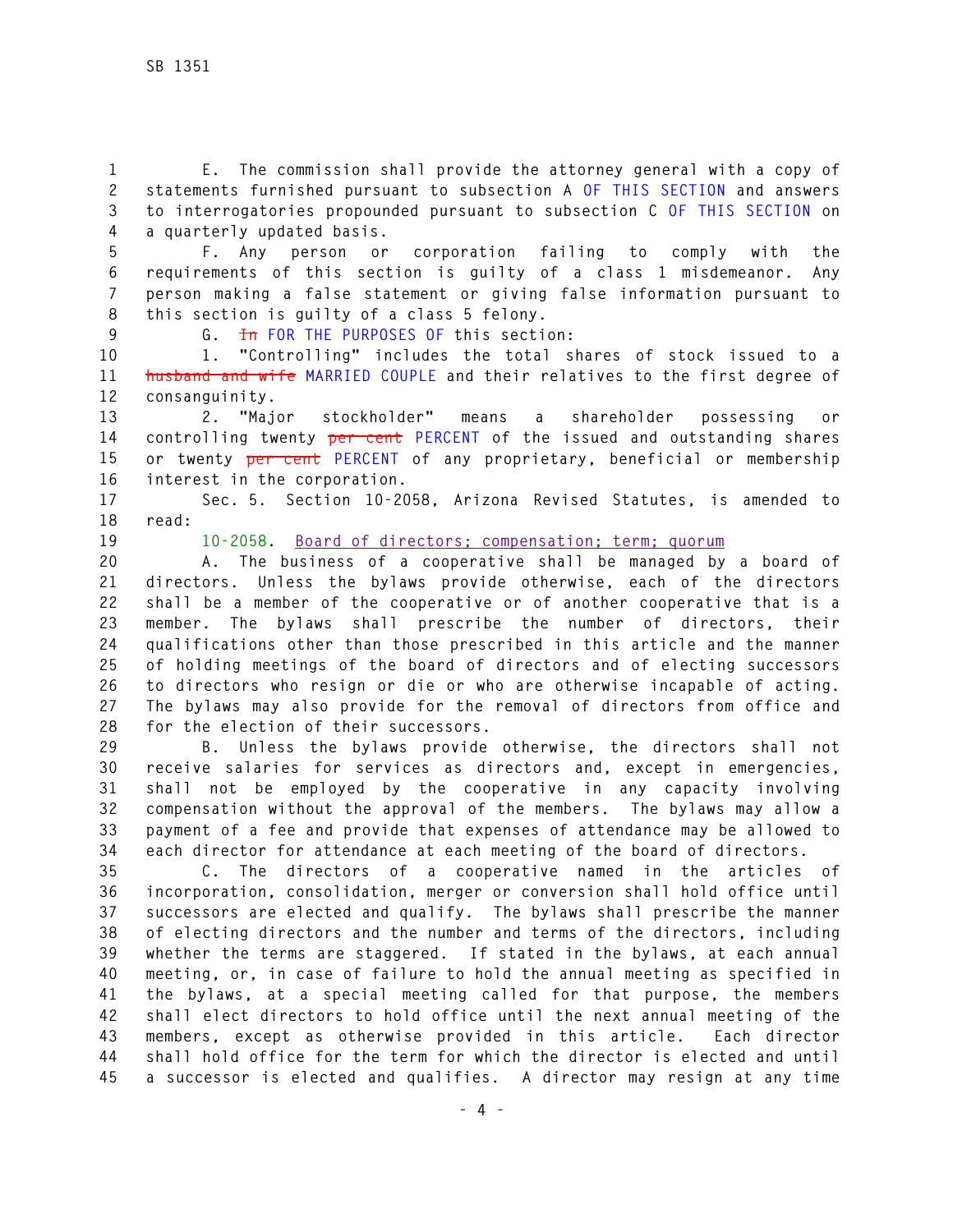**1 by delivering written notice to the board of directors, its presiding 2 officer or the cooperative. A resignation is effective when the notice is 3 delivered unless the notice specifies a later effective date or event.** 

**4 D. A majority of the board of directors shall constitute a quorum.** 

**5 E. If a husband and wife hold MARRIED COUPLE HOLDS a joint 6 membership in a cooperative, either one SPOUSE, but not both, may be 7 elected a director.** 

**8 F. The board of directors may take any action without a meeting if 9 the action would be allowed at a meeting and if before the board takes the 10 action all of the directors who are normally required to approve the 11 action at a meeting provide prior consent by signing a written statement 12 that explains and approves the action.** 

**13 G. The board of directors may exercise all the powers of a 14 cooperative not conferred upon ON the members by this article, or its 15 articles of incorporation or bylaws.** 

**16 H. Any person who serves as a director or officer or who serves on 17 a board or council in an advisory capacity to the cooperative or board of 18 directors of a cooperative is immune from civil liability and is not 19 subject to a suit directly or by way of contribution for any act or 20 omission that results in damage or injury if that person was acting in 21 good faith and within the scope of that person's official capacity and the 22 damage or injury was not caused by the wilful conduct or gross negligence 23 of that person. Nothing in this subsection limits or modifies in any 24 manner the duties or liabilities of a director or person who serves in any 25 advisory capacity to the cooperative or the cooperative members. For the 26 purposes of this subsection, "official capacity" means any decision, act 27 or event the cooperative undertakes in furtherance of the purposes for 28 which the cooperative is organized or operating.** 

**29 Sec. 6. Section 10-2060, Arizona Revised Statutes, is amended to 30 read:** 

### **31 10-2060. Members in cooperative**

**32 Each incorporator of a cooperative shall be a member of the 33 cooperative, but no other person may become a member unless the person 34 agrees to use electric energy or other services furnished by the 35 cooperative as the cooperative establishes in its bylaws. A husband and 36 wife MARRIED COUPLE may hold a joint membership in a cooperative. 37 Membership in a cooperative is not transferable, except as provided in the 38 bylaws. The bylaws may prescribe additional qualifications, limitations, 39 classifications and rights concerning membership.** 

**40 Sec. 7. Section 11-1134, Arizona Revised Statutes, is amended to 41 read:** 

**42 11-1134. Exemptions**

**43 A. The affidavit and fee required by this article do not apply to 44 the following instruments:**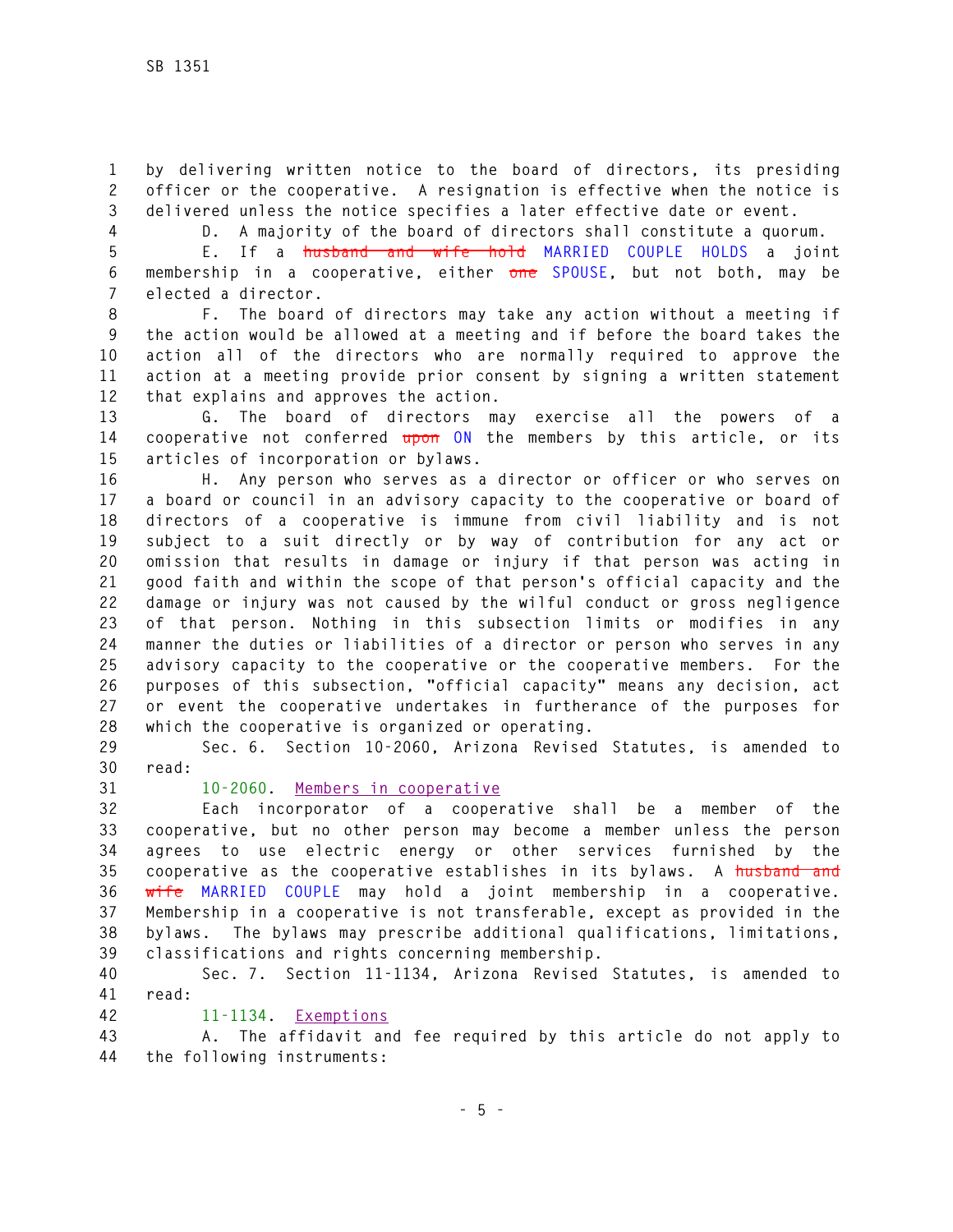**1 1. A deed that represents the payment in full or forfeiture of a 2 recorded contract for the sale of real property. 3 2. A lease or easement on real property, regardless of the length 4 of the term. 5 3. A deed, patent or contract for the sale or transfer of real 6 property in which an agency or representative of the United States, this 7 state, a county, city or town of this state or any political subdivision 8 of this state is the named grantor, and authorized seller, or purchaser. 9 4. A quitclaim deed to quiet title as described in section 12-1103, 10 subsection B or otherwise executed for no monetary consideration. 11 5. A conveyance of real property that is executed pursuant to a 12 court order. 13 6. A deed to an unpatented mining claim. 14 7. A deed of gift. 15 B. The affidavit and fee required by this article do not apply to a 16 transfer of title: 17 1. Solely in order to provide or release security for a debt or 18 obligation, including a trustee's deed pursuant to power of sale under a 19 deed of trust. 20 2. That confirms or corrects a deed that was previously recorded. 21 3. When the transfer of title has only nominal actual consideration 22 for the transfer of residential property between: 23 (a) Husband and wife A MARRIED COUPLE or ancestor of the husband 24 and wife EITHER SPOUSE. 25 (b) Parent and child, including natural or adopted children and 26 their descendants. 27 (c) Grandparent and grandchild. 28 (d) Natural or adopted siblings. 29 4. On a sale for delinquent taxes or assessments. 30 5. On partition. 31 6. Pursuant to a merger. 32 7. For no consideration or nominal consideration: 33 (a) By a subsidiary to its parent or from a parent to a subsidiary. 34 (b) Among commonly controlled entities. 35 (c) From a member to its limited liability company or from a 36 limited liability company to a member. 37 (d) From a partner to its partnership. 38 (e) From a partnership to a partner. 39 (f) From a joint venturer to its joint venture. 40 (g) From a joint venture to a joint venturer. 41 (h) From a trust beneficiary to its trustee. 42 (i) From a trustee to its trust beneficiary. 43 (j) From any of the entities in subdivisions (a) through (i) of** 

**44 this paragraph to a single purpose entity in order to obtain financing.**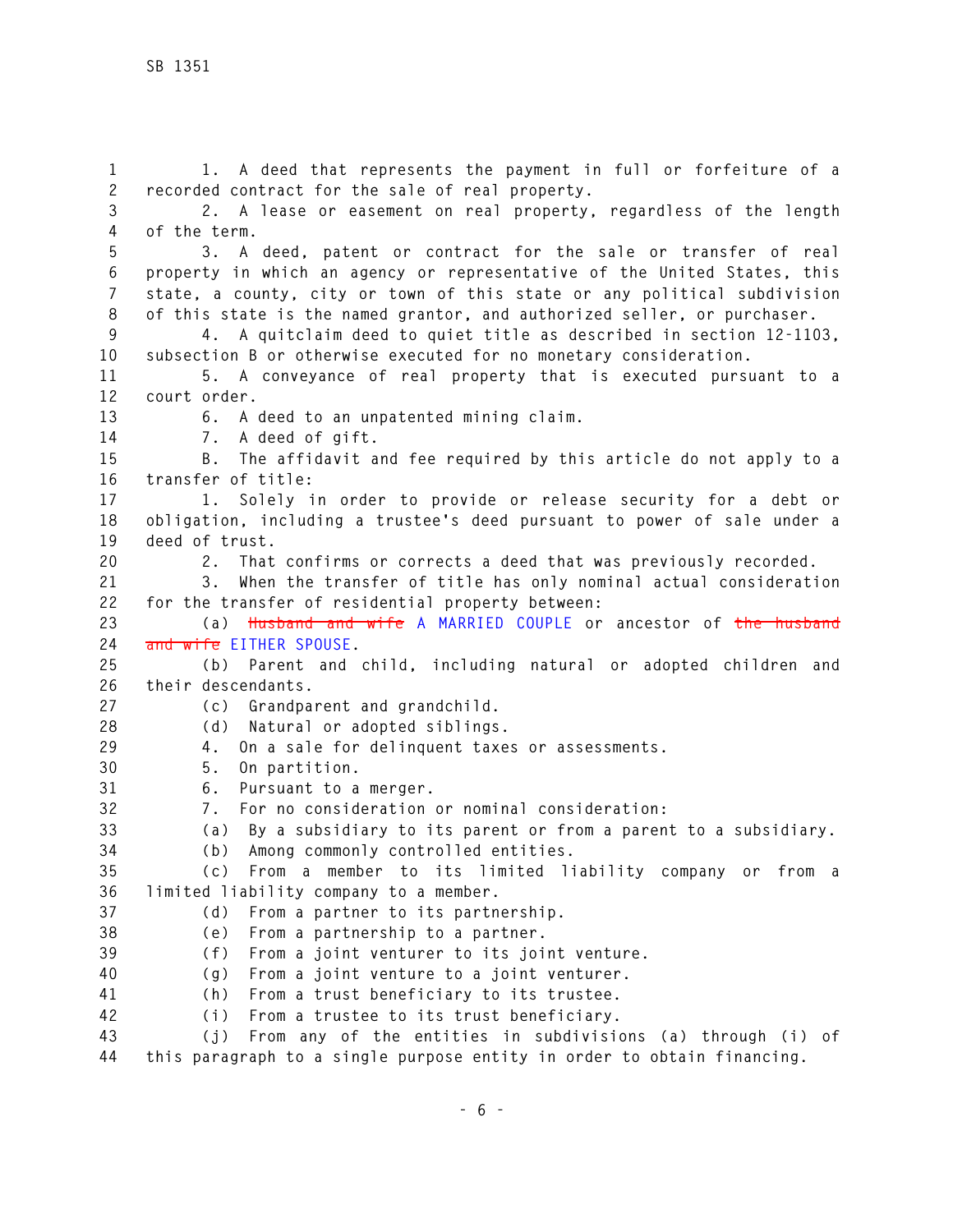**1 8. From a person to a trustee or from a trustee to a trust 2 beneficiary with only nominal actual consideration for the transfer.** 

**3 9. To and from an intermediary for the purpose of creating a joint 4 tenancy estate or some other form of ownership.** 

**5 10. From a husband and wife MARRIED COUPLE or one of them THE 6 SPOUSES to both husband and wife SPOUSES to create an estate in community 7 property with right of survivorship.** 

**8 11. From two or more persons to themselves to create an estate in 9 joint tenancy with right of survivorship.** 

**10 12. Pursuant to a beneficiary deed with only nominal actual 11 consideration for the transfer.** 

**12 13. From an owner to itself or a related entity for no or nominal 13 consideration solely for the purpose of consolidating or splitting 14 parcels.** 

**15 14. Due to a legal name change.** 

**16 C. Any instrument that describes a transaction that is exempt under 17 this section shall note the exemption on the face of the instrument at the 18 time of recording, indicating the specific exemption that is claimed.** 

**19 Sec. 8. Section 12-612, Arizona Revised Statutes, is amended to 20 read:** 

**21 12-612. Parties plaintiff; recovery; distribution; 22 disqualification**

**23 A. An action for wrongful death shall be brought by and in the name 24 of the surviving husband or wife SPOUSE, child, parent or guardian, or 25 personal representative of the deceased person for and on behalf of the 26 surviving husband or wife SPOUSE, children or parents, or if none of these 27 survive, on behalf of the decedent's estate.** 

**28 B. Either parent may maintain the action for the death of a child, 29 and the guardian may maintain the action for the death of the guardian's 30 ward.** 

**31 C. The amount recovered in an action for wrongful death shall be 32 distributed to the parties provided for in subsection A of this section in 33 proportion to their damages, and if recovery is on behalf of the 34 decedent's estate the amount shall be an asset of the estate.** 

**35 D. If any party listed in subsection A of this section is found 36 guilty of or guilty except insane for, or pled guilty or no contest to, a 37 violation of section 13-3623 involving the death of the child decedent or 38 a violation of section 13-1103, 13-1104 or 13-1105 involving the death of 39 the decedent, the party is deemed to have predeceased the decedent and is 40 disqualified from recovering wrongful death benefits. This subsection 41 applies to a person who is found guilty of or guilty except insane for, or 42 pled guilty or no contest to, an offense committed in another jurisdiction 43 that has the same elements of an offense listed in this subsection and 44 that if committed in this state would be a violation of any of the 45 offenses listed in this subsection.**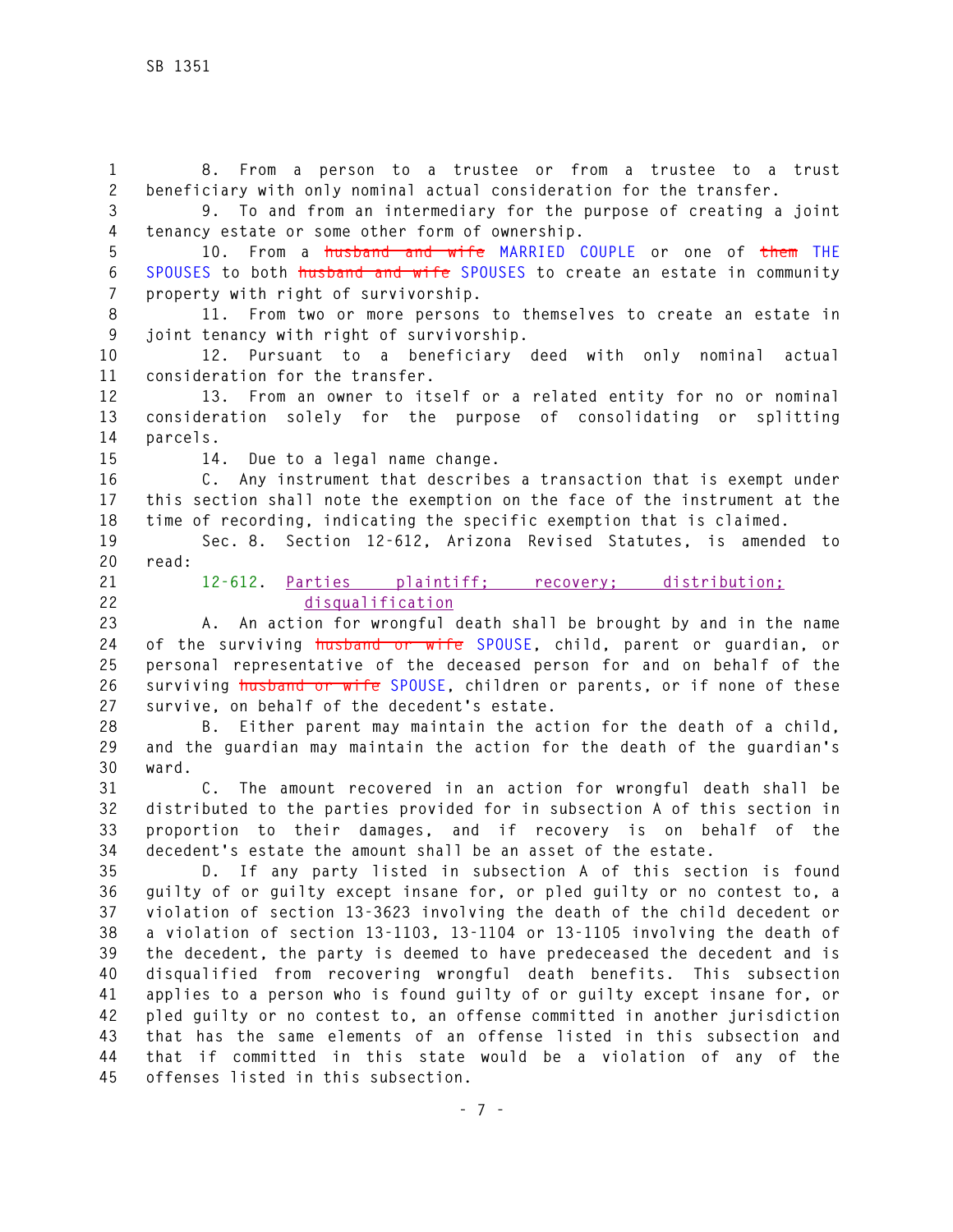**1 E. For the purposes of subsection A of this section, "personal 2 representative" includes any person to whom letters testamentary or of 3 administration are granted by competent authority under the laws of this 4 or any other state. The personal representative may maintain the action 5 for wrongful death without the issuance of further letters or any other 6 requirement or authorization of law. 7 Sec. 9. Section 12-2231, Arizona Revised Statutes, is amended to 8 read: 9 12-2231. Spouses; antimarital fact 10 In a civil action, a husband SPOUSE shall not be examined for or 11 against his wife THE OTHER SPOUSE without her THE OTHER SPOUSE'S 12 consent, nor a wife for or against her husband without his consent, except 13 as provided in section 12-2232. 14 Sec. 10. Section 12-2232, Arizona Revised Statutes, is amended to 15 read: 16 12-2232. Spouses; privileged communications; permissible 17 examination 18 A. A husband or wife SPOUSE, during the marriage or afterward, 19 without the consent of the other SPOUSE, shall not be examined as to any 20 communications made by one to the other during the marriage, except: 21 1. In an action for divorce or a civil action by one against the 22 other. 23 2. In a criminal action or proceeding as provided in the criminal 24 code. 25 3. In an action for damages against another person for adultery 26 committed by either husband or wife SPOUSE. 27 B. In a hearing conducted pursuant to title 36, chapter 5, a 28 husband or wife SPOUSE, during the marriage or afterward, without the 29 consent of the other SPOUSE, may be examined as to any communications, 30 physical acts or behaviors made by one to the other during the marriage 31 that relate to the matters at issue in the hearing. 32 Sec. 11. Section 13-1408, Arizona Revised Statutes, is amended to 33 read: 34 13-1408. Adultery; classification; punishment; limitation on 35 prosecution 36 A. A married person who has sexual intercourse with another than 37 his or her spouse, and an unmarried person who has sexual intercourse with 38 a married person not his or her spouse, commits adultery and is guilty of 39 a class 3 misdemeanor. When the act is committed between parties only one 40 of whom is married, both shall be punished. 41 B. No A prosecution for adultery shall NOT be commenced except upon 42 ON THE complaint of the husband or wife SPOUSE.**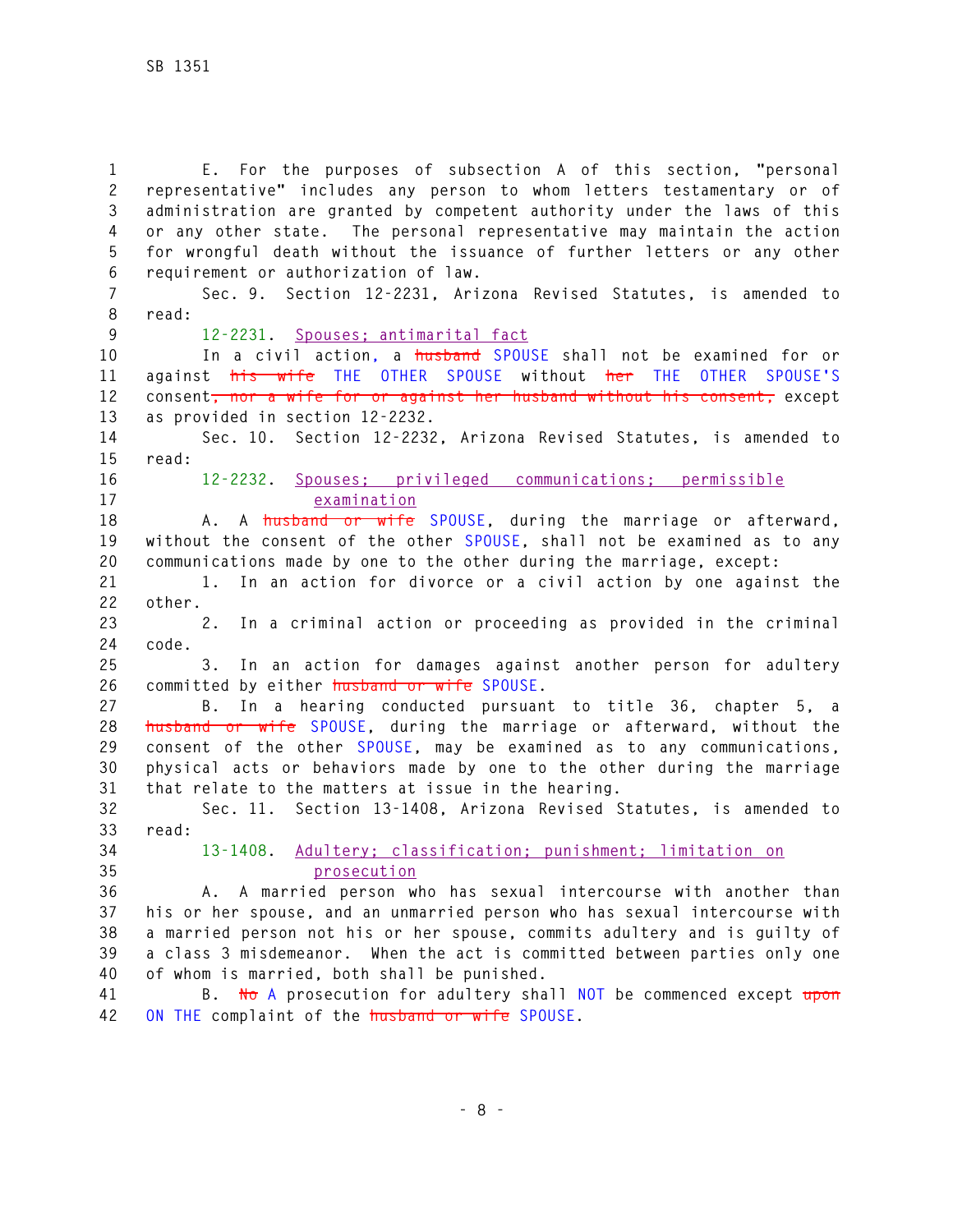**1 Sec. 12. Section 13-3609, Arizona Revised Statutes, is amended to 2 read: 3 13-3609. Child bigamy; classification; definitions 4 A. A person commits child bigamy if the person knowingly does any 5 of the following: 6 1. Is at least eighteen years of age, has a spouse and marries a 7 child. 8 2. Is at least eighteen years of age and, either alone or in 9 association with others, directs, causes or controls the marriage of a 10 child to a person who already has a spouse. 11 3. Is at least eighteen years of age and, either alone or in 12 association with others, directs, causes or controls the marriage of a 13 child if the child already has a spouse. 14 4. Is at least eighteen years of age and marries a child if the 15 child already has a spouse. 16 5. Transports or finances the transportation of a child to promote 17 marriage between the child and a person who already has a spouse. 18 6. Transports or finances the transportation of a child who already 19 has a spouse to promote marriage between the child and another person. 20 B. This section does not apply if a person who marries a child: 21 1. Has a spouse who has been absent for at least five successive 22 years without being known to the person within that time to be living. 23 2. Has a former marriage that has been pronounced void, annulled or 24 dissolved by judgment of a competent court. 25 C. A violation of this section is a class 3 felony. 26 D. For the purposes of this section: 27 1. "Marriage" means the state of joining together as husband and 28 wife A MARRIED COUPLE through an agreement, promise or ceremony regardless 29 of whether a marriage license has been issued by the appropriate 30 authority. 31 2. "Marry" means to join together as husband and wife A MARRIED 32 COUPLE through an agreement, promise or ceremony regardless of whether a 33 marriage license has been issued by the appropriate authority. 34 3. "Spouses" means two persons living together as husband and wife 35 A MARRIED COUPLE, including the assumption of those marital rights, duties 36 and obligations that are usually manifested by married people, including 37 but not necessarily dependent on sexual relations. 38 Sec. 13. Section 13-4062, Arizona Revised Statutes, is amended to 39 read: 40 13-4062. Antimarital fact privilege; other privileged 41 communications 42 A person shall not be examined as a witness in the following cases: 43 1. A husband SPOUSE for or against his wife THE OTHER SPOUSE 44 without her THE OTHER SPOUSE'S consent, nor a wife for or against her 45 husband without his consent, as to events occurring during the marriage,**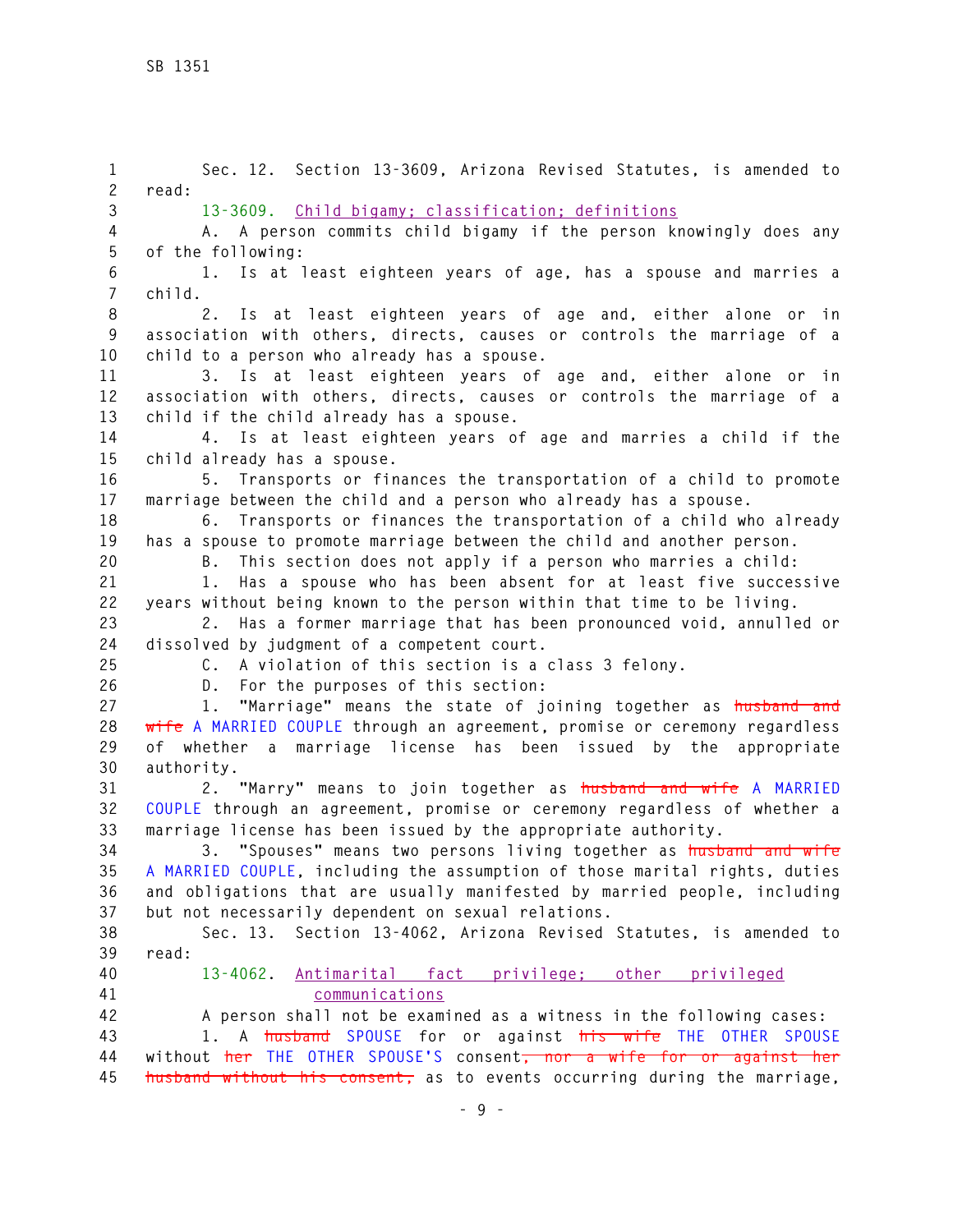**1 nor can either, during the marriage or afterwards, without consent of the 2 other, be examined as to any communication made by one to the other during 3 the marriage. These exceptions do not apply in a criminal action or 4 proceeding for a crime committed by the husband A SPOUSE against the wife, 5 or by the wife against the husband, OTHER SPOUSE nor in a criminal action 6 or proceeding against the husband A SPOUSE for abandonment, failure to 7 support or provide for or failure or neglect to furnish the necessities of 8 life to the wife OTHER SPOUSE or the minor children. Either spouse may be 9 examined as a witness for or against the other in a prosecution for an 10 offense listed in section 13-706, subsection F, paragraph 1, for bigamy or 11 adultery, committed by either spouse, or for sexual assault committed by 12 the husband if either of the following occurs:** 

**13 (a) Before testifying, the testifying spouse makes a voluntary 14 statement to a law enforcement officer during an investigation of the 15 offense or offenses about the events that gave rise to the prosecution or 16 about any statements made to the spouse by the other spouse about those 17 events.** 

**18 (b) Either spouse requests to testify.** 

**19 2. An attorney, without consent of the attorney's client, as to any 20 communication made by the client to the attorney, or the attorney's advice 21 given in the course of professional employment.** 

**22 3. A clergyman or priest, without consent of the person making the 23 confession, as to any confession made to the clergyman or priest in his 24 professional character in the course of discipline enjoined by the church 25 to which the clergyman or priest belongs.** 

**26 4. A physician or surgeon, without consent of the physician's or 27 surgeon's patient, as to any information acquired in attending the patient 28 which was necessary to enable the physician or surgeon to prescribe or act 29 for the patient.** 

**30 Sec. 14. Section 14-1201, Arizona Revised Statutes, is amended to 31 read:** 

**32 14-1201. Definitions**

**33 In this title, unless the context otherwise requires:** 

**34 1. "Agent" includes an attorney-in-fact under a durable or 35 nondurable power of attorney, a person who is authorized to make decisions 36 concerning another person's health care and a person who is authorized to 37 make decisions for another person under a natural death act.** 

**38 2. "Application" means a written request to the registrar for an 39 order of informal probate or appointment under chapter 3, article 3 of 40 this title.** 

**41 3. "Basis for compensation" means AN hourly rate, a fixed fee or a 42 contingency fee agreement and reimbursable costs.** 

**43 4. "Beneficiary", as it relates to a trust beneficiary, includes a 44 person who has any present or future interest, vested or contingent, and 45 also includes the owner of an interest by assignment or other transfer.**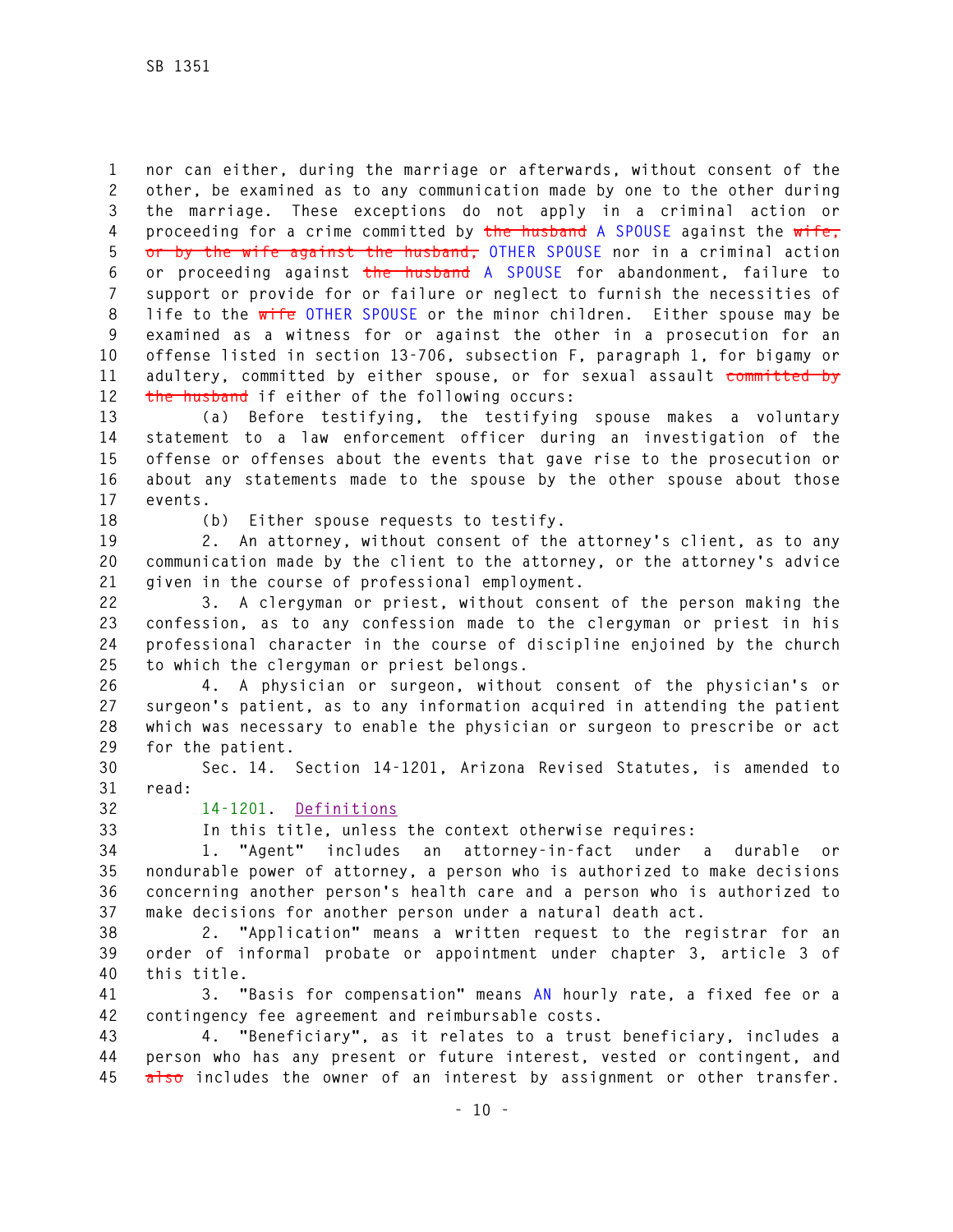**1 As it relates to a charitable trust, beneficiary includes any person 2 entitled to enforce the trust. As it relates to a beneficiary of a 3 beneficiary designation, beneficiary refers to a beneficiary of an 4 insurance or annuity policy, an account with pay on death designation, a 5 security registered in beneficiary form or a pension, profit sharing, 6 retirement or similar benefit plan, or any other nonprobate transfer at 7 death. As it relates to a beneficiary designated in a governing 8 instrument, beneficiary includes a grantee of a deed, a devisee, a trust 9 beneficiary, a beneficiary of a beneficiary designation, a donee, 10 appointee or taker in default of a power of appointment and a person in 11 whose favor a power of attorney or a power held in any person, fiduciary 12 or representative capacity is exercised.** 

**13 5. "Beneficiary designation" refers to a governing instrument 14 naming a beneficiary of an insurance or annuity policy, of an account with 15 pay on death designation, of a security registered in beneficiary form or 16 of a pension, profit sharing, retirement or similar benefit plan, or any 17 other nonprobate transfer at death.** 

**18 6. "Child" includes a person who is entitled to take as a child 19 under this title by intestate succession from the parent whose 20 relationship is involved. Child excludes a person who is only a 21 stepchild, a foster child, a grandchild or a more remote descendant.** 

**22 7. "Claims", in respect to estates of decedents and protected 23 persons, includes liabilities of the decedent or the protected person, 24 whether arising in contract, in tort or otherwise, and liabilities of the 25 estate that arise at or after the death of the decedent or after the 26 appointment of a conservator, including funeral expenses and expenses of 27 administration. Claims do not include estate or inheritance taxes or 28 demands or disputes regarding title of a decedent or a protected person to 29 specific assets alleged to be included in the estate.** 

**30 8. "Community property" means that property of a husband and wife 31 MARRIED COUPLE that is acquired during the marriage and that is community 32 property as prescribed in section 25-211.** 

**33 9. "Conservator" means a person who is appointed by a court to 34 manage the estate of a protected person.** 

**35 10. "Court" means the superior court.** 

**36 11. "Dependent child" means a minor child whom the decedent was 37 obligated to support or an adult child who was in fact being supported by 38 the decedent at the time of the decedent's death.** 

**39 12. "Descendant" means all of the decedent's descendants of all 40 generations, with the relationship of parent and child at each generation.** 

**41 13. "Devise", when used as a noun, means a testamentary disposition 42 of real or personal property and, when used as a verb, means to dispose of 43 real or personal property by will.** 

**44 14. "Devisee" means a person WHO IS designated in a will to receive 45 a devise. For the purposes of chapter 3 of this title, in the case of a**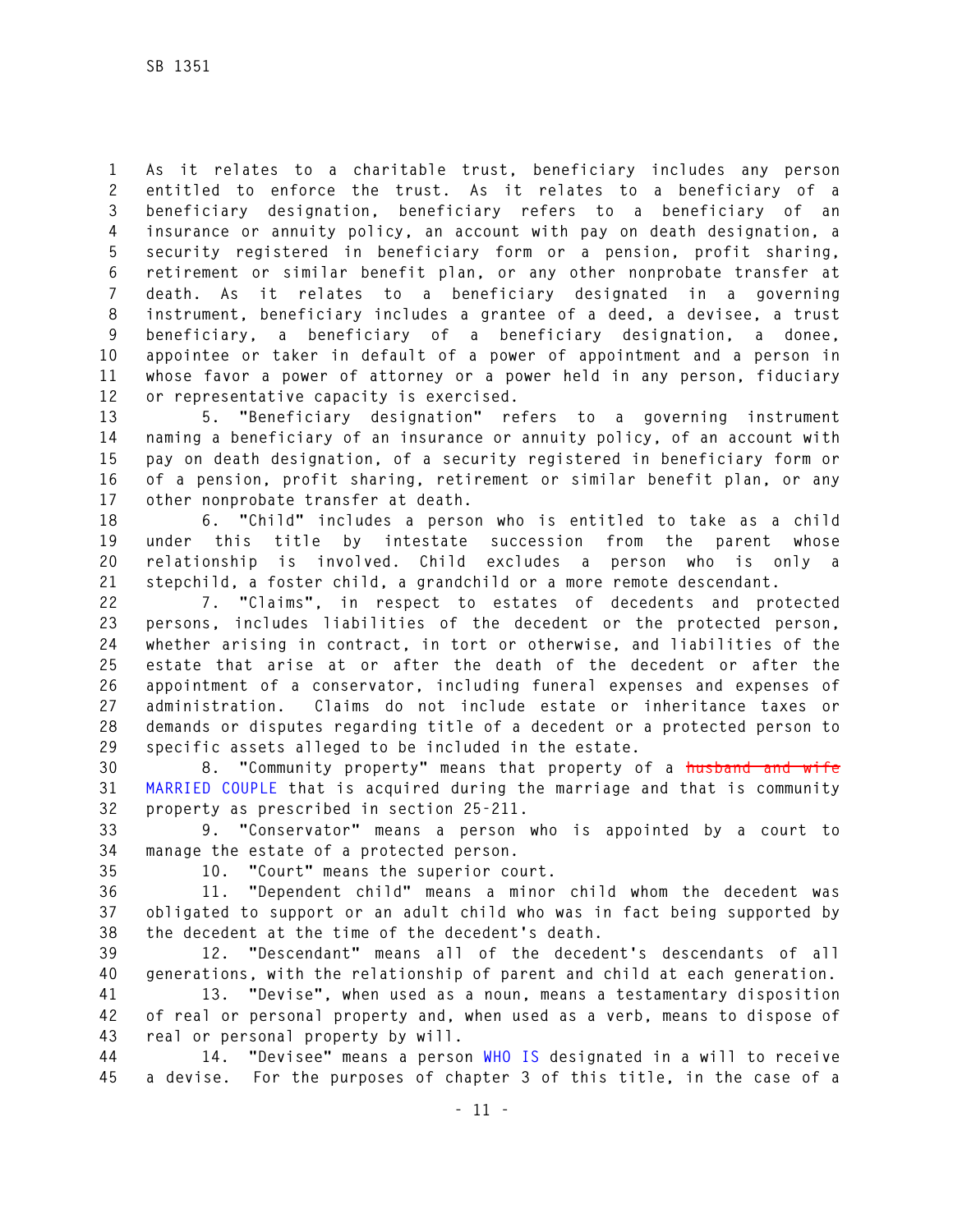**1 devise to an existing trust or trustee, or to a trustee on trust described 2 by will, the trust or trustee is the devisee and the beneficiaries are not 3 devisees.** 

**4 15. "Disability" means cause for a protective order as described in 5 section 14-5401.** 

**6 16. "Distributee" means any person who has received property of a 7 decedent from that person's personal representative other than as a 8 creditor or purchaser. Distributee includes a testamentary trustee only 9 to the extent of distributed assets or increment that remains in that 10 person's hands. A beneficiary of a testamentary trust to whom the trustee 11 has distributed property received from a personal representative is a 12 distributee of the personal representative. For the purposes of this 13 paragraph, "testamentary trustee" includes a trustee to whom assets are 14 transferred by will, to the extent of the devised assets.** 

**15 17. "Estate" includes the property of the decedent, trust or other 16 person whose affairs are subject to this title as originally constituted 17 and as it exists from time to time during administration. As it relates 18 to a spouse, the estate includes only the separate property and the share 19 of the community property belonging to the decedent or person whose 20 affairs are subject to this title.** 

**21 18. "Exempt property" means that property of a decedent's estate 22 that is described in section 14-2403.** 

**23 19. "Fiduciary" includes a personal representative, guardian, 24 conservator and trustee.** 

**25 20. "Foreign personal representative" means a personal 26 representative WHO IS appointed by another jurisdiction.** 

**27 21. "Formal proceedings" means proceedings THAT ARE conducted 28 before a judge with notice to interested persons.** 

**29 22. "Governing instrument" means a deed, will, trust, insurance or 30 annuity policy, account with pay on death designation, security registered 31 in beneficiary form, pension, profit sharing, retirement or similar 32 benefit plan, instrument creating or exercising a power of appointment or 33 a power of attorney or a dispositive, appointive or nominative instrument 34 of any similar type.** 

**35 23. "Guardian" means a person who has qualified as a guardian of a 36 minor or incapacitated person pursuant to testamentary or court 37 appointment but excludes a person who is merely a guardian ad litem.** 

**38 24. "Guardian ad litem" includes a person who is appointed pursuant 39 to section 14-1408.** 

**40 25. "Heirs", except as controlled by section 14-2711, means 41 persons, including the surviving spouse and the state, who are entitled 42 under the statutes of intestate succession to the property of a decedent.** 

**43 26. "Incapacitated person" has the same meaning prescribed in 44 section 14-5101.**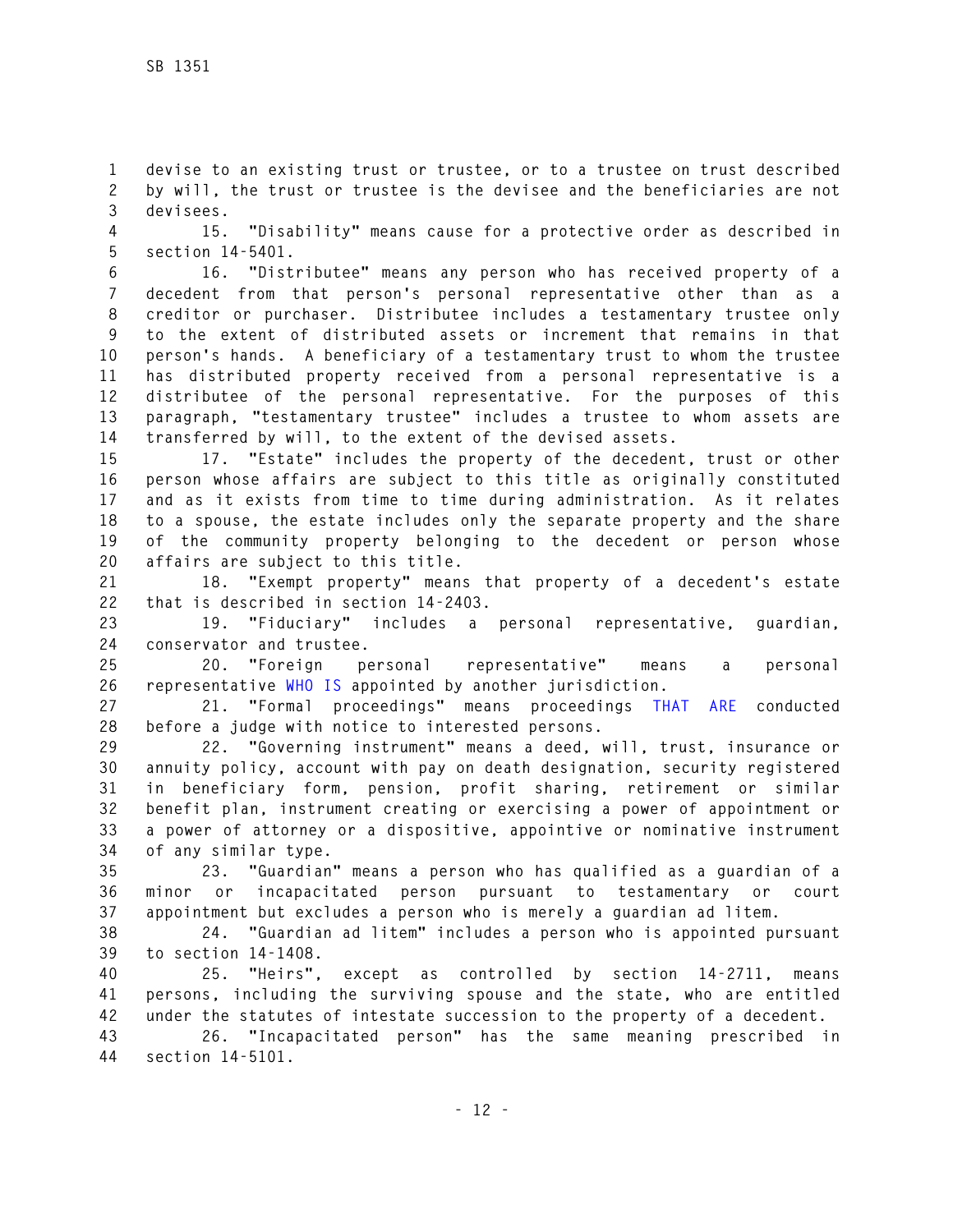**1 27. "Informal proceedings" means those proceedings conducted 2 without notice to interested persons by an officer of the court acting as 3 a registrar for probate of a will or appointment of a personal 4 representative.** 

**5 28. "Interested person" includes any trustee, heir, devisee, child, 6 spouse, creditor, beneficiary, person holding a power of appointment and 7 other person who has a property right in or claim against a trust estate 8 or the estate of a decedent, ward or protected person. Interested person 9 also includes a person who has priority for appointment as personal 10 representative and other fiduciaries representing interested persons. 11 Interested person, as the term relates to particular persons, may vary 12 from time to time and must be determined according to the particular 13 purposes of, and matter involved in, any proceeding.** 

**14 29. "Issue" of a person means descendant as defined in this 15 section.** 

**16 30. "Joint tenants with the right of survivorship" and "community 17 property with the right of survivorship" includes co-owners of property 18 held under circumstances that entitle one or more to the whole of the 19 property on the death of the other or others but excludes forms of 20 co-ownership registration in which the underlying ownership of each party 21 is in proportion to that party's contribution.** 

**22 31. "Lease" includes any oil, gas or other mineral lease.** 

**23 32. "Letters" includes letters testamentary, letters of 24 guardianship, letters of administration and letters of conservatorship.** 

**25 33. "Minor" means a person who is under eighteen years of age.** 

**26 34. "Mortgage" means any conveyance, agreement or arrangement in 27 which property is encumbered or used as security. Mortgage does not 28 include leases or easements.** 

**29 35. "Nonresident decedent" means a decedent who was domiciled in 30 another jurisdiction at the time of the decedent's death.** 

**31 36. "Organization" means a corporation, limited liability company, 32 business trust, estate, trust, partnership, joint venture, association, 33 government or governmental subdivision or agency or any other legal or 34 commercial entity.** 

**35 37. "Parent" includes any person entitled to take, or who would be 36 entitled to take if the child died without a will, as a parent under this 37 title by intestate succession from the child whose relationship is in 38 question and excludes any person who is only a stepparent, foster parent 39 or grandparent.** 

**40 38. "Payor" means a trustee, insurer, business entity, employer, 41 government, governmental agency or subdivision or any other person who is 42 authorized or obligated by law or a governing instrument to make payments.** 

**43 39. "Person" means an individual or an organization.** 

**44 40. "Personal representative" includes AN executor, AN 45 administrator, A successor personal representative, A special**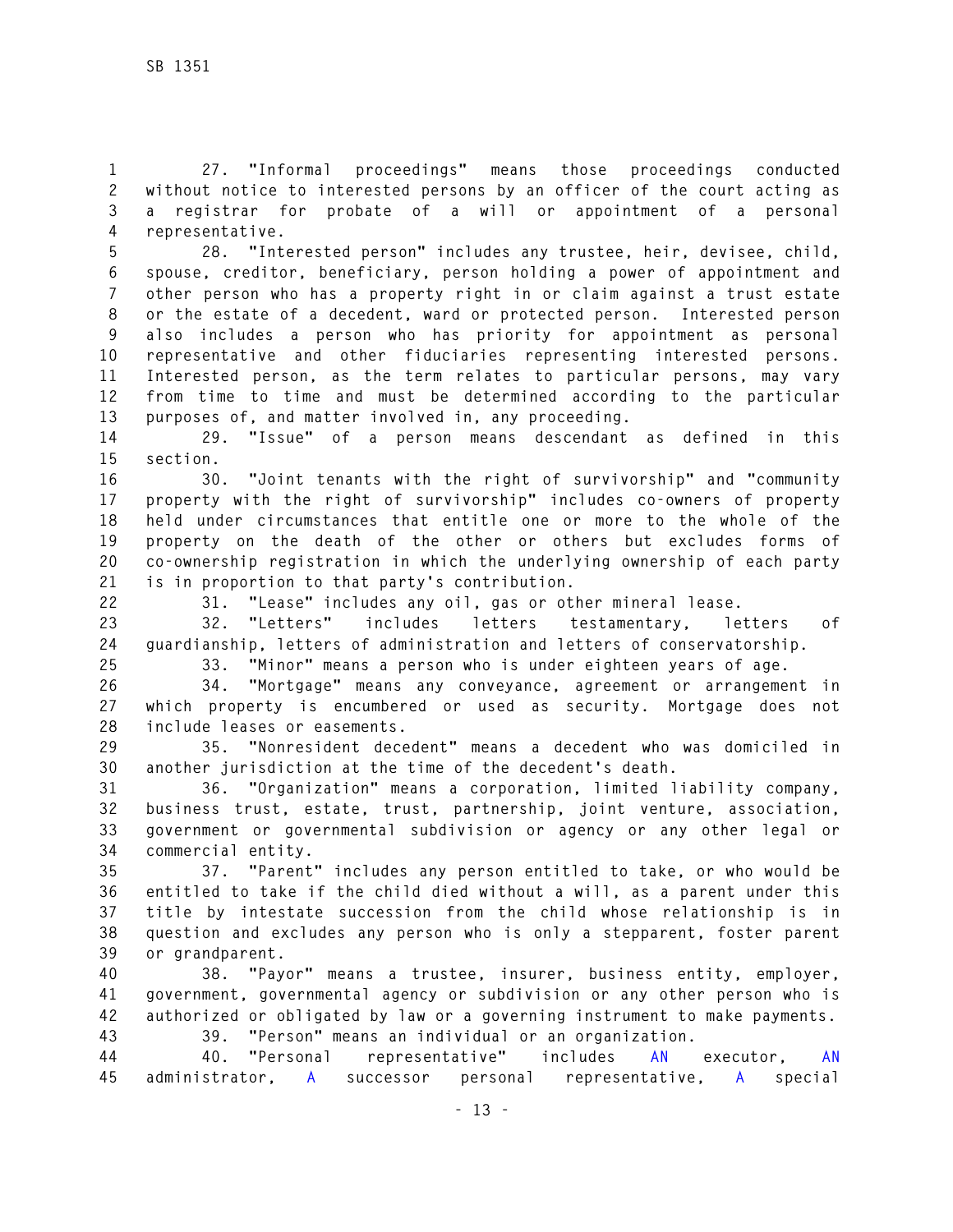**1 administrator and persons who perform substantially the same function 2 under the law governing their status. A general personal representative 3 excludes a special administrator.** 

**4 41. "Petition" means a written request to the court for an order 5 after notice.** 

**6 42. "Proceeding" includes action at law and suit in equity.** 

**7 43. "Property" has the same meaning prescribed in section 14-10103.** 

**8 44. "Protected person" has the same meaning prescribed in section 9 14-5101.** 

**10 45. "Protective proceeding" has the same meaning prescribed in 11 section 14-5101.** 

**12 46. "Registrar" means the official of the court WHO IS designated 13 to perform the functions of registrar as provided in section 14-1307.** 

**14 47. "Security" includes any note, stock, treasury stock, bond, 15 debenture, evidence of indebtedness, certificate of interest or 16 participation in an oil, gas or mining title or lease or in payments out 17 of production under that title or lease, collateral trust certificate, 18 transferable share or voting trust certificate and, in general, includes 19 any interest or instrument commonly known as a security, or any 20 certificate of interest or participation, any temporary or interim 21 certificate, receipt or certificate of deposit for, or any warrant or 22 right to subscribe to or purchase, any of these securities.** 

**23 48. "Separate property" means that property of a husband or wife 24 SPOUSE that is the spouse's separate property as defined in section 25 25-213.** 

**26 49. "Settlement", in reference to a decedent's estate, includes the 27 full process of administration, distribution and closing.** 

**28 50. "Special administrator" means a personal representative as 29 described by sections 14-3614 through 14-3618.** 

**30 51. "State" has the same meaning prescribed in section 14-10103.** 

**31 52. "Successor personal representative" means a personal 32 representative, other than a special administrator, who is appointed to 33 succeed a previously appointed personal representative.** 

**34 53. "Successors" means persons, other than creditors, who are 35 entitled to property of a decedent under a will or this title.** 

**36 54. "Supervised administration" refers to the proceedings described 37 in chapter 3, article 5 of this title.** 

**38 55. "Survive" means that a person has neither predeceased an event, 39 including the death of another person, nor is deemed to have predeceased 40 an event under section 14-2104 or 14-2702.** 

**41 56. "Testacy proceeding" means a proceeding to establish a will or 42 determine intestacy.** 

**43 57. "Testator" includes a person of either sex.** 

**44 58. "Trust" includes an express trust, private or charitable, with 45 any additions, wherever and however created. Trust also includes a trust**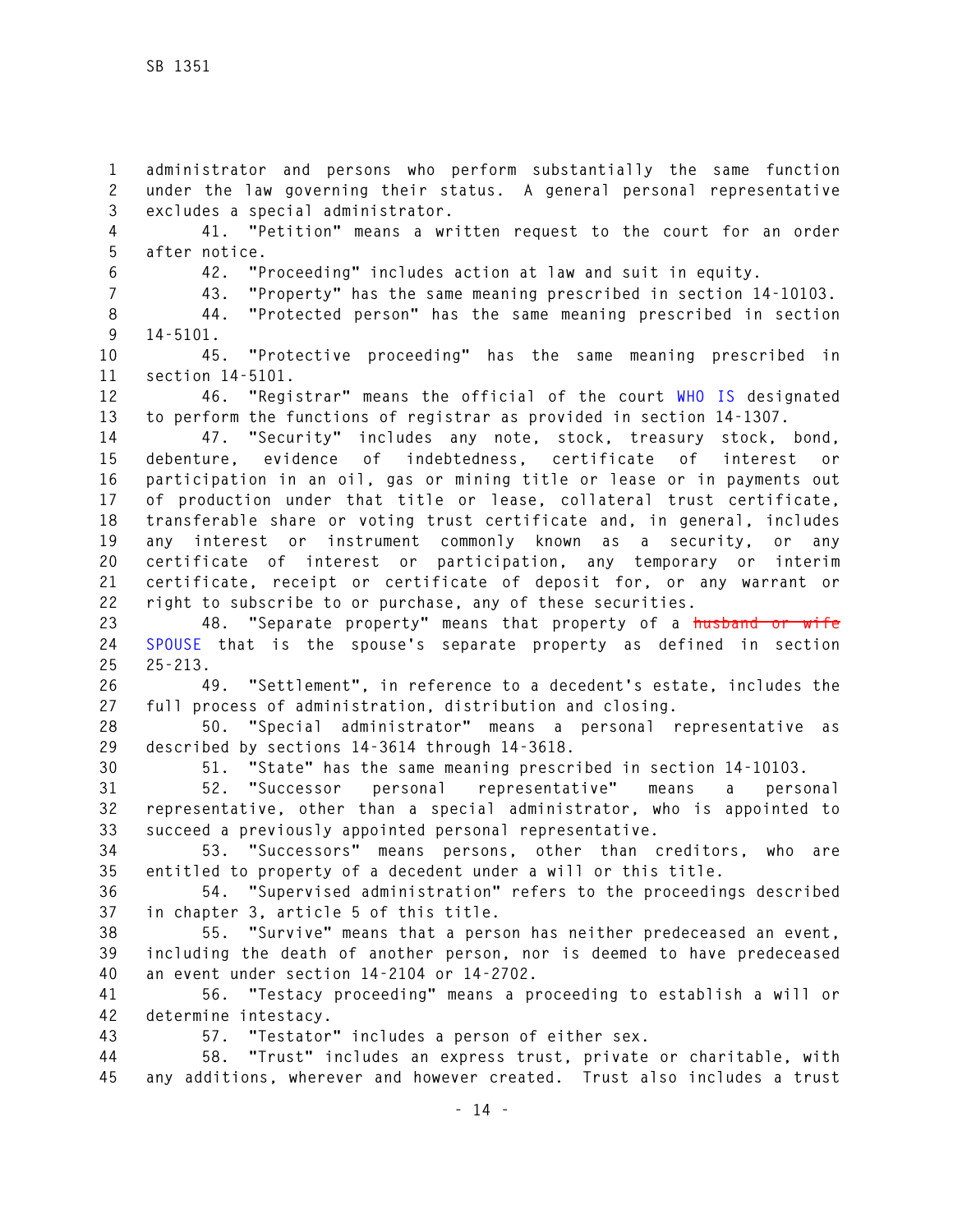**1 created or determined by judgment or decree under which the trust is to be 2 administered in the manner of an express trust. Trust excludes other 3 constructive trusts and excludes resulting trusts, conservatorship, 4 personal representatives, trust accounts, custodial arrangements pursuant 5 to chapter 7, article 7 of this title, business trusts providing for 6 certificates to be issued to beneficiaries, common trust funds, voting 7 trusts, security arrangements, liquidation trusts and trusts for the 8 primary purpose of paying debts, dividends, interest, salaries, wages, 9 profits, pensions or employee benefits of any kind, trusts created by a 10 city or town for the payment of medical insurance, health care benefits or 11 expenses, long-term or short-term disability, self insurance reserves and 12 similar programs administered by a city or town, legal defense trusts and 13 any arrangement under which a person is nominee or escrowee for another.** 

**14 59. "Trustee" includes an original, additional or successor 15 trustee, whether or not appointed or confirmed by the court.** 

**16 60. "Ward" has the same meaning prescribed in section 14-5101.** 

**17 61. "Will" includes a codicil and any testamentary instrument that 18 merely appoints an executor, revokes or revises another will, nominates a 19 guardian or expressly excludes or limits the right of an individual or 20 class to succeed to property of the decedent passing by intestate 21 succession.** 

**22 Sec. 15. Section 14-2802, Arizona Revised Statutes, is amended to 23 read:** 

**24 14-2802. Effect of divorce, annulment and decree of 25 separation**

**26 A. A person who is divorced from the decedent or whose marriage to 27 the decedent has been annulled is not a surviving spouse unless, by virtue 28 of a subsequent marriage, that person is married to the decedent at the 29 time of death. A decree of separation that does not terminate the status 30 of husband and wife THE MARRIED COUPLE is not a divorce for purposes of 31 this section.** 

**32 B. For the purposes of this section, "surviving spouse" does not 33 include:** 

**34 1. A person who obtains or consents to a final decree or judgment 35 of divorce from the decedent or an annulment of the marriage if that 36 decree or judgment is not recognized as valid in this state, unless they 37 subsequently participate in a marriage ceremony purporting to marry each 38 to the other or live together as husband and wife A MARRIED COUPLE.** 

**39 2. A person who, after an invalid decree or judgment of divorce or 40 annulment obtained by the decedent, participates in a marriage ceremony 41 with a third person.** 

**42 3. A person who was a party to a valid proceeding concluded by an 43 order purporting to terminate all marital property rights.**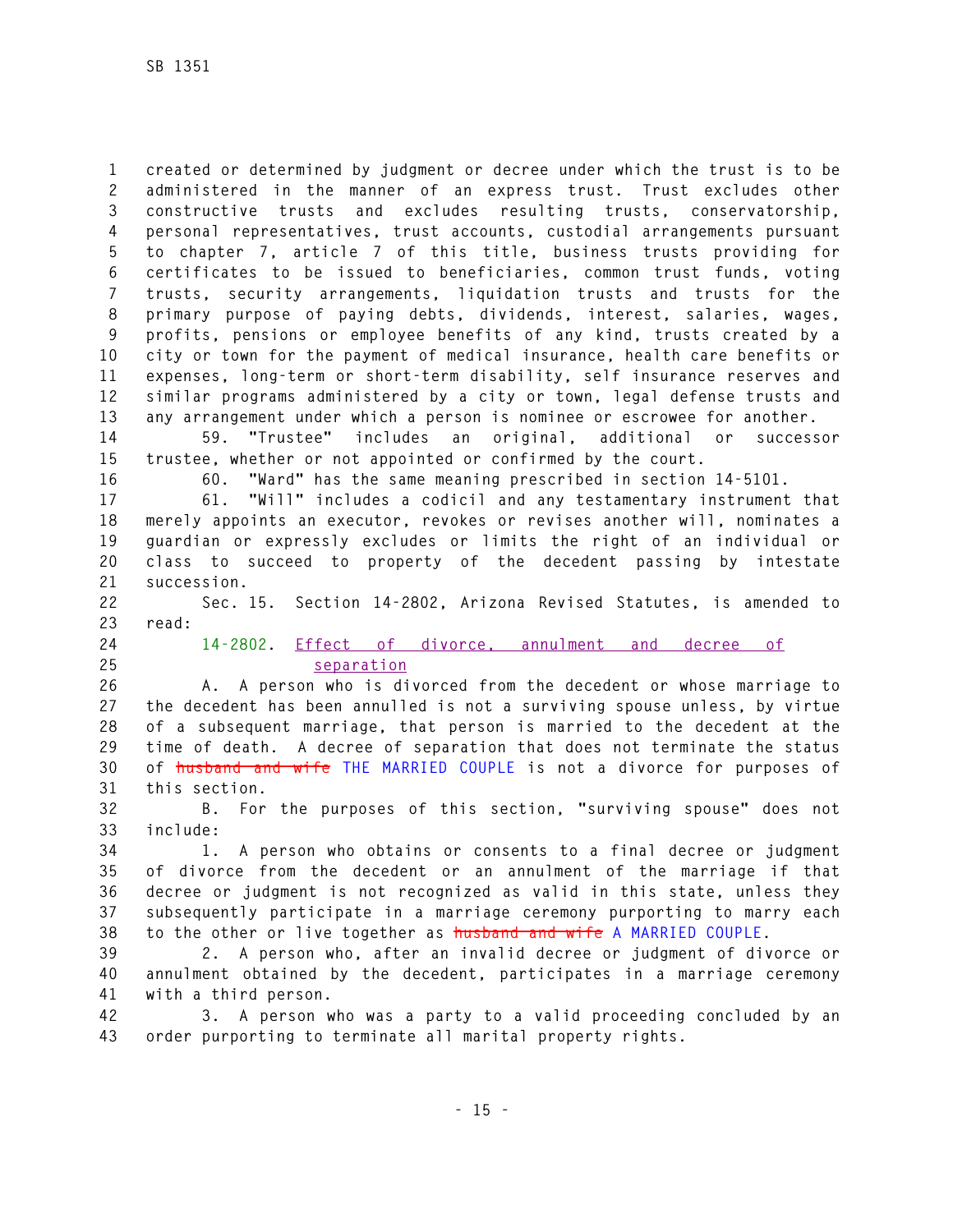**1 Sec. 16. Section 14-2804, Arizona Revised Statutes, is amended to 2 read: 3 14-2804. Termination of marriage; effect; revocation of 4 probate and nonprobate transfers; federal law; 5 definitions 6 A. Except as provided by the express terms of a governing 7 instrument, a court order or a contract relating to the division of the 8 marital estate made between a divorced couple before or after the 9 marriage, divorce or annulment, the divorce or annulment of a marriage: 10 1. Revokes any revocable: 11 (a) Disposition or appointment of property made by a divorced 12 person to that person's former spouse in a governing instrument and any 13 disposition or appointment created by law or in a governing instrument to 14 a relative of the divorced person's former spouse. 15 (b) Provision in a governing instrument conferring a general or 16 nongeneral power of appointment on the divorced person's former spouse or 17 on a relative of the divorced person's spouse. 18 (c) Nomination in a governing instrument that nominates a divorced 19 person's former spouse or a relative of the divorced person's former 20 spouse to serve in any fiduciary or representative capacity, including a 21 personal representative, executor, trustee, conservator, agent or 22 guardian. 23 2. Severs the interests of the former spouses in property held by 24 them at the time of the divorce or annulment as joint tenants with the 25 right of survivorship or as community property with the right of 26 survivorship and transforms the interests of the former spouses into 27 tenancies in common. 28 B. A severance under subsection A, paragraph 2 of this section does 29 not affect any third party THIRD-PARTY interest in property acquired for 30 value and in good faith reliance on an apparent title by survivorship in 31 the survivor of the former spouses unless a writing declaring the 32 severance has been noted, registered, filed or recorded in records 33 appropriate to the kind and location of the property that a person relied 34 on as evidence of ownership in the ordinary course of transactions 35 involving that property. 36 C. Provisions of a governing instrument are given effect as if the 37 former spouse and relatives of the former spouse disclaimed all provisions 38 revoked by this section or, in the case of a revoked nomination in a 39 fiduciary or representative capacity, as if the former spouse and 40 relatives of the former spouse died immediately before the divorce or 41 annulment. 42 D. Provisions revoked solely by this section are revived by the 43 divorced person's remarriage to the former spouse or by a nullification of 44 the divorce or annulment.**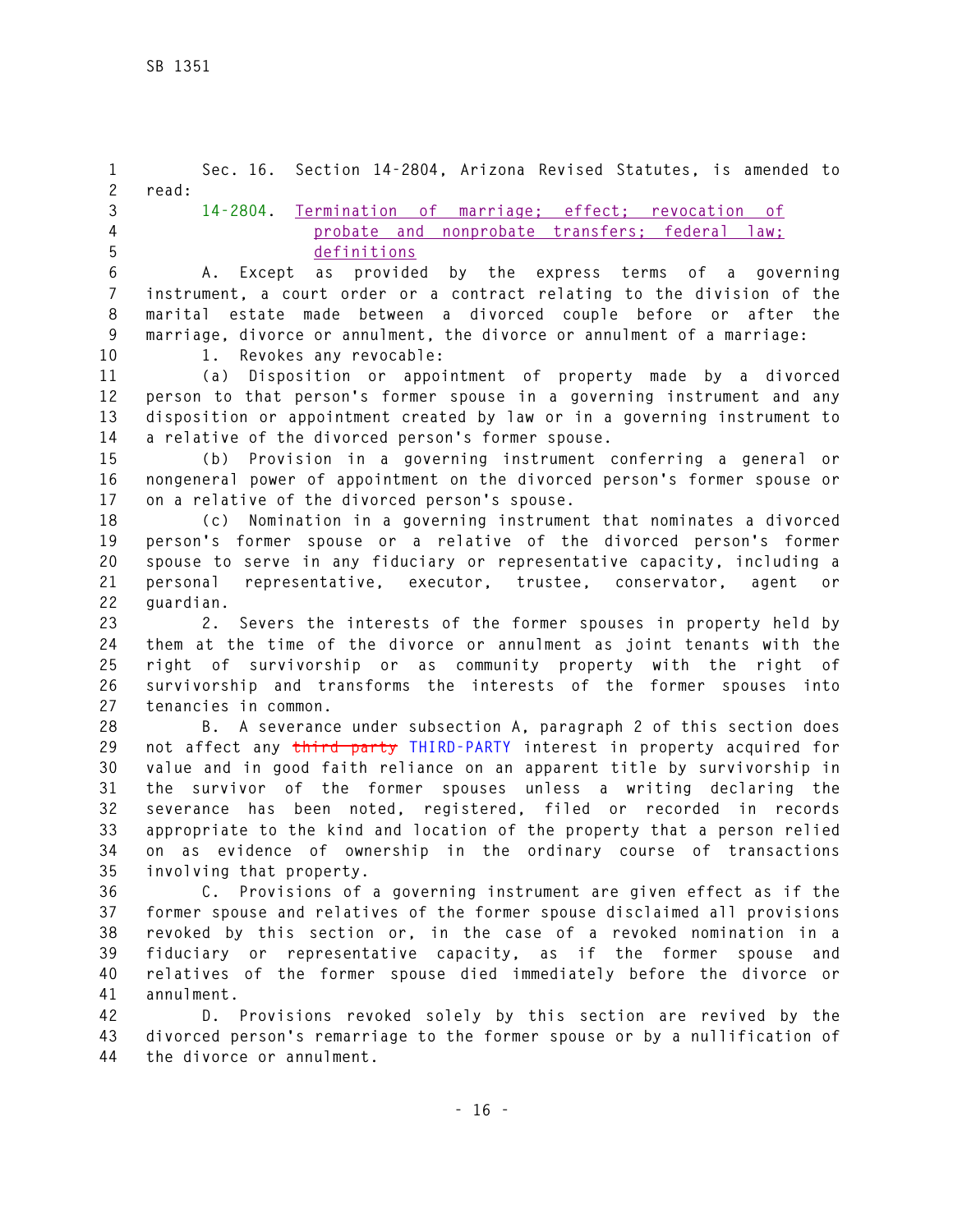**1 E. No change of circumstances other than as described in this 2 section and in section 14-2803 effects a revocation.** 

**3 F. Any payor or other third party is not liable for making a 4 payment or transferring an item of property or any other benefit to a 5 beneficiary designated in a governing instrument affected by a divorce, 6 annulment or remarriage, or for taking any other action in good faith 7 reliance on the validity of the governing instrument, before the payor or 8 other third party receives written notice of the divorce, annulment or 9 remarriage. Any payor or other third party is liable for a payment made 10 or any other action taken after the payor or other third party receives 11 written notice of a claimed forfeiture or revocation under this section.** 

**12 G. Written notice of the divorce, annulment or remarriage under 13 subsection F of this section must be mailed to the payor's or other third 14 party's main office or home by certified mail, return receipt requested, 15 or served on the payor or other third party in the same manner as a 16 summons in a civil action. On receipt of written notice of the divorce, 17 annulment or remarriage, a payor or any other third party may pay any 18 amount owed or transfer or deposit any item of property held by it to or 19 with the court having jurisdiction of the probate proceedings relating to 20 the decedent's estate or, if no proceedings have been commenced, to or 21 with the court having jurisdiction of probate proceedings relating to 22 decedents' estates located in the county of the decedent's residence. The 23 court shall hold the monies or item of property and, on its determination 24 under this section, shall order disbursement or transfer in accordance 25 with the determination. Payments, transfers or deposits made to or with 26 the court discharge the payor or other third party from all claims for the 27 value of amounts paid to or items of property transferred to or deposited 28 with the court.** 

**29 H. A person who purchases property from a former spouse, a relative 30 of a former spouse or any other person for value and without notice or who 31 receives from a former spouse, a relative of a former spouse or any other 32 person a payment or other item of property in partial or full satisfaction 33 of a legally enforceable obligation is neither obligated under this 34 section to return the payment, item of property or benefit nor is liable 35 under this section for the amount of the payment or the value of the item 36 of property or benefit. However, a former spouse, a relative of a former 37 spouse or any other person who, not for value, received a payment, an item 38 of property or any other benefit to which that person is not entitled 39 under this section is obligated to return the payment, item of property or 40 benefit to the person who is entitled to it under this section or is 41 personally liable for the amount of the payment or the value of the item 42 of property or benefit.** 

**43 I. For the purpose PURPOSES of this section:**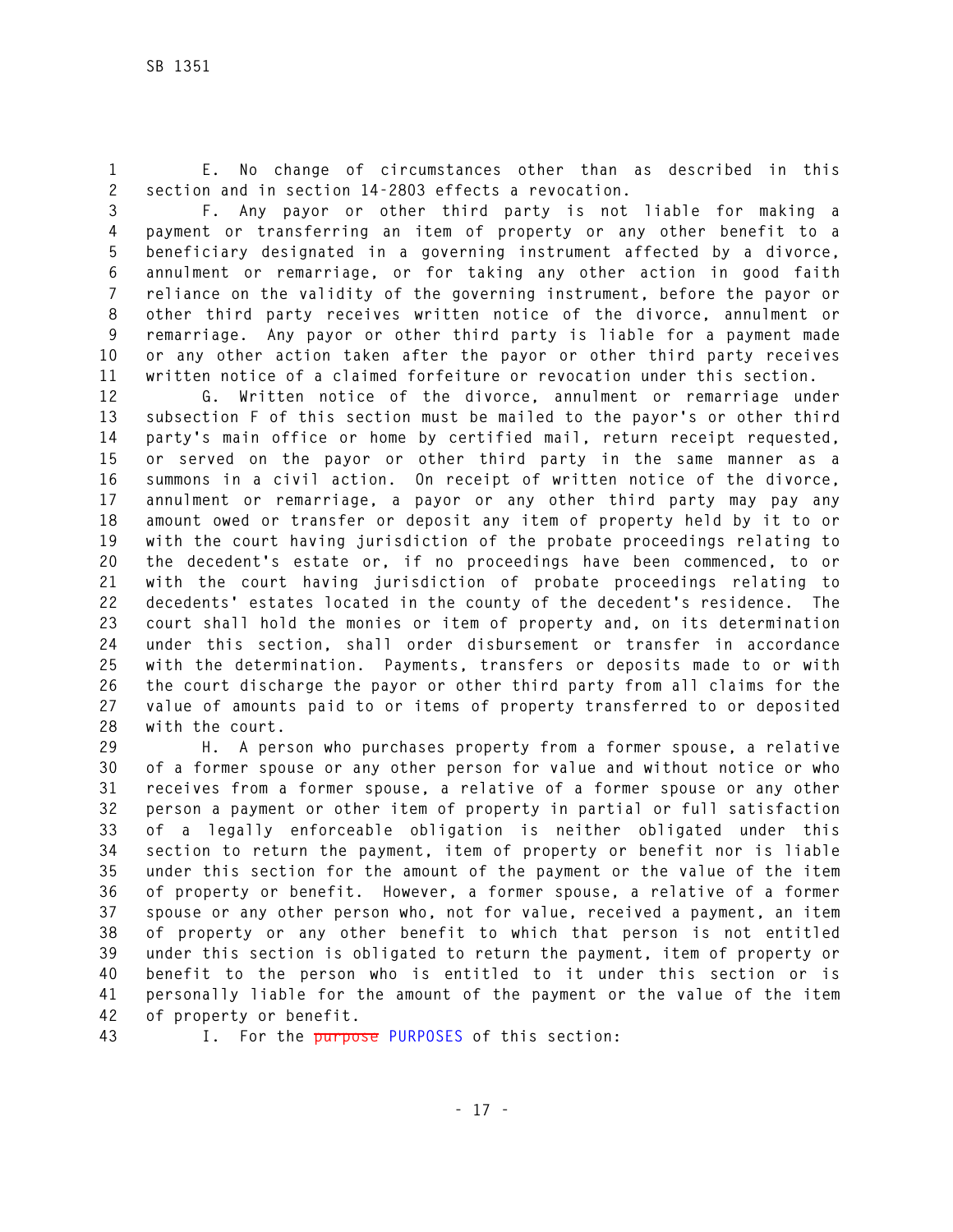**1 1. "Disposition or appointment of property" includes a transfer of 2 an item of property or any other benefit to a beneficiary designated in a 3 governing instrument.** 

**4 2. "Divorce or annulment" means any divorce or annulment or any 5 dissolution or declaration of invalidity of a marriage that would exclude 6 the spouse as a surviving spouse within the meaning of section 14-2802 but 7 does not include a decree of separation that does not terminate the status 8 of husband and wife THE MARRIED COUPLE.** 

**9 3. "Divorced person" includes a person whose marriage has been 10 annulled.** 

**11 4. "Governing instrument" means an instrument THAT IS executed by 12 the divorced person before the divorce or annulment of that person's 13 marriage to that person's former spouse.** 

**14 5. "Relative of the divorced person's former spouse" means a person 15 who is related to the divorced person's former spouse by blood, adoption 16 or affinity and who, after the divorce or annulment, is not related to the 17 divorced person by blood, adoption or affinity.** 

**18 6. "Revocable", with respect to a disposition, appointment, 19 provision or nomination, means one under which the divorced person, at the 20 time of the divorce or annulment, was alone empowered by law or under the 21 governing instrument to cancel a designation in favor of that person's 22 former spouse or former spouse's relative, whether or not the divorced 23 person was then empowered to designate himself or herself in place of that 24 person's former spouse or in place of the former spouse's relative and 25 whether or not the divorced person then had the capacity to exercise the 26 power.** 

**27 Sec. 17. Section 14-3101, Arizona Revised Statutes, is amended to 28 read:** 

- 
- 

**29 14-3101. Devolution of estate at death; administration on 30 deaths of spouses**

**31 A. The power of a person to leave property by will, and the rights 32 of creditors, devisees and heirs to his THE PERSON'S property are subject 33 to the restrictions and limitations contained in this title to facilitate 34 the prompt settlement of estates. Upon ON the death of a person, his THE 35 PERSON'S separate property and his share of community property devolves 36 DEVOLVE to the persons to whom the property is devised by his THE PERSON'S 37 last will, or to those indicated as substitutes for them in cases 38 involving lapse, renunciation or other circumstances affecting the 39 devolution of testate estates, or in the absence of testamentary 40 disposition to his THE PERSON'S heirs, or to those indicated as 41 substitutes for them in cases involving renunciation or other 42 circumstances affecting the devolution of intestate estates. The 43 devolution of separate property and decedent's share of community property 44 is subject to rights to the allowance in lieu of homestead, exempt 45 property and family allowance, to rights of creditors and to**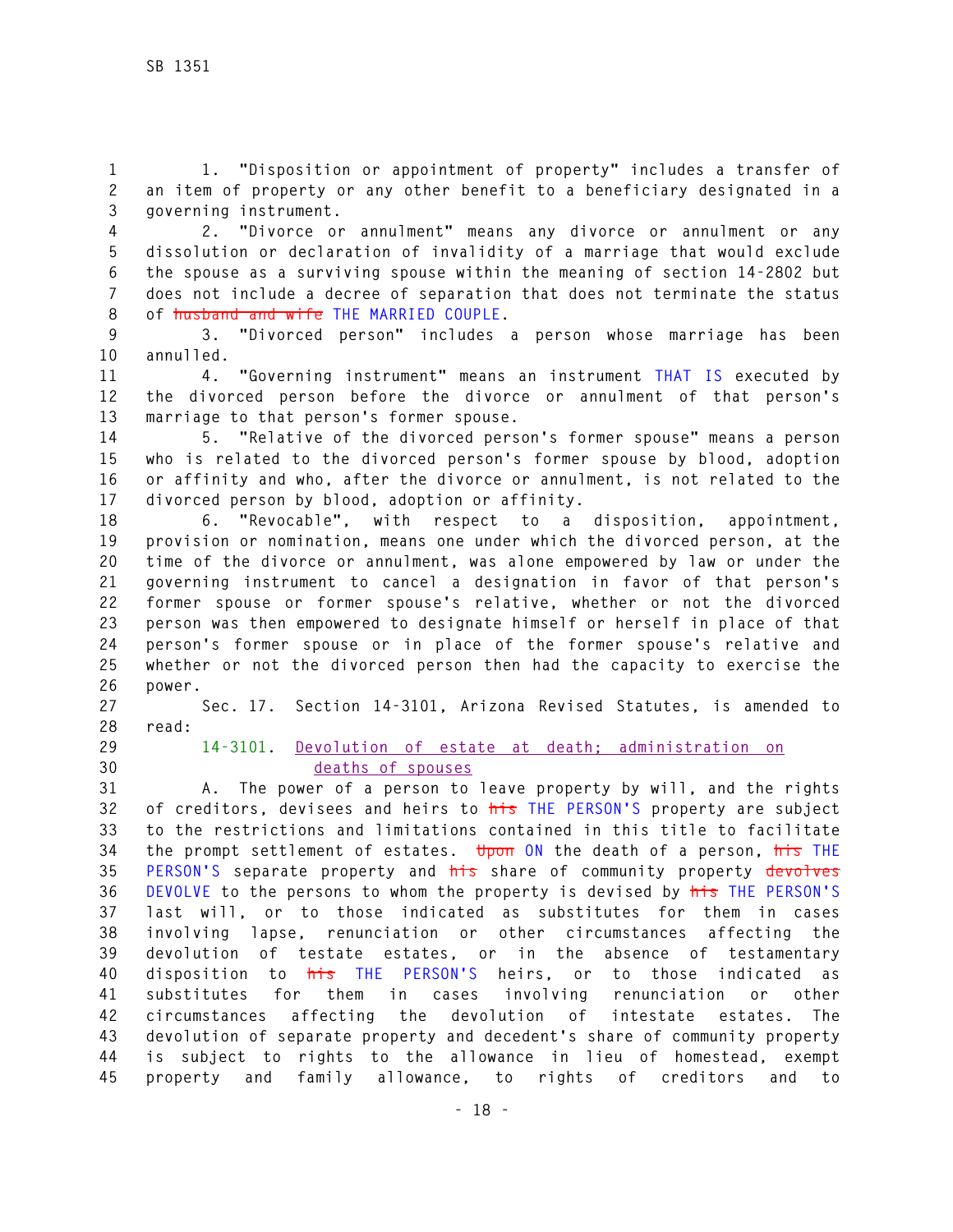**1 administration as provided in this title. In addition, the surviving 2 spouse's share of the community property is subject to administration 3 until the time for presentation of claims has expired, and thereafter only 4 to the extent necessary to pay community claims.** 

**5 B. If a husband and wife both SPOUSES die, and the administration 6 of one of their estates is not completed prior to commencement of 7 administration of the other, their estates may be combined in a single 8 administration with the same personal representative, if feasible. A 9 single application or petition may be made to obtain appointment of a 10 personal representative and to determine testacy. If their estates 11 devolve as if each spouse survived the other because of application of 12 section 14-2702, and their estates are not combined, half of their 13 community property is subject to administration in each estate and 14 community claims will be charged ratably to each half of the community 15 property.** 

**16 Sec. 18. Section 14-5426, Arizona Revised Statutes, is amended to 17 read:** 

**18 14-5426. Enlargement or limitation of powers of conservator**

**19 A. Subject to the restrictions in section 14-5408, subsection A, 20 paragraph 4, the court may confer on a conservator at the time of 21 appointment or later, in addition to the powers conferred on him by 22 sections 14-5424 and 14-5425, any power which the court itself could 23 exercise under section 14-5408, subsection A, paragraphs 2 and 3. The 24 court may, at the time of appointment or later, limit the powers of a 25 conservator otherwise conferred by sections 14-5424 and 14-5425, or 26 previously conferred by the court, and may at any time relieve him THE 27 CONSERVATOR of any limitation. If the court limits any power conferred on 28 the conservator by section 14-5424 or 14-5425, the limitation shall be 29 endorsed upon his ON THE CONSERVATOR'S letters of appointment.** 

**30 B. Upon ON appointment of a conservator for a protected spouse, the 31 court may determine whether the spouse's share of community property shall 32 be managed by the conservator or by the other spouse. If the court 33 determines that the community property shall be managed by the other 34 spouse, and if the protected spouse is the husband, the wife may become 35 the manager of the community property during the conservatorship and may 36 dispose of community personal property in the interests of the community.** 

**37 Sec. 19. Section 14-9106, Arizona Revised Statutes, is amended to 38 read:** 

- 
- 

### **39 14-9106. Multiple beneficiaries; separate custodial trusts; 40 survivorship**

**41 A. Beneficial interests in a custodial trust created for multiple 42 beneficiaries are deemed to be separate custodial trusts of equal 43 undivided interests for each beneficiary. Except in a transfer or 44 declaration for use and benefit of husband and wife A MARRIED COUPLE, for 45 whom survivorship is presumed, a right of survivorship does not exist**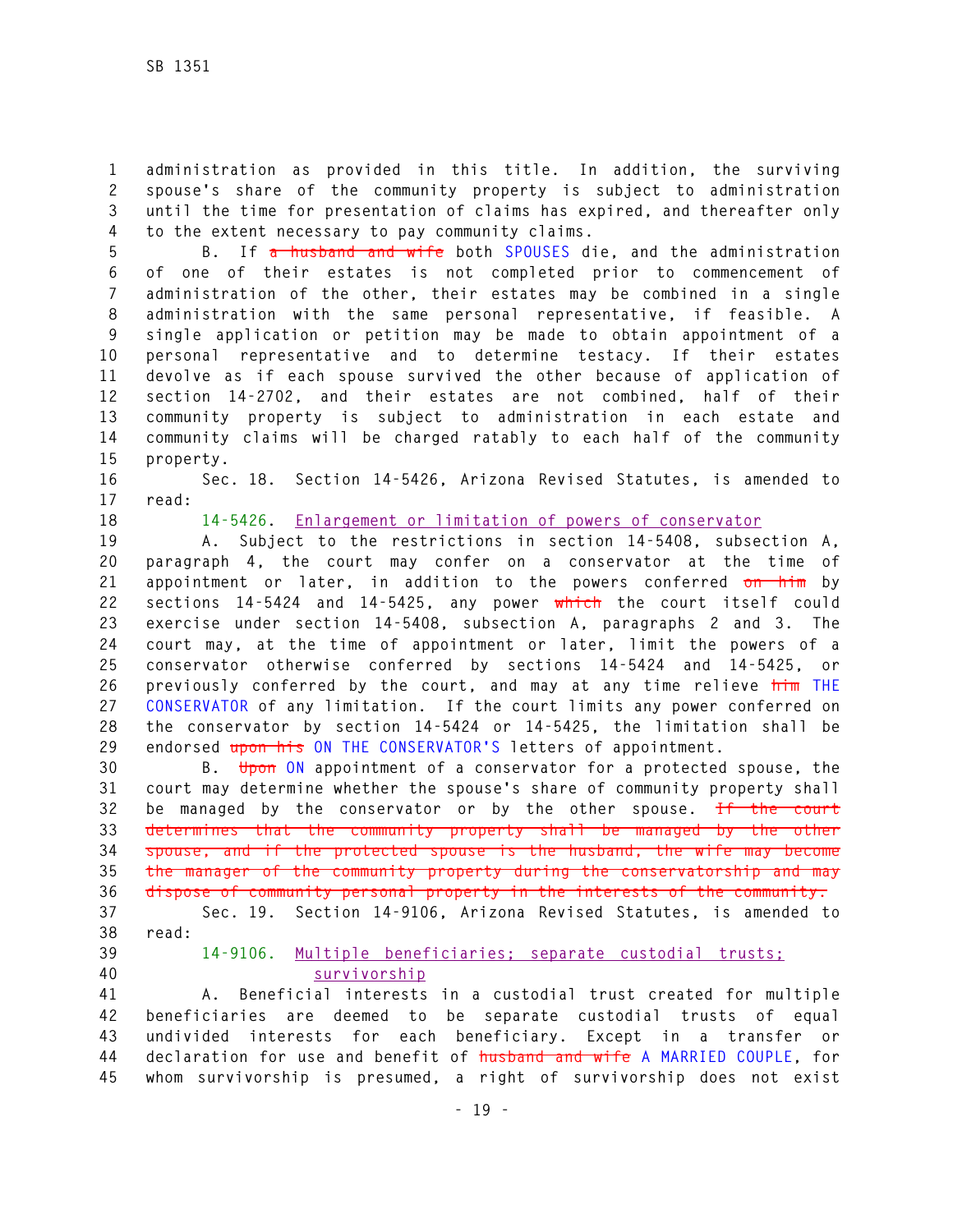**1 unless the instrument creating the custodial trust specifically provides 2 for survivorship or survivorship is required as to community or marital 3 property.** 

**4 B. Custodial trust property held under this chapter by the same 5 custodial trustee for the use and benefit of the same beneficiary may be 6 administered as a single custodial trust.** 

**7 C. A custodial trustee of custodial trust property held for more 8 than one beneficiary shall separately account to each beneficiary pursuant 9 to sections 14-9107 and 14-9115 for the administration of the custodial 10 trust.** 

**11 Sec. 20. Section 23-805, Arizona Revised Statutes, is amended to 12 read:** 

**13 23-805. Right of action for damages; two-year limitation**

**14 A. When in the course of work in any of the employments or 15 occupations enumerated in section 23-803, personal injury or death by an 16 accident arising out of and in the course of such THE labor, service and 17 employment, and due to a condition or conditions of such THE occupation or 18 employment, is caused to or suffered by a workman engaged therein, in all 19 cases in which the injury or death of the employee is not caused by the 20 negligence of the employee killed or injured, the employer is liable in 21 damages to the employee injured or, in case death ensues, to the personal 22 representative of the deceased for the benefit of the surviving widow or 23 husband SPOUSE and children of the employee or, if none, then to the 24 employee's parents or, if none, then to the next of kin dependent upon ON 25 the employee or, if none, then to his THE EMPLOYEE'S personal 26 representative for the benefit of the estate of the deceased.** 

**27 B. The action shall not be maintained unless IT IS commenced within 28 two years from the day the claim or cause of action accrued.** 

**29 Sec. 21. Section 23-1046, Arizona Revised Statutes, is amended to 30 read:** 

**31 23-1046. Death benefits**

**32 A. In case of an injury causing death, the compensation therefor 33 shall be known as a death benefit and shall be payable in the amount, for 34 the period, and to and for the benefit of the following:** 

**35 1. Burial expenses, not to exceed five thousand dollars, in 36 addition to the compensation.** 

**37 2. To the surviving spouse, if there are no children, sixty-six and 38 two-thirds per cent PERCENT of the average monthly wage of the deceased, 39 to be paid until such THE spouse's death or remarriage, with two years' 40 compensation in one sum upon ON remarriage. To the surviving spouse if 41 there are surviving children, thirty-five per cent PERCENT of the average 42 monthly wage of the deceased, to be paid until such THE spouse's death or 43 remarriage with two years' compensation in one sum upon ON remarriage, and 44 to the surviving children, an additional thirty-one and two-thirds per 45 cent PERCENT of the average monthly wage, to be divided equally among them**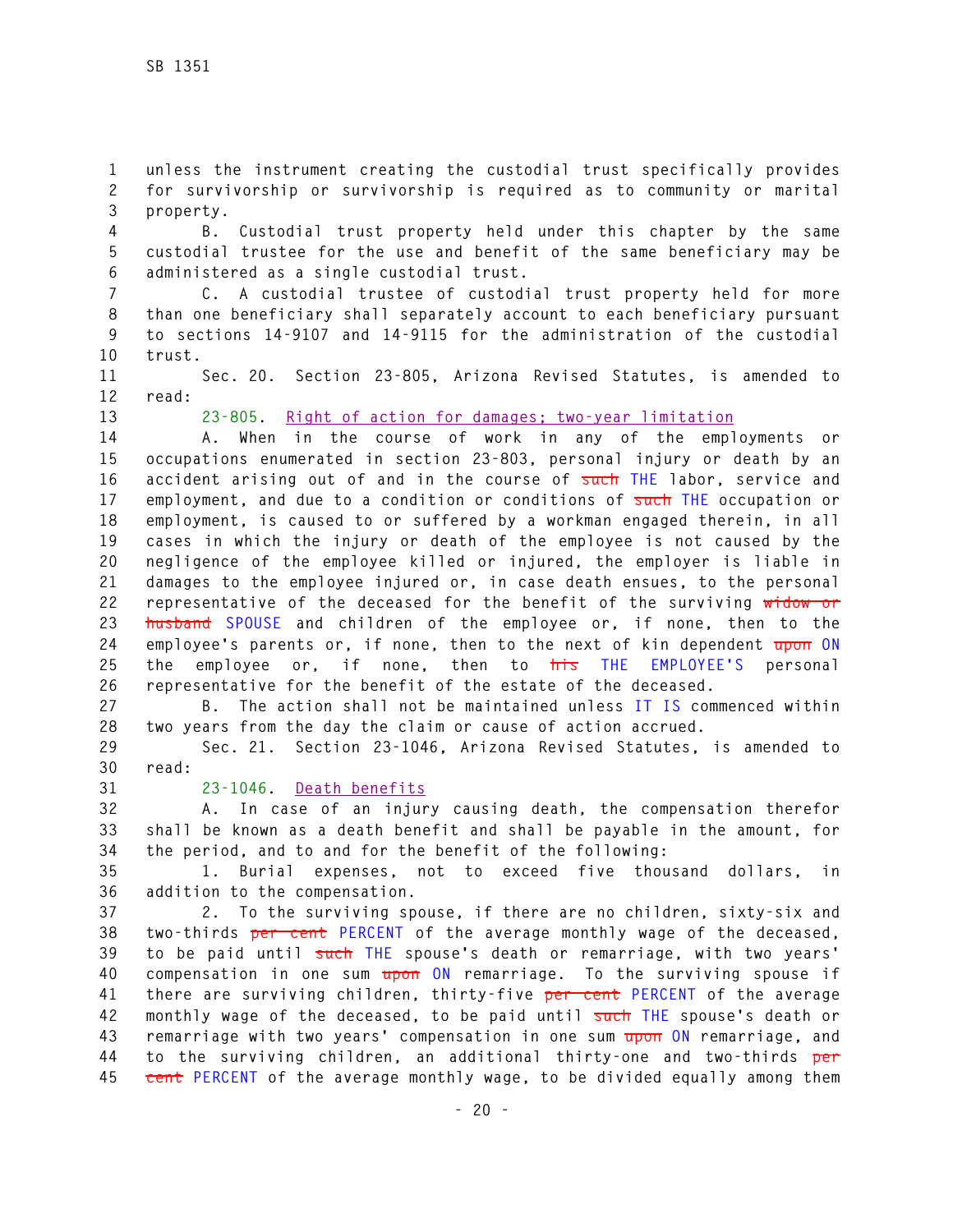**1 until the age of eighteen years, until the age of twenty-two years if the 2 child is enrolled as a full-time student in any accredited educational 3 institution, or if over eighteen years and incapable of self-support when 4 the child becomes capable of self-support. When all surviving children 5 are no longer eligible for benefits, the surviving spouse's benefits shall 6 be paid as if there were no children. In the event of the subsequent 7 death or remarriage of the surviving spouse, the surviving child's or 8 children's benefits shall be computed pursuant to paragraph 3 OF THIS 9 SUBSECTION.** 

**10 3. To a single surviving child, in the case of the subsequent death 11 or remarriage of a surviving husband or wife SPOUSE, or if there is no 12 surviving husband or wife SPOUSE, sixty-six and two-thirds per cent 13 PERCENT of the average monthly wage of the deceased, or if there is more 14 than one surviving child, sixty-six and two-thirds per cent PERCENT to be 15 divided equally among the surviving children. Compensation to any such 16 child shall cease upon ON death, upon ON marriage or upon ON reaching the 17 age of eighteen years, except, if over eighteen years and incapable of 18 self-support, when he THE CHILD becomes capable of self-support, or if 19 over eighteen years of age and enrolled as a full-time student in any 20 accredited educational institution, when the child reaches age twenty-two.** 

**21 4. To a parent, if there is no surviving husband, wife SPOUSE or 22 child under the age of eighteen years, if wholly dependent for support 23 upon ON the deceased employee at the time of his THE EMPLOYEE'S death, 24 twenty-five per cent PERCENT of the average monthly wage of the deceased 25 during dependency, with an added allowance of fifteen per cent PERCENT if 26 two dependent parents survive, and, if neither parent is wholly dependent, 27 but one or both partly dependent, fifteen per cent PERCENT divided between 28 them share and share alike.** 

**29 5. To brothers or sisters under the age of eighteen years, if there 30 is no surviving husband or wife SPOUSE, dependent children under the age 31 of eighteen years or dependent parent, the following shall govern:** 

**32 (a) If one of the brothers or sisters is wholly dependent upon ON 33 the deceased employee for support at the time of injury causing death, 34 twenty-five per cent PERCENT of the average monthly wage until the age of 35 eighteen years.** 

**36 (b) If more than one brother or sister is wholly dependent, 37 thirty-five per cent PERCENT of the average monthly wage at the time of 38 injury causing death, divided among such THE dependents share and share 39 alike.** 

**40 (c) If none of the brothers or sisters is wholly dependent, but one 41 or more are partly dependent, fifteen per cent PERCENT divided among such 42 THE dependents share and share alike.** 

**43 B. If the deceased employee leaves dependents only partially 44 dependent upon his ON THE EMPLOYEE'S earnings for support at the time of 45 the injury, the monthly compensation shall be equal to such THAT**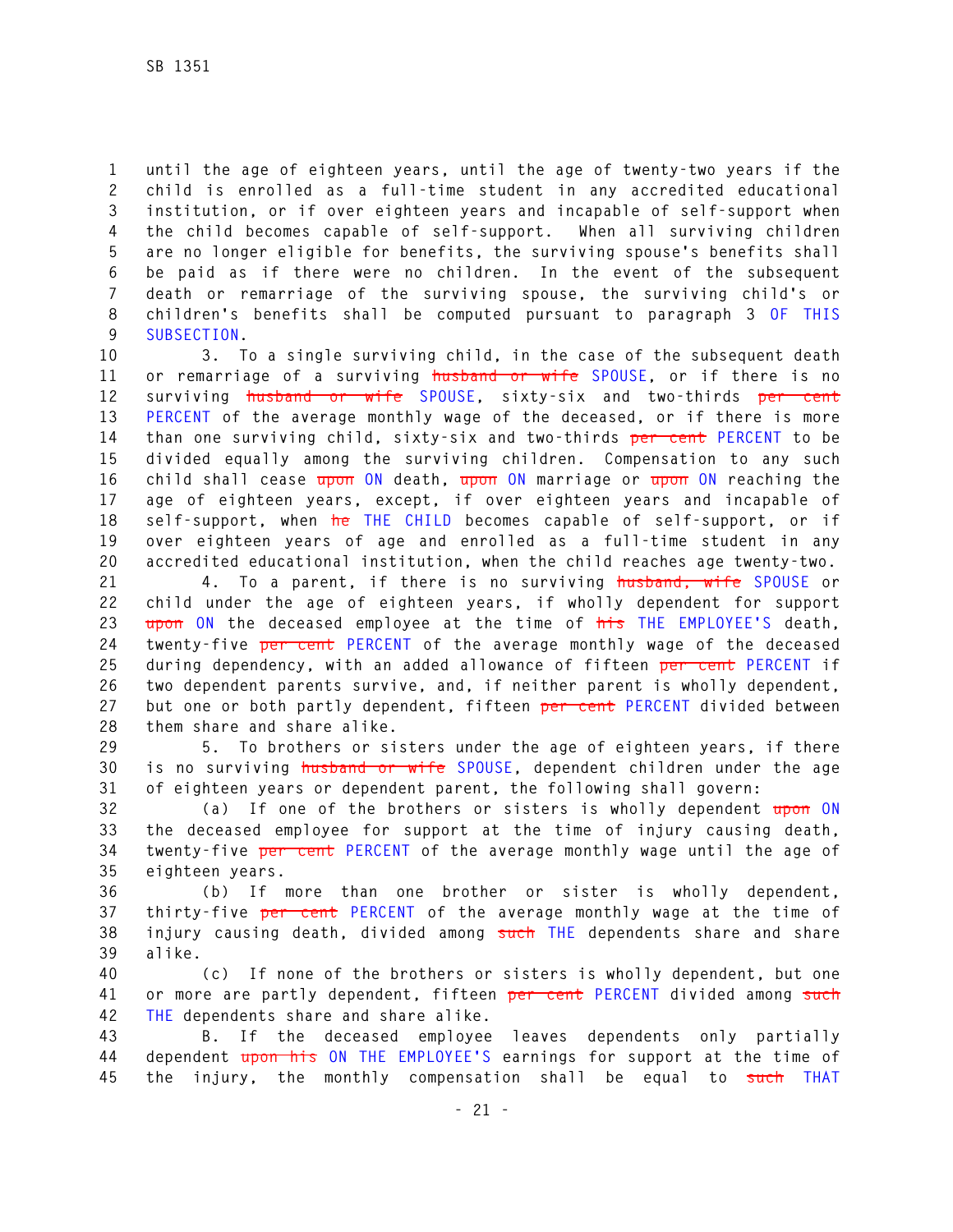**1 proportion of the monthly payments for the benefit of persons totally 2 dependent as the amount contributed by the employee to such THE partial 3 dependents bears to the average wage of the deceased at the time of the 4 injury resulting in his THE EMPLOYEE'S death. The duration of 5 compensation to partial dependents shall be fixed by the commission in 6 accordance with the facts shown, and in accordance with the provisions of 7 section 23-1047, but shall in no case NOT exceed compensation for one 8 hundred months.** 

**9 C. In the event of death of a dependent before expiration of the 10 time named in the award, the funeral expenses of such THE person, not to 11 exceed eight hundred dollars, shall be paid.** 

**12 Sec. 22. Section 23-1064, Arizona Revised Statutes, is amended to 13 read:** 

**14 23-1064. Presumptions of dependency; determination**

**15 A. The following persons are conclusively presumed to be totally 16 dependent for support upon ON a deceased employee:** 

**17 1. A wife upon a husband whom she has SPOUSE ON THE OTHER SPOUSE 18 WHO WAS not voluntarily abandoned at the time of the injury.**

**19 2. A husband upon a wife whom he has not voluntarily abandoned at 20 the time of the injury.** 

**21 3. 2. A natural, posthumous or adopted child under the age of 22 eighteen years or under the age of twenty-two years if enrolled as a 23 full-time student in any accredited educational institution, or over that 24 age if physically or mentally incapacitated from wage earning, upon ON the 25 injured parent. Stepparents may be regarded as parents, if dependent, and 26 a stepchild as a natural child if dependent.** 

**27 B. Questions of dependency and the extent thereof shall be 28 determined as of the date of the injury to the employee and the 29 dependent's right to any death benefit shall become fixed as of such THAT 30 time irrespective of any subsequent change in conditions, and the death 31 benefits shall be directly recoverable by and payable to the dependent 32 entitled thereto.** 

**33 Sec. 23. Section 25-101, Arizona Revised Statutes, is amended to 34 read:** 

**35 25-101. Void and prohibited marriages**

**36 A. Marriage between parents and children, including grandparents 37 and grandchildren of every degree, between brothers and sisters of the 38 one-half as well as the whole blood, and between uncles and nieces, aunts 39 and nephews and between first cousins, is prohibited and void.** 

**40 B. Notwithstanding subsection A OF THIS SECTION, first cousins may 41 marry if both are AT LEAST sixty-five years of age or older or if one or 42 both first cousins are under sixty-five years of age, upon ON approval of 43 any superior court judge in the state if proof has been presented to the 44 judge that one of the cousins is unable to reproduce.** 

**45 C. Marriage between persons of the same sex is void and prohibited.**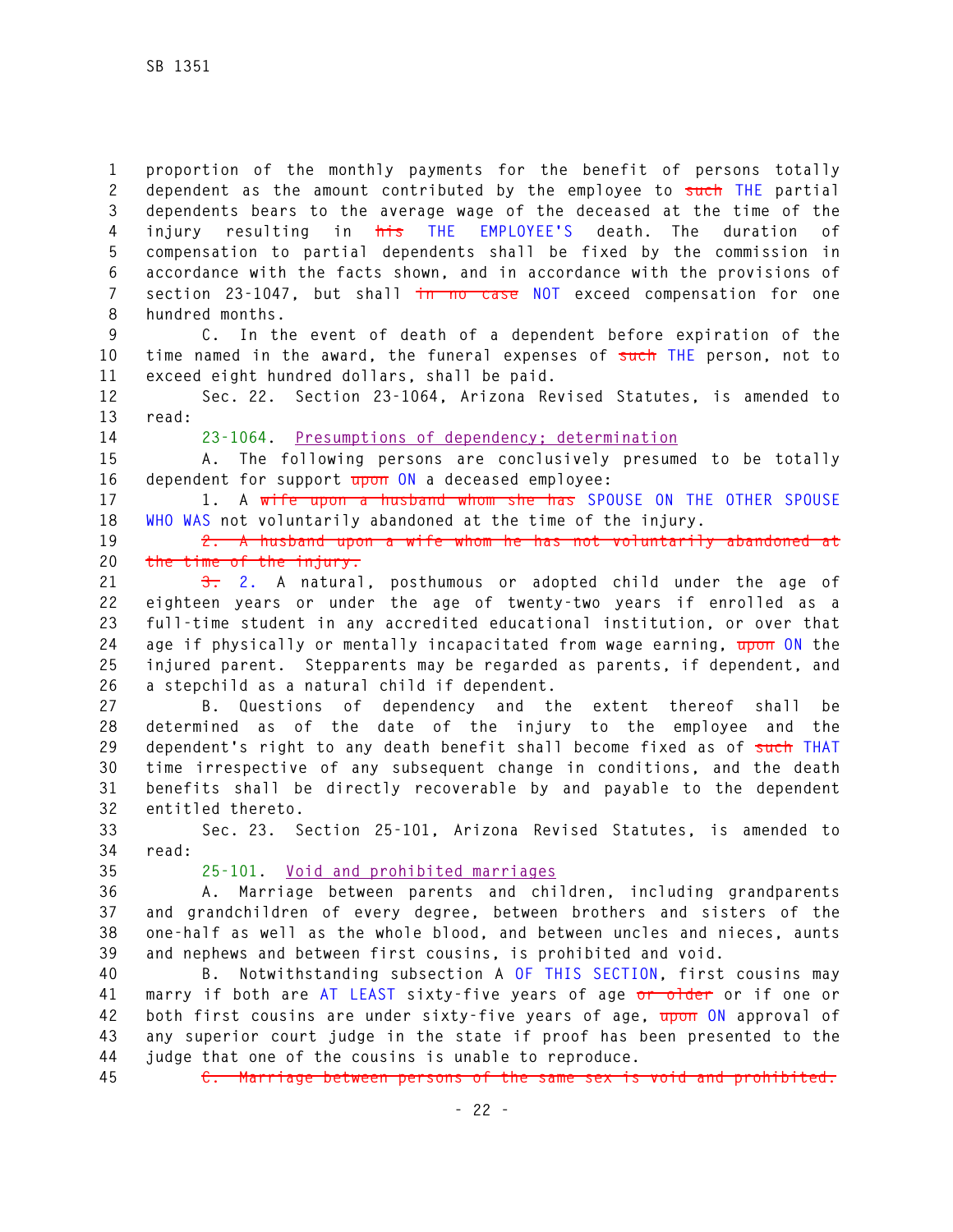**1 Sec. 24. Heading change 2 The chapter heading of title 25, chapter 2, Arizona Revised 3 Statutes, is changed from "HUSBAND AND WIFE, PROPERTY AND CONTRACT RIGHTS" 4 to "PROPERTY AND CONTRACT RIGHTS OF SPOUSES". 5 Sec. 25. Section 25-211, Arizona Revised Statutes, is amended to 6 read: 7 25-211. Property acquired during marriage as community property; 8 exceptions; effect of service of a petition 9 A. All property acquired by either husband or wife SPOUSE during 10 the marriage is the community property of the husband and wife MARRIED 11 COUPLE except for property that is: 12 1. Acquired by gift, devise or descent. 13 2. Acquired after service of a petition for dissolution of 14 marriage, legal separation or annulment if the petition results in a 15 decree of dissolution of marriage, legal separation or annulment. 16 B. Notwithstanding subsection A, paragraph 2 OF THIS SECTION, 17 service of a petition for dissolution of marriage, legal separation or 18 annulment does not: 19 1. Alter the status of preexisting community property. 20 2. Change the status of community property used to acquire new 21 property or the status of that new property as community property. 22 3. Alter the duties and rights of either spouse with respect to the 23 management of community property except as prescribed pursuant to section 24 25-315, subsection A, paragraph 1, subdivision (a). 25 Sec. 26. Section 25-314, Arizona Revised Statutes, is amended to 26 read: 27 25-314. Pleadings; contents; defense; joinder of parties; 28 confidentiality 29 A. The verified petition in a proceeding for dissolution of 30 marriage or legal separation shall allege that the marriage is 31 irretrievably broken or that one or both of the parties desire to live 32 separate and apart, or, if the marriage is a covenant marriage, any of the 33 grounds prescribed in section 25-903 or 25-904, whichever is appropriate, 34 and shall set forth: 35 1. The birth date, occupation and address of each party and the 36 length of domicile in this state. 37 2. The date of the marriage, the place at which it was performed 38 and whether the marriage is a covenant marriage. 39 3. The names, birth dates and addresses of all living children, 40 natural or adopted, common to the parties and whether the wife EITHER 41 PARTY TO THE MARRIAGE is pregnant. 42 4. The details of any agreements between the parties as to support, 43 custody and parenting time of the children and maintenance of a spouse. 44 5. The relief sought.**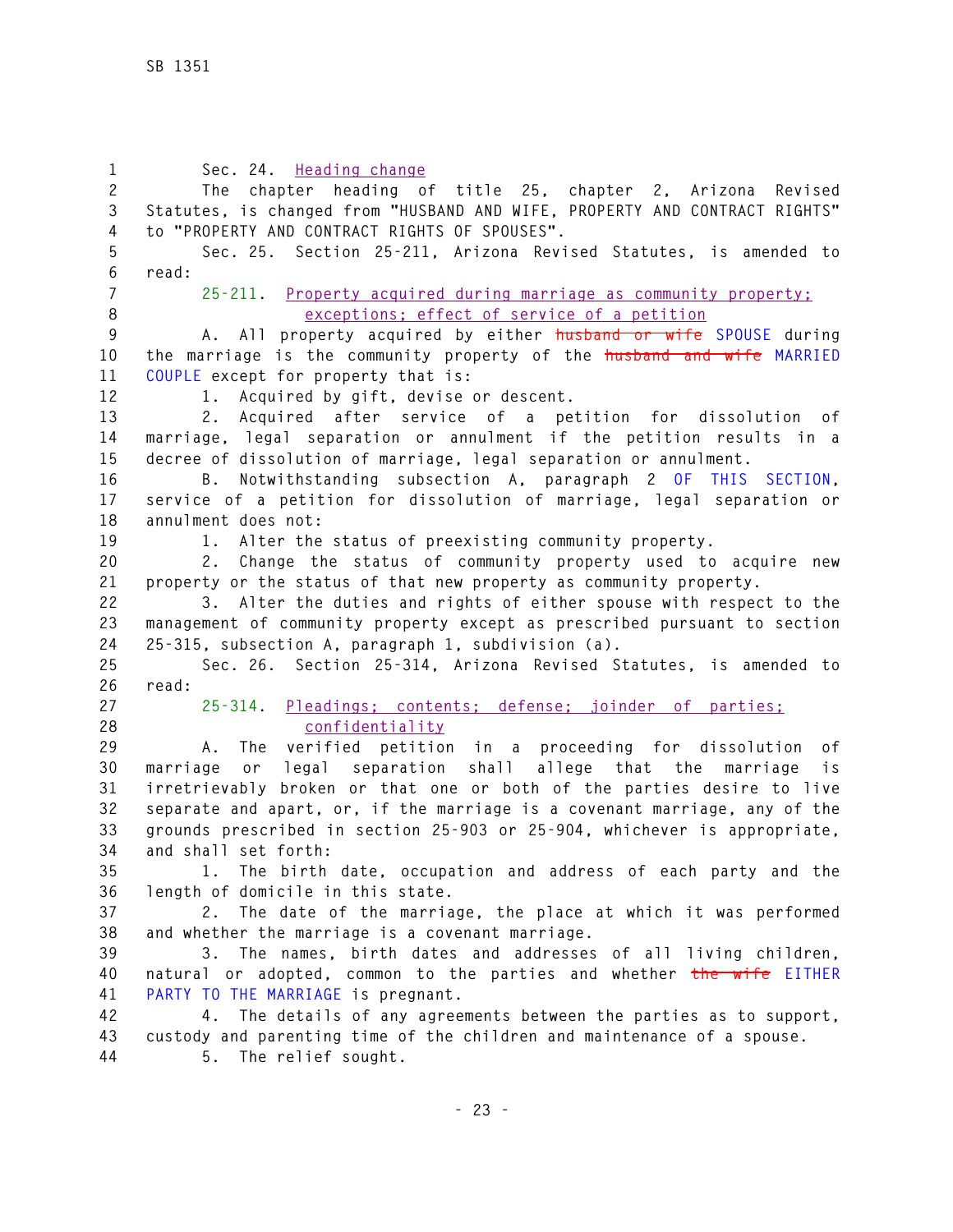**1 B. Either party to the marriage may initiate the proceeding.** 

**2 C. The only defense to a petition for the dissolution of a marriage 3 or legal separation is that the marriage is not irretrievably broken. If 4 the marriage is a covenant marriage, it is a defense that none of the 5 grounds alleged for a dissolution of marriage or legal separation 6 prescribed in section 25-903 or 25-904 are met.** 

**7 D. The court may join additional parties necessary for the exercise 8 of its authority.** 

**9 E. This section does not require a victim of domestic violence or a 10 resident of a domestic violence shelter as defined in section 36-3001 to 11 divulge the person's address, except that a means of communicating with 12 the resident, such as a post office box or address of the person's 13 attorney, must be disclosed.** 

**14 Sec. 27. Section 25-1060, Arizona Revised Statutes, is amended to 15 read:** 

**16 25-1060. Hearing and order** 

**17 A. Unless the court issues a temporary emergency order in 18 accordance with section 25-1034, on a finding that a petitioner is 19 entitled to immediate physical custody of the child, the court shall order 20 that the petitioner may take immediate physical custody of the child 21 unless the respondent establishes that either of the following is true:** 

**22 1. The child custody determination has not been registered and 23 confirmed under section 25-1053 25-1055 and that any of the following is 24 true:** 

**25 (a) The issuing court did not have jurisdiction under article 2 of 26 this chapter.** 

**27 (b) The child custody determination for which enforcement is sought 28 has been vacated, stayed or modified by a court of a state having 29 jurisdiction to do so under article 2 of this chapter.** 

**30 (c) The respondent was entitled to notice, but notice was not given 31 in accordance with section 25-1008, in the proceedings before the court 32 that issued the order for which enforcement is sought.** 

**33 2. The child custody determination for which enforcement is sought 34 was registered and confirmed under section 25-1055 but has been vacated, 35 stayed or modified by a court of a state having jurisdiction to do so 36 under article 2 of this chapter.** 

**37 B. The court shall award the fees, costs and expenses authorized 38 under section 25-1062, may grant additional relief, including a request 39 for the assistance of law enforcement officials, and may set a further 40 hearing to determine whether additional relief is appropriate.** 

**41 C. If a party called to testify refuses to answer on the ground 42 that the testimony may be self-incriminating, the court may draw an 43 adverse inference from the refusal.**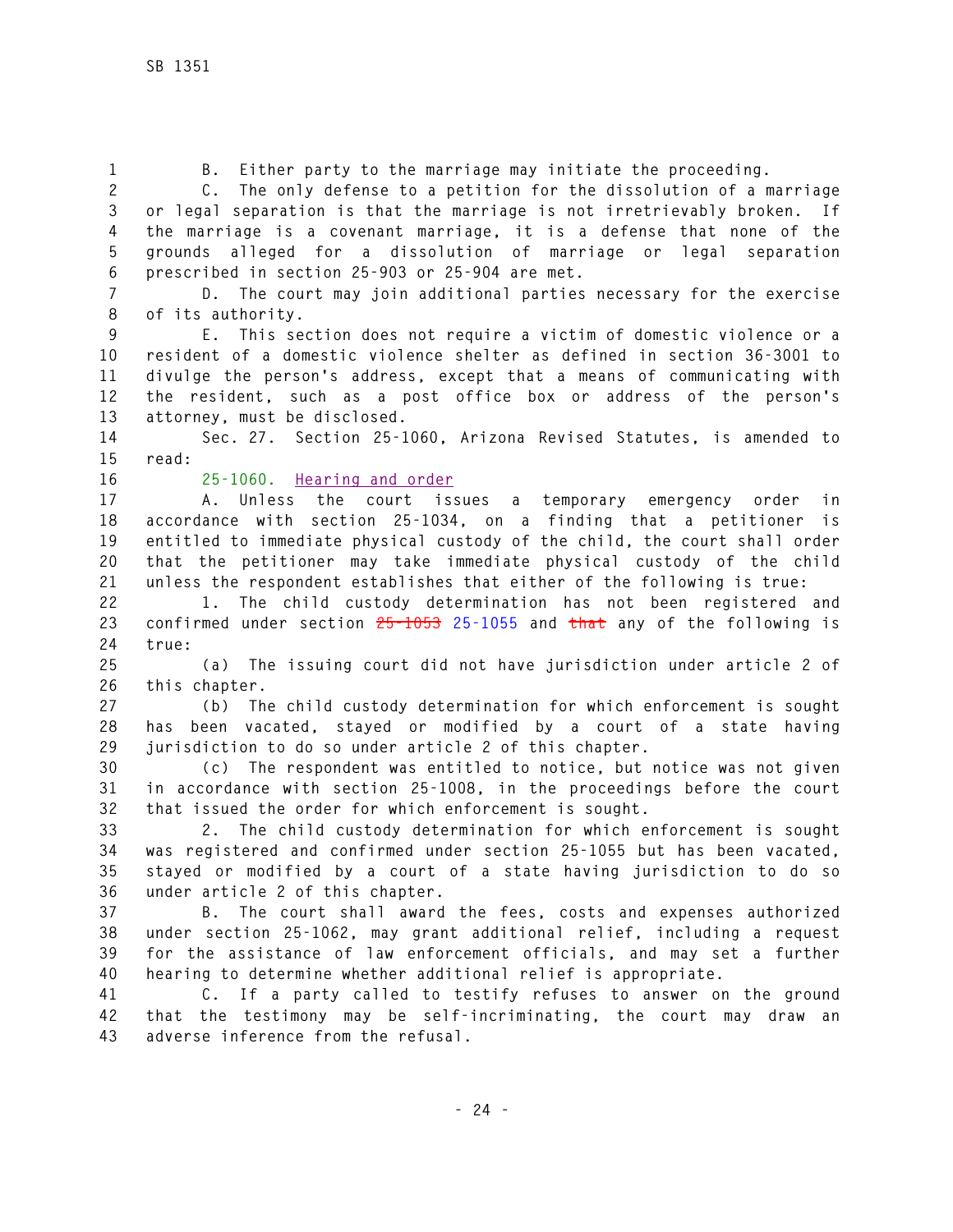**1 D. A privilege against disclosure of communications between spouses 2 and a defense of immunity based on THE SPOUSAL RELATIONSHIP OR the 3 relationship of husband and wife or parent and child shall not be invoked 4 in a proceeding under this article.** 

**5 Sec. 28. Section 25-1256, Arizona Revised Statutes, is amended to 6 read:** 

**7 25-1256. Special rules of evidence and procedure**

**8 A. The physical presence of a nonresident party who is an 9 individual in a tribunal of this state is not required for the 10 establishment, enforcement or modification of a support order or the 11 rendition of a judgment determining parentage of a child.** 

**12 B. An affidavit, a document substantially complying with federally 13 mandated forms or a document incorporated by reference in any affidavit or 14 mandated form that would not be excluded under the hearsay rule if given 15 in person is admissible in evidence if given under penalty of perjury by a 16 party or witness residing outside this state.** 

**17 C. A copy of the record of child support payments certified as a 18 true copy of the original by the custodian of the record may be forwarded 19 to a responding tribunal. The copy is evidence of facts asserted in it 20 and is admissible to show whether payments were made.** 

**21 D. Copies of bills for testing for parentage of a child and for 22 prenatal and postnatal health care of the mother and child furnished to 23 the adverse party at least ten days before trial are admissible in 24 evidence to prove the amount of the charges billed and that the charges 25 were reasonable, necessary and customary.** 

**26 E. Documentary evidence transmitted from outside this state to a 27 tribunal of this state by telephone, fax or other electronic means that do 28 not provide an original record shall not be excluded from evidence on an 29 objection based on the means of transmission.** 

**30 F. In a proceeding under this chapter, a tribunal of this state 31 shall permit a party or witness residing outside this state to be deposed 32 or to testify under penalty of perjury by telephone, audiovisual means or 33 other electronic means at a designated tribunal or other location. A 34 tribunal of this state shall cooperate with other tribunals in designating 35 an appropriate location for the deposition or testimony.** 

**36 G. If a party called to testify at a civil hearing refuses to 37 answer on the ground that the testimony may be self-incriminating, the 38 trier of fact may draw an adverse inference from the refusal.** 

**39 H. A privilege against disclosure of communications between spouses 40 does not apply in a proceeding under this chapter.** 

**41 I. The defense of immunity based on THE SPOUSAL RELATIONSHIP OR the 42 relationship of husband and wife or parent and child does not apply in a 43 proceeding under this chapter.** 

**44 J. A voluntary acknowledgment of paternity, certified as a true 45 copy, is admissible to establish parentage of the child.**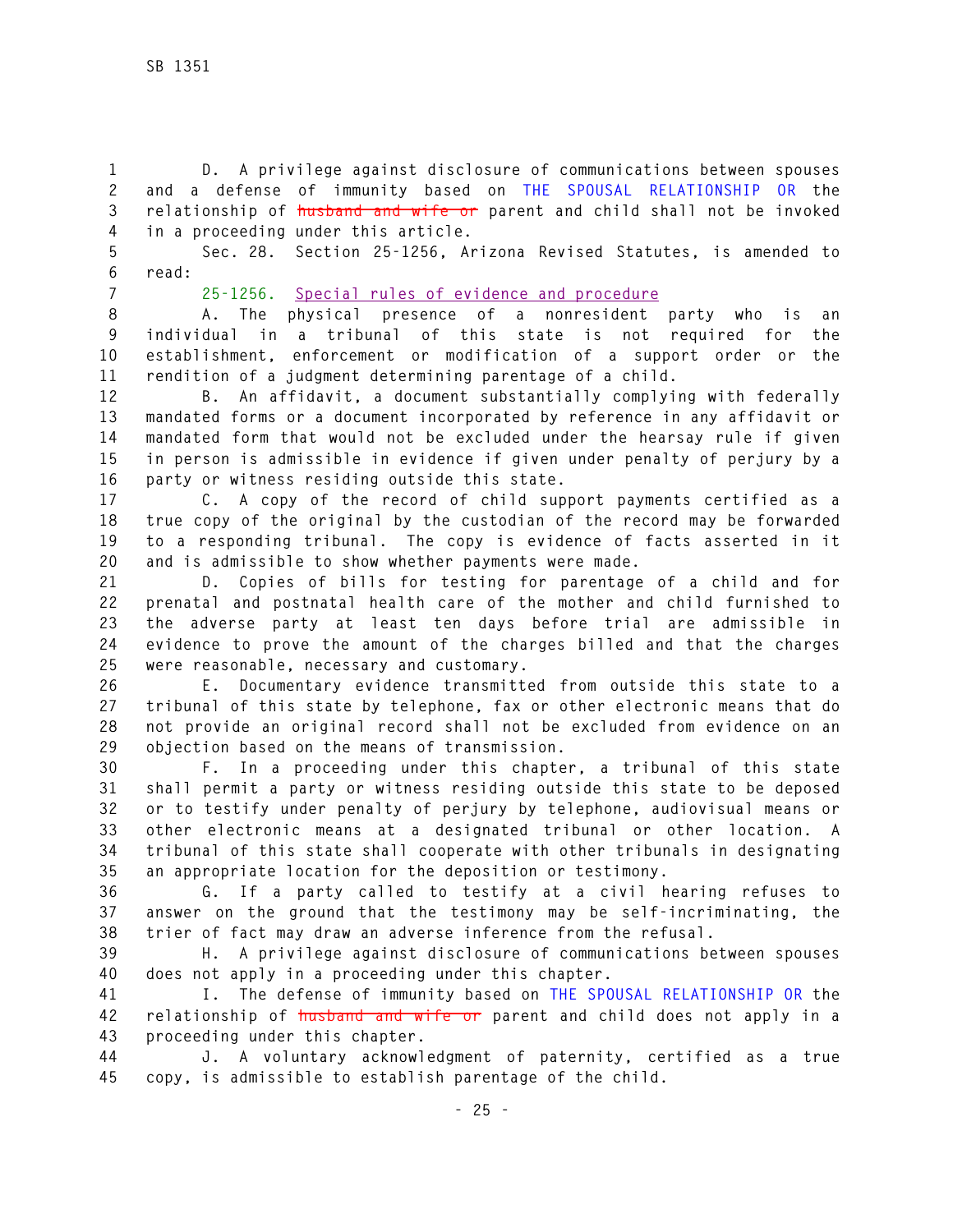**1 Sec. 29. Section 32-2101, Arizona Revised Statutes, is amended to 2 read: 3 32-2101. Definitions 4 In this chapter, unless the context otherwise requires: 5 1. "Acting in concert" means evidence of collaborating to pursue a 6 concerted plan. 7 2. "Advertising" means the attempt by publication, dissemination, 8 exhibition, solicitation or circulation, oral or written, or for broadcast 9 on radio or television to induce directly or indirectly any person to 10 enter into any obligation or acquire any title or interest in lands 11 subject to this chapter including the land sales contract to be used and 12 any photographs, drawings or artist's presentations of physical conditions 13 or facilities existing or to exist on the property. Advertising does not 14 include: 15 (a) Press releases or other communications delivered to newspapers, 16 periodicals or other news media for general information or public 17 relations purposes if no charge is made by the newspapers, periodicals or 18 other news media for the publication or use of any part of these 19 communications. 20 (b) Communications to stockholders as follows: 21 (i) Annual reports and interim financial reports. 22 (ii) Proxy materials. 23 (iii) Registration statements. 24 (iv) Securities prospectuses. 25 (v) Applications for listing of securities on stock exchanges. 26 (vi) Prospectuses. 27 (vii) Property reports. 28 (viii) Offering statements. 29 3. "Affiliate" means a person who, directly or indirectly through 30 one or more intermediaries, controls, is controlled by or is under common 31 control with the person specified. 32 4. "Associate broker" means a licensed broker WHO IS employed by 33 another broker. Unless otherwise specifically provided, an associate 34 broker has the same license privileges as a salesperson. 35 5. "Barrier" means a natural or man-made geographical feature that 36 prevents parcels of land from being practicably, reasonably and 37 economically united or reunited and that was not caused or created by the 38 owner of the parcels. 39 6. "Blanket encumbrance" means any mortgage, any deed of trust or 40 any other encumbrance or lien securing or evidencing the payment of money 41 and affecting more than one lot or parcel of subdivided land, or an 42 agreement affecting more than one lot or parcel by which the subdivider 43 holds the subdivision under an option, contract to sell or trust 44 agreement. Blanket encumbrance does not include taxes and assessments 45 THAT ARE levied by public authority.**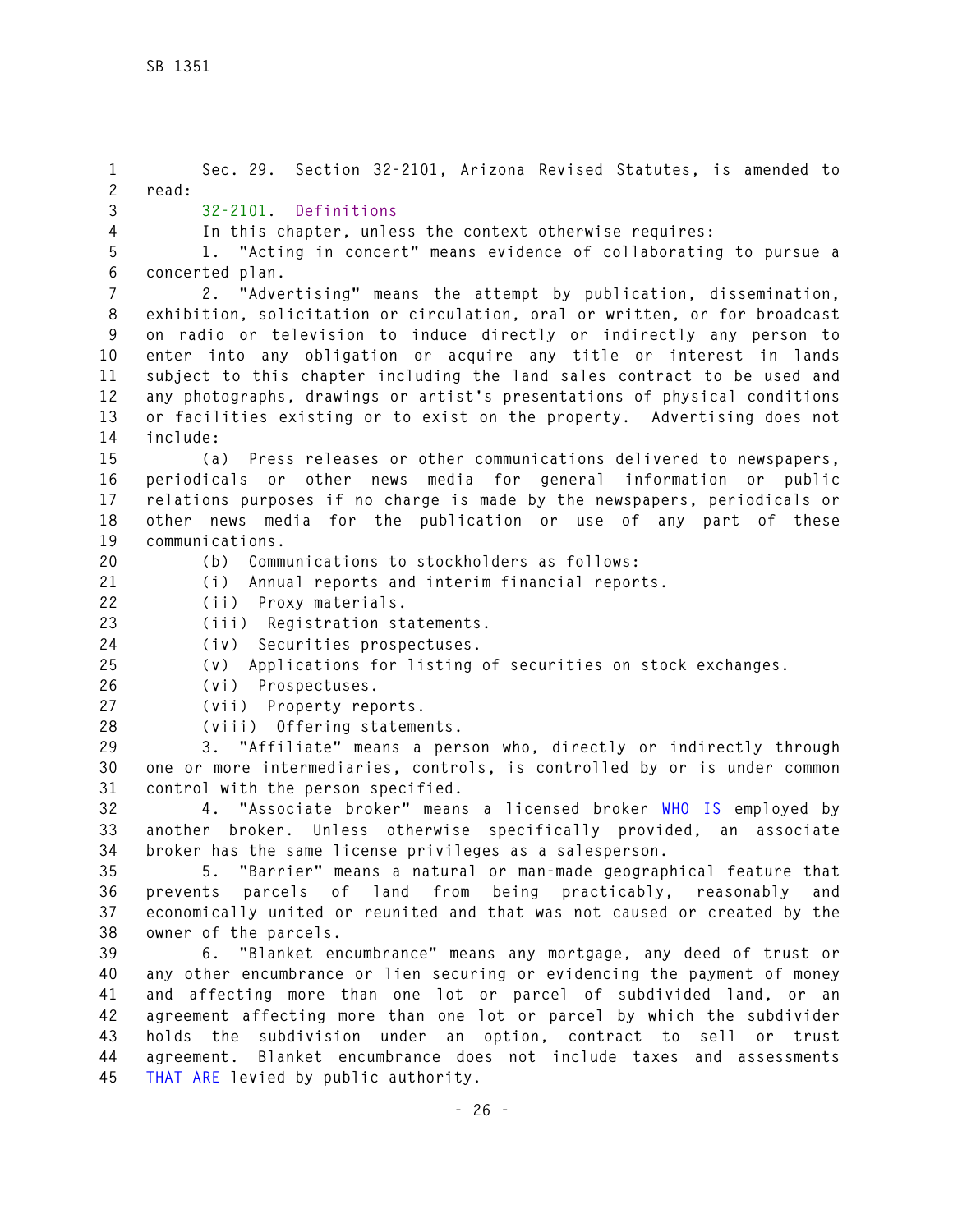**1 7. "Board" means the state real estate advisory board.** 

**2 8. "Broker", when used without modification, means a person who is 3 licensed as a broker under this chapter or who is required to be licensed 4 as a broker under this chapter.** 

**5 9. "Business broker" means a real estate broker who acts as an 6 intermediary or agent between sellers or buyers, or both, in the sale or 7 purchase, or both, of businesses or business opportunities where a lease 8 or sale of real property is either a direct or incidental part of the 9 transaction.** 

**10 10. "Camping site" means a space THAT IS designed and promoted for 11 the purpose of locating any trailer, tent, tent trailer, pickup camper or 12 other similar device used for camping.** 

**13 11. "Cemetery" or "cemetery property" means any one, or a 14 combination of more than one, of the following in a place THAT IS used, or 15 intended to be used, and dedicated for cemetery purposes:** 

**16 (a) A burial park, for earth interments.** 

**17 (b) A mausoleum, for crypt or vault entombments.** 

**18 (c) A crematory, or a crematory and columbarium, for cinerary 19 interments.** 

**20 (d) A cemetery plot, including interment rights, mausoleum crypts, 21 niches and burial spaces.** 

**22 12. "Cemetery broker" means a person other than a real estate 23 broker or real estate salesperson who, for another, for compensation:** 

**24 (a) Sells, leases or exchanges cemetery property or interment 25 services of or for another, or on the person's own account.** 

**26 (b) Offers for another or for the person's own account to buy, 27 sell, lease or exchange cemetery property or interment services.** 

**28 (c) Negotiates the purchase and sale, lease or exchange of cemetery 29 property or interment services.** 

**30 (d) Negotiates the purchase or sale, lease or exchange, or lists or 31 solicits, or negotiates a loan on or leasing of cemetery property or 32 interment services.** 

**33 13. "Cemetery salesperson" means a natural person who acts on the 34 person's own behalf or through and on behalf of a professional limited 35 liability company or a professional corporation engaged by or on behalf of 36 a licensed cemetery or real estate broker, or through and on behalf of a 37 corporation, partnership or limited liability company that is licensed as 38 a cemetery or real estate broker, to perform any act or transaction 39 included in the definition of cemetery broker.** 

**40 14. "Commissioner" means the state real estate commissioner.** 

**41 15. "Common promotional plan" means a plan, undertaken by a person 42 or a group of persons acting in concert, to offer lots for sale or lease. 43 If the land is offered for sale by a person or group of persons acting in 44 concert, and the land is contiguous or is known, designated or advertised 45 as a common unit or by a common name, the land is presumed, without regard**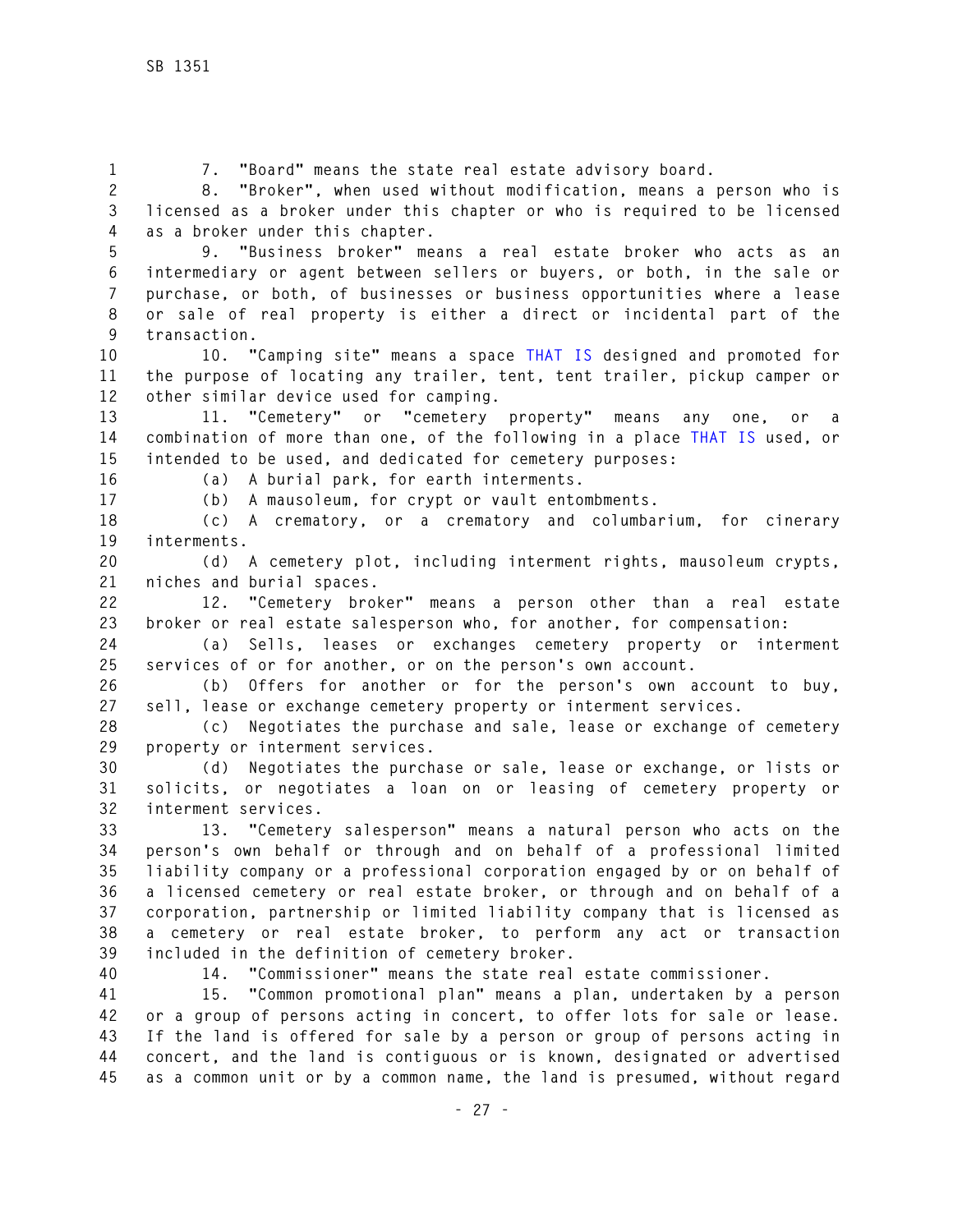**1 to the number of lots covered by each individual offering, as being 2 offered for sale or lease as part of a common promotional plan. Separate 3 subdividers selling lots or parcels in separately platted subdivisions 4 within a master planned community shall not be deemed to be offering their 5 combined lots for sale or lease as part of a common promotional plan.** 

**6 16. "Compensation" means any fee, commission, salary, money or 7 other valuable consideration for services THAT IS rendered or to be 8 rendered as well as the promise of consideration whether contingent or 9 not.** 

**10 17. "Contiguous" means lots, parcels or fractional interests that 11 share a common boundary or point. Lots, parcels or fractional interests 12 are not contiguous if they are separated by either of the following:** 

**13 (a) A barrier.** 

**14 (b) A road, street or highway that has been established by this 15 state or by any agency or political subdivision of this state, that has 16 been designated by the federal government as an interstate highway or that 17 has been regularly maintained by this state or by any agency or political 18 subdivision of this state and has been used continuously by the public for 19 at least the last five years.** 

**20 18. "Control" or "controlled" means a person who, through 21 ownership, voting rights, power of attorney, proxy, management rights, 22 operational rights or other rights, has the right to make decisions 23 binding on an entity, whether a corporation, a partnership or any other 24 entity.** 

**25 19. "Corporation licensee" means a lawfully organized corporation 26 that is registered with the Arizona corporation commission and that has an 27 officer licensed as the designated broker pursuant to section 32-2125.** 

**28 20. "Department" means the state real estate department.** 

**29 21. "Designated broker" means the natural person who is licensed as 30 a broker under this chapter and who is either:** 

**31 (a) Designated to act on behalf of an employing real estate, 32 cemetery or membership camping entity.** 

**33 (b) Doing business as a sole proprietor.** 

**34 22. "Developer" means a person who offers real property in a 35 development for sale, lease or use, either immediately or in the future, 36 on the person's own behalf or on behalf of another person, under this 37 chapter. Developer does not include a person whose involvement with a 38 development is limited to the listing of property within the development 39 for sale, lease or use.** 

**40 23. "Development" means any division, proposed division or use of 41 real property that the department has authority to regulate, including 42 subdivided and unsubdivided lands, cemeteries, condominiums, timeshares, 43 membership campgrounds and stock cooperatives.** 

**44 24. "Employing broker" means a person who is licensed or is 45 required to be licensed as a:**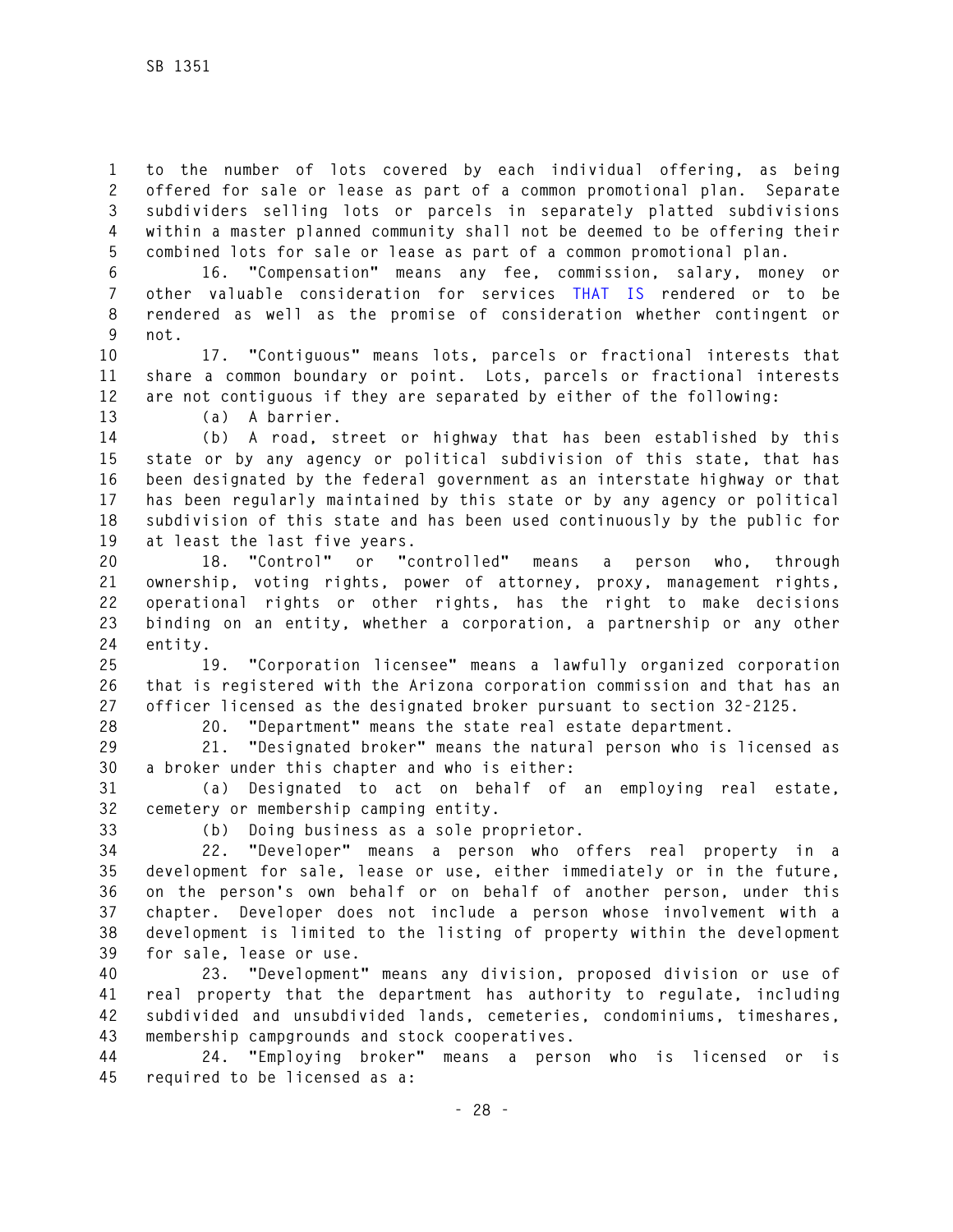**1 (a) Broker entity pursuant to section 32-2125, subsection A.** 

**2 (b) Sole proprietorship if the sole proprietor is a broker licensed 3 pursuant to this chapter.** 

**4 25. "Fractional interest" means an undivided interest in improved 5 or unimproved land, lots or parcels of any size created for the purpose of 6 sale or lease and evidenced by any receipt, certificate, deed or other 7 document conveying the interest. Undivided interests in land, lots or 8 parcels created in the names of a husband and wife BOTH SPOUSES as 9 community property, joint tenants or tenants in common, or in the names of 10 other persons who, acting together as part of a single transaction, 11 acquire the interests without a purpose to divide the interests for 12 present or future sale or lease, shall be deemed to constitute only one 13 fractional interest.** 

**14 26. "Improved lot or parcel" means a lot or parcel of a subdivision 15 upon ON which lot or parcel there is a residential, commercial or 16 industrial building or concerning which a contract has been entered into 17 between a subdivider and a purchaser that obligates the subdivider 18 directly, or indirectly through a building contractor, to complete 19 construction of a residential, commercial or industrial building on the 20 lot or parcel within two years from the date on which the contract of sale 21 for the lot is entered into.** 

**22 27. "Inactive license" means a license THAT IS issued pursuant to 23 article 2 of this chapter to a licensee who is on inactive status during 24 the current license period and who is not engaged by or on behalf of a 25 broker.** 

**26 28. "Lease" or "leasing" includes any lease, whether it is the 27 sole, the principal or any incidental part of a transaction.** 

**28 29. "License" means the whole or part of any agency permit, 29 certificate, approval, registration, public report, charter or similar 30 form of permission required by this chapter.** 

**31 30. "License period" means the two year TWO-YEAR period beginning 32 with the date of original issue or renewal of a particular license and 33 ending on the expiration date, if any.** 

**34 31. "Licensee" means a person to whom a license for the current 35 license period has been granted under any provision of this chapter, and, 36 for purposes of section 32-2153, subsection A, shall include original 37 license applicants.** 

**38 32. "Limited liability company licensee" means a lawfully organized 39 limited liability company that has a member or manager who is a natural 40 person and who is licensed as the designated broker pursuant to section 41 32-2125.** 

**42 33. "Lot reservation" means an expression of interest by a 43 prospective purchaser in buying at some time in the future a subdivided or 44 unsubdivided lot, unit or parcel in this state. In all cases, a**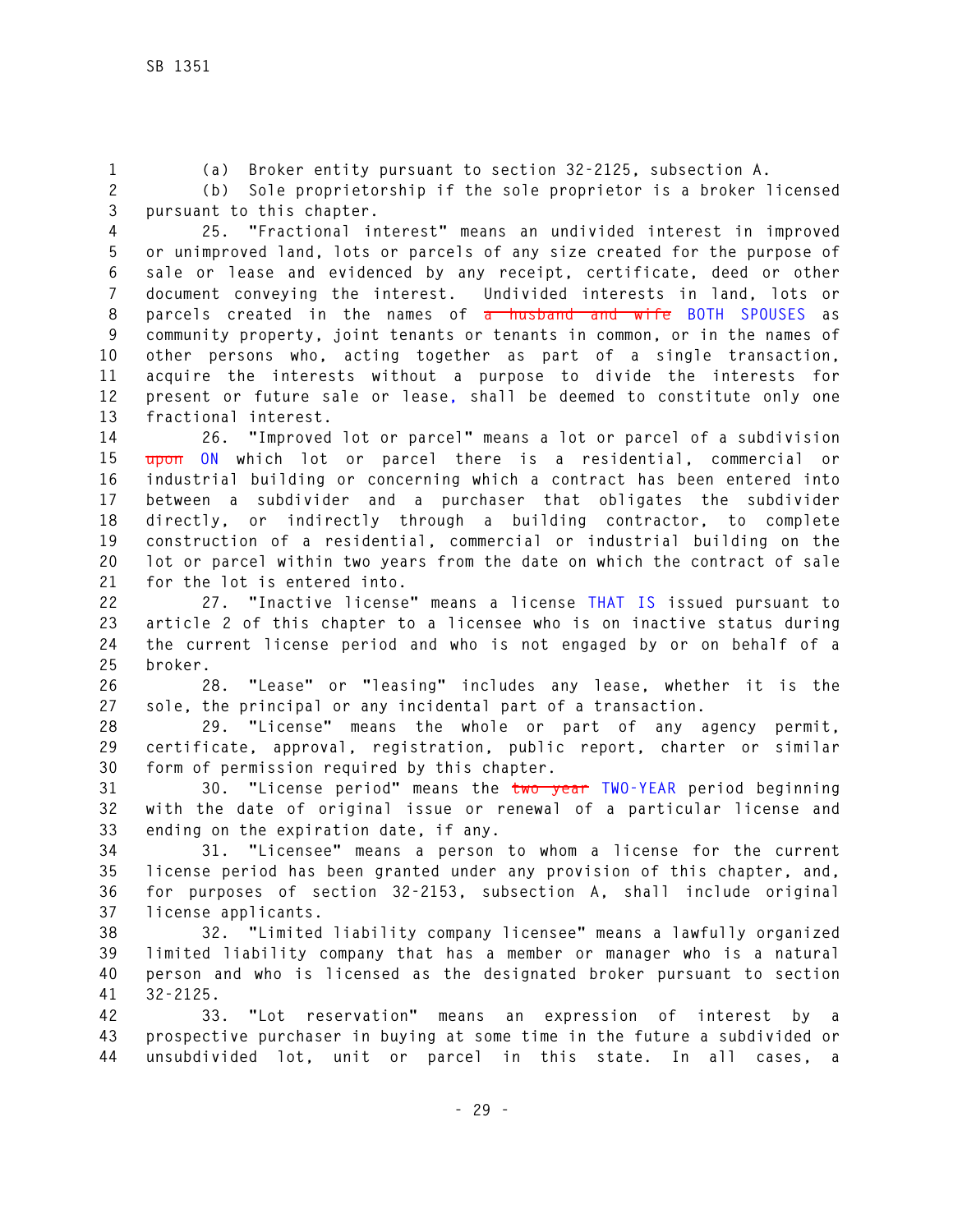**1 subsequent affirmative action by the prospective purchaser must be taken 2 to create a contractual obligation to purchase.** 

**3 34. "Master planned community" means a development that consists of 4 two or more separately platted subdivisions and that is either subject to 5 a master declaration of covenants, conditions or restrictions, is subject 6 to restrictive covenants sufficiently uniform in character to clearly 7 indicate a general scheme for improvement or development of real property 8 or is governed or administered by a master owner's association.** 

**9 35. "Member" means a member of the real estate advisory board.** 

**10 36. "Membership camping broker" means a person, other than a 11 salesperson, who, for compensation:** 

**12 (a) Sells, purchases, lists, exchanges or leases membership camping 13 contracts.** 

**14 (b) Offers to sell, purchase, exchange or lease membership camping 15 contracts.** 

**16 (c) Negotiates or offers, attempts or agrees to negotiate the sale, 17 purchase, exchange or lease of membership camping contracts.** 

**18 (d) Advertises or holds himself out as being engaged in the 19 business of selling, buying, exchanging or leasing membership camping 20 contracts or counseling or advising regarding membership camping 21 contracts.** 

**22 (e) Assists or directs in the procuring of prospects calculated or 23 intended to result in the sale, purchase, listing, exchange or lease of 24 membership camping contracts.** 

**25 (f) Performs any of the foregoing acts as an employee or on behalf 26 of a membership camping operator or membership contract owner.** 

**27 37. "Membership camping contract" means an agreement THAT IS 28 offered or sold in this state evidencing a purchaser's right or license to 29 use the camping or outdoor recreation facilities of a membership camping 30 operator and includes a membership that provides for this use.** 

**31 38. "Membership camping operator" means an enterprise, other than 32 one that is tax exempt under section 501(c)(3) of the internal revenue 33 code of 1986, as amended, that solicits membership paid for by a fee or 34 periodic payments and has as one of its purposes camping or outdoor 35 recreation, including the use of camping sites primarily by members. 36 Membership camping operator does not include camping or recreational 37 trailer parks that are open to the general public and that contain camping 38 sites rented for a per use fee or a mobile home park.** 

**39 39. "Membership camping salesperson" means a natural person who 40 acts on the person's own behalf or through and on behalf of a professional 41 limited liability company or a professional corporation engaged by or on 42 behalf of a licensed membership camping or real estate broker, or by or on 43 behalf of a corporation, partnership or limited liability company that is 44 licensed as a membership camping or real estate broker, to perform any act**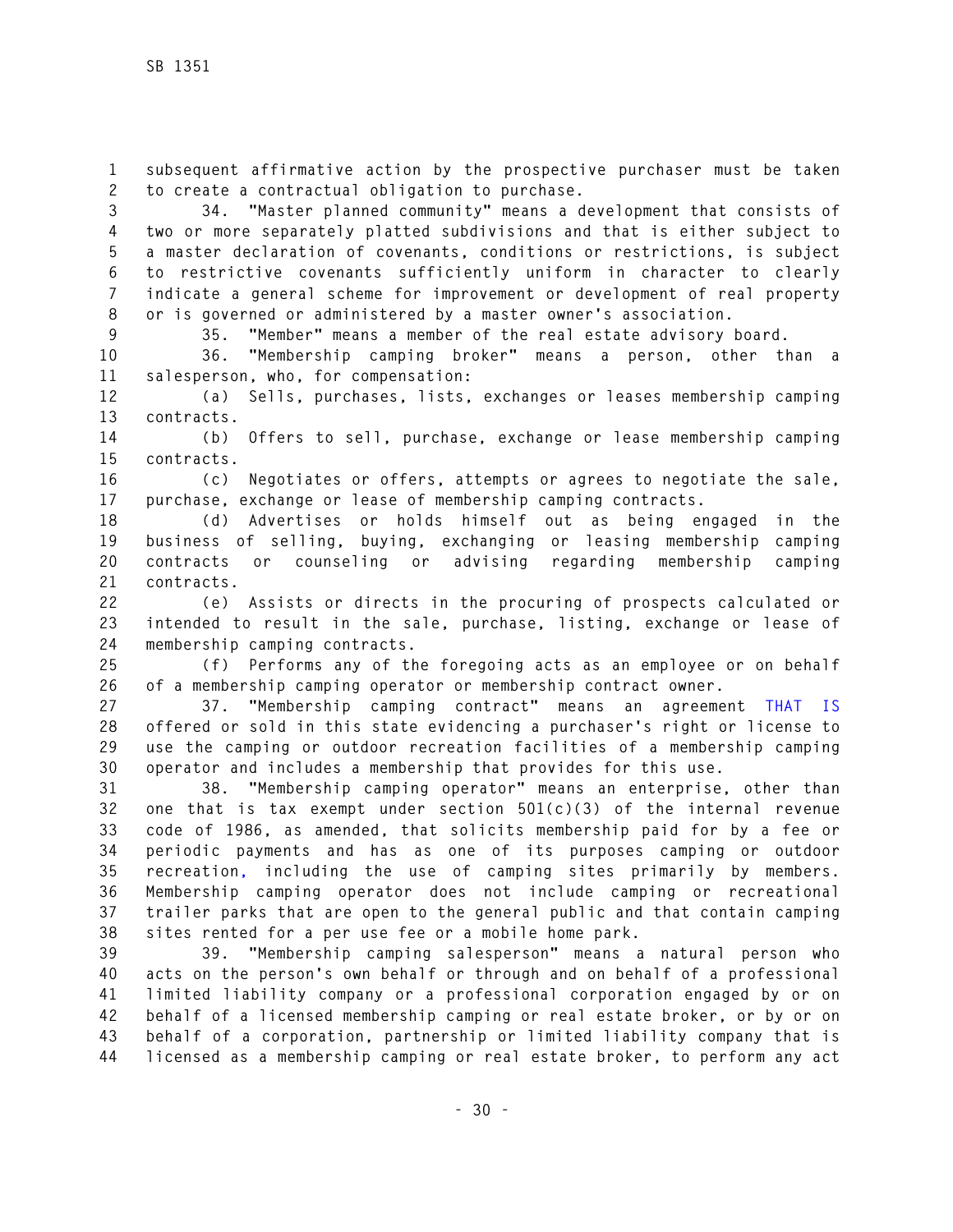**1 or participate in any transaction in a manner included in the definition 2 of membership camping broker.** 

**3 40. "Partnership licensee" means a partnership with a managing 4 general partner who is licensed as the designated broker pursuant to 5 section 32-2125.** 

**6 41. "Permanent access", as required under article 4 of this 7 chapter, means permanent access from the subdivision to any federal, state 8 or county highway.** 

**9 42. "Perpetual or endowed-care cemetery" means a cemetery wherein 10 lots or other burial spaces are sold or transferred under the 11 representation that the cemetery will receive "perpetual" or "endowed" 12 care as defined in this section free of further cost to the purchaser 13 after payment of the original purchase price for the lot, burial space or 14 interment right.** 

**15 43. "Perpetual-care" or "endowed-care" means the maintenance and 16 care of all places where interments have been made of the trees, shrubs, 17 roads, streets and other improvements and embellishments contained within 18 or forming a part of the cemetery. This shall not include the maintenance 19 or repair of monuments, tombs, copings or other man-made ornaments as 20 associated with individual burial spaces.** 

**21 44. "Person" means any individual, corporation, partnership or 22 company and any other form of multiple organization for carrying on 23 business, foreign or domestic.** 

**24 45. "Private cemetery" means a cemetery or place that is not 25 licensed under article 6 of this chapter, where burials or interments of 26 human remains are made, in which sales or transfers of interment rights or 27 burial plots are not made to the public and in which not more than ten 28 interments or burials occur annually.** 

**29 46. "Promotion" or "promotional practice" means advertising and any 30 other act, practice, device or scheme to induce directly or indirectly any 31 person to enter into any obligation or acquire any title or interest in or 32 use of real property subject to this chapter, including meetings with 33 prospective purchasers, arrangements for prospective purchasers to visit 34 real property, travel allowances and discount, exchange, refund and 35 cancellation privileges.** 

**36 47. "Real estate" includes leasehold-interests and any estates in 37 land as defined in title 33, chapter 2, articles 1 and 2, regardless of 38 whether located in this state.** 

**39 48. "Real estate broker" means a person, other than a salesperson, 40 who, for another and for compensation:** 

**41 (a) Sells, exchanges, purchases, rents or leases real estate, 42 businesses and business opportunities or timeshare interests.** 

**43 (b) Offers to sell, exchange, purchase, rent or lease real estate, 44 businesses and business opportunities or timeshare interests.**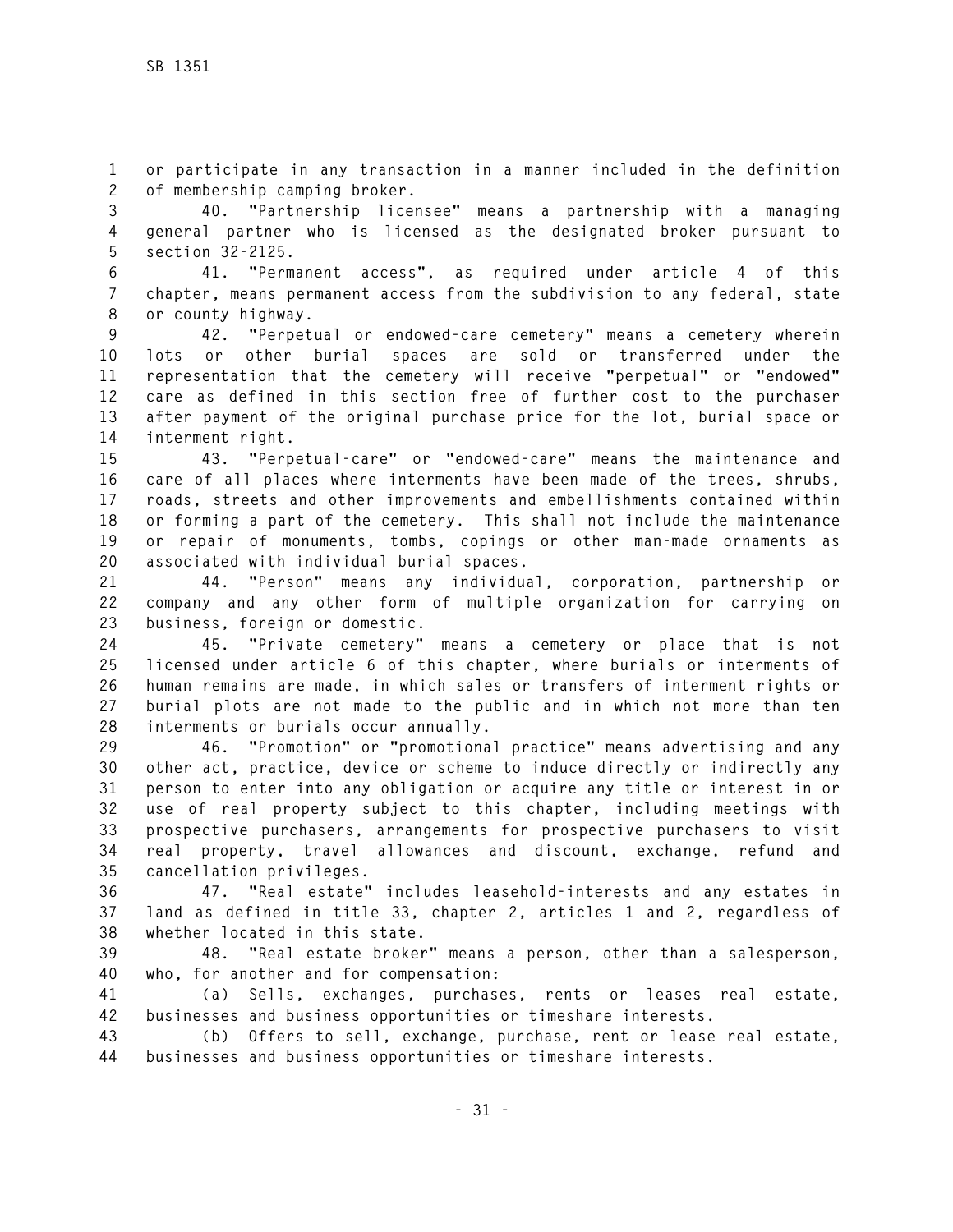**1 (c) Negotiates or offers, attempts or agrees to negotiate the sale, 2 exchange, purchase, rental or leasing of real estate, businesses and 3 business opportunities or timeshare interests.** 

- **4 (d) Lists or offers, attempts or agrees to list real estate, 5 businesses and business opportunities or timeshare interests for sale, 6 lease or exchange.**
- **7 (e) Auctions or offers, attempts or agrees to auction real estate, 8 businesses and business opportunities or timeshare interests.**

**9 (f) Buys, sells, offers to buy or sell or otherwise deals in 10 options on real estate, businesses and business opportunities or timeshare 11 interests or improvements to real estate, businesses and business 12 opportunities or timeshare interests.** 

**13 (g) Collects or offers, attempts or agrees to collect rent for the 14 use of real estate, businesses and business opportunities or timeshare 15 interests.** 

**16 (h) Advertises or holds himself out as being engaged in the 17 business of buying, selling, exchanging, renting or leasing real estate, 18 businesses and business opportunities or timeshare interests or counseling 19 or advising regarding real estate, businesses and business opportunities 20 or timeshare interests.** 

**21 (i) Assists or directs in the procuring of prospects, calculated to 22 result in the sale, exchange, leasing or rental of real estate, businesses 23 and business opportunities or timeshare interests.** 

**24 (j) Assists or directs in the negotiation of any transaction 25 calculated or intended to result in the sale, exchange, leasing or rental 26 of real estate, businesses and business opportunities or timeshare 27 interests.** 

**28 (k) Incident to the sale of real estate, businesses and business 29 opportunities negotiates or offers, attempts or agrees to negotiate a loan 30 secured or to be secured by any mortgage or other encumbrance upon ON or 31 transfer of real estate, businesses and business opportunities or 32 timeshare interests subject to section 32-2155, subsection C. This 33 subdivision does not apply to mortgage brokers as defined in and subject 34 to title 6, chapter 9, article 1.** 

**35 (l) Engages in the business of assisting or offering to assist 36 another in filing an application for the purchase or lease of, or in 37 locating or entering upon ON, lands owned by the state or federal 38 government.** 

**39 (m) Claims, demands, charges, receives, collects or contracts for 40 the collection of an advance fee in connection with any employment 41 enumerated in this section, including employment undertaken to promote the 42 sale or lease of real property by advance fee listing, by furnishing 43 rental information to a prospective tenant for a fee paid by the 44 prospective tenant, by advertisement or by any other offering to sell, 45 lease, exchange or rent real property or selling kits connected therewith.**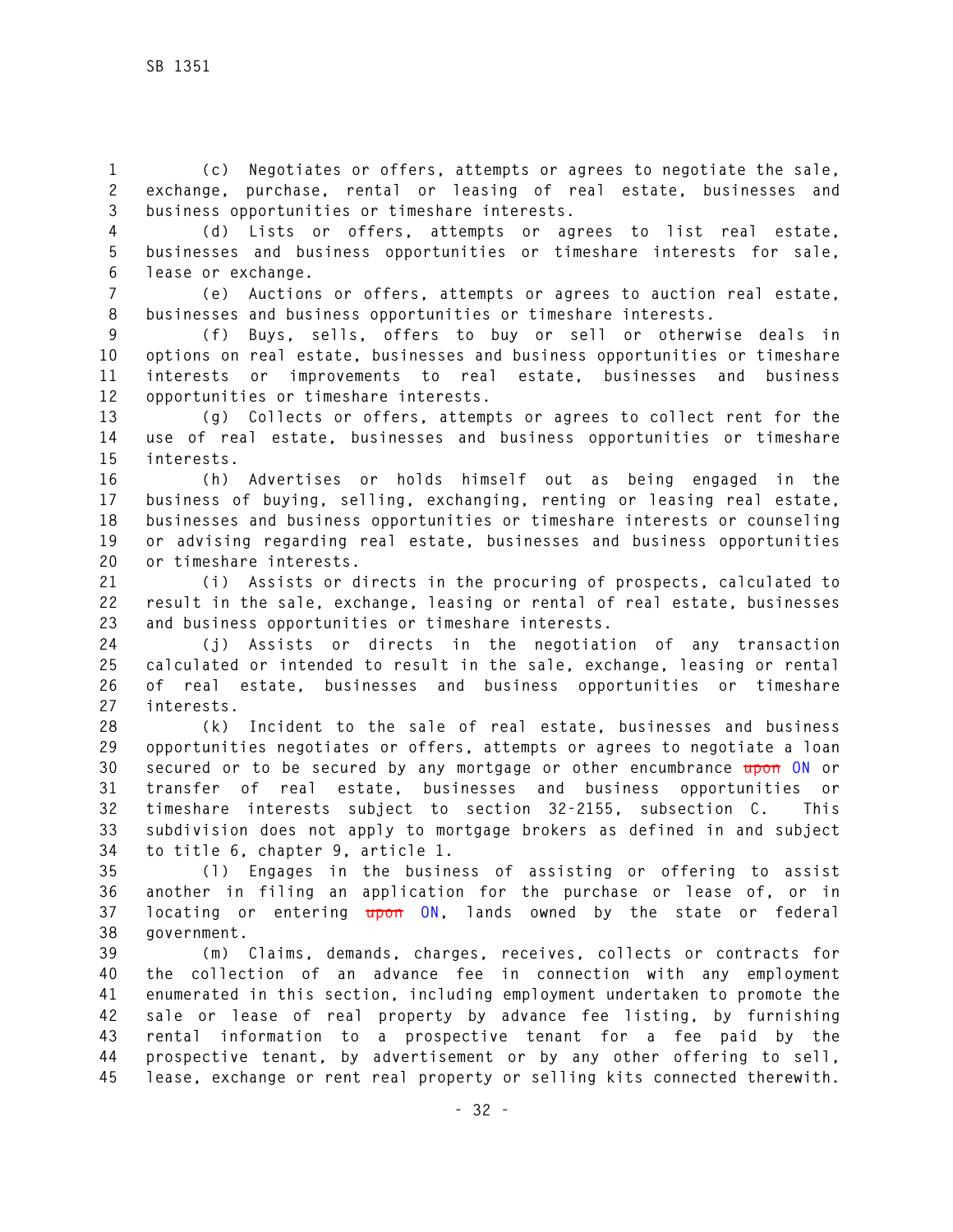**1 This shall not include the activities of any communications media of 2 general circulation or coverage not primarily engaged in the advertisement 3 of real estate or any communications media activities that are 4 specifically exempt from applicability of this article under section 5 32-2121.** 

**6 (n) Engages in any of the acts listed in subdivisions (a) through 7 (m) of this paragraph for the sale or lease of other than real property if 8 a real property sale or lease is a part of, contingent on or ancillary to 9 the transaction.** 

**10 (o) Performs any of the acts listed in subdivisions (a) through (m) 11 of this paragraph as an employee of, or in behalf of, the owner of real 12 estate, or interest in the real estate, or improvements affixed on the 13 real estate, for compensation.** 

**14 (p) Acts as a business broker.** 

**15 49. "Real estate sales contract" means an agreement in which one 16 party agrees to convey title to real estate to another party upon ON the 17 satisfaction of specified conditions set forth in the contract.** 

**18 50. "Real estate salesperson" means a natural person who acts on 19 the person's own behalf or through and on behalf of a professional limited 20 liability company or a professional corporation engaged by or on behalf of 21 a licensed real estate broker, or by or on behalf of a limited liability 22 company, partnership or corporation that is licensed as a real estate 23 broker, to perform any act or participate in any transaction in a manner 24 included in the definition of real estate broker subject to section 25 32-2155.** 

**26 51. "Sale" or "lease" includes every disposition, transfer, option 27 or offer or attempt to dispose of or transfer real property, or an 28 interest, use or estate in the real property, including the offering of 29 the property as a prize or gift if a monetary charge or consideration for 30 whatever purpose is required.** 

**31 52. "Salesperson", when used without modification, means a natural 32 person who acts on the person's own behalf or through and on behalf of a 33 professional limited liability company or a professional corporation 34 licensed under this chapter or any person required to be licensed as a 35 salesperson under this chapter.** 

**36 53. "School" means a person or entity that offers a course of study 37 towards completion of the education requirements leading to licensure or 38 renewal of licensure under this chapter.** 

**39 54. "Stock cooperative" means a corporation to which all of the 40 following apply:** 

**41 (a) The corporation is formed or used to hold title to improved 42 real property in fee simple or for a term of years.** 

**43 (b) All or substantially all of the shareholders of the corporation 44 each receive a right of exclusive occupancy in a portion of the real 45 property to which the corporation holds title.**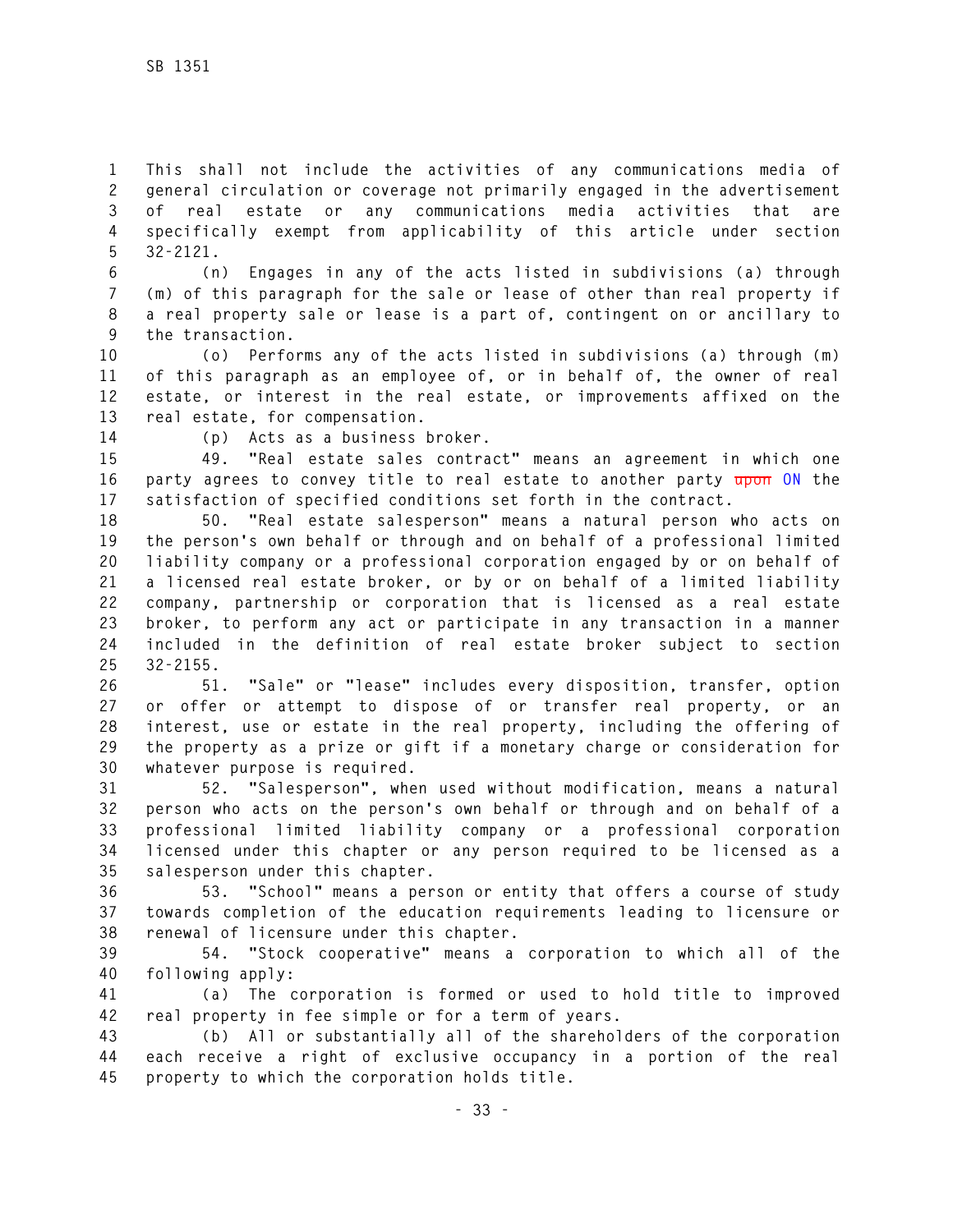**1 (c) The right of occupancy may only be transferred with the 2 concurrent transfer of the shares of stock in the corporation held by the 3 person having the right of occupancy.** 

**4 55. "Subdivider" means any person who offers for sale or lease six 5 or more lots, parcels or fractional interests in a subdivision or who 6 causes land to be subdivided into a subdivision for the subdivider or for 7 others, or who undertakes to develop a subdivision, but does not include a 8 public agency or officer authorized by law to create subdivisions.** 

**9 56. "Subdivision" or "subdivided lands":** 

**10 (a) Means improved or unimproved land or lands divided or proposed 11 to be divided for the purpose of sale or lease, whether immediate or 12 future, into six or more lots, parcels or fractional interests.** 

**13 (b) Includes a stock cooperative, lands divided or proposed to be 14 divided as part of a common promotional plan and residential condominiums 15 as defined in title 33, chapter 9.** 

**16 (c) Does not include:** 

**17 (i) Leasehold offerings of one year or less.** 

**18 (ii) The division or proposed division of land located in this 19 state into lots or parcels each of which is or will be thirty-six acres or 20 more in area including to the centerline of dedicated roads or easements, 21 if any, contiguous to the lot or parcel.** 

**22 (iii) The leasing of agricultural lands or apartments, offices, 23 stores, hotels, motels, pads or similar space within an apartment 24 building, industrial building, rental recreational vehicle community, 25 rental manufactured home community, rental mobile home park or commercial 26 building.** 

**27 (iv) The subdivision into or development of parcels, plots or 28 fractional portions within the boundaries of a cemetery that has been 29 formed and approved pursuant to this chapter.** 

**30 (v) A sale or lease of a lot, parcel or fractional interest that 31 occurs ten or more years after the sale or lease of another lot, parcel or 32 fractional interest if the other lot, parcel or fractional interest is not 33 subject to this article and is treated as an independent parcel unless, 34 upon ON investigation by the commissioner, there is evidence of intent to 35 subdivide.** 

**36 57. "Timeshare" or "timeshare property" means real property 37 ownership or right of occupancy in real property pursuant to article 9 of 38 this chapter. For the purposes of this chapter, a timeshare is not a 39 security unless it meets the definition of a security under section 40 44-1801.** 

**41 58. "Trustee" means:** 

**42 (a) A person WHO IS designated under section 32-2194.27 to act as a 43 trustee for an endowment-care cemetery fund.**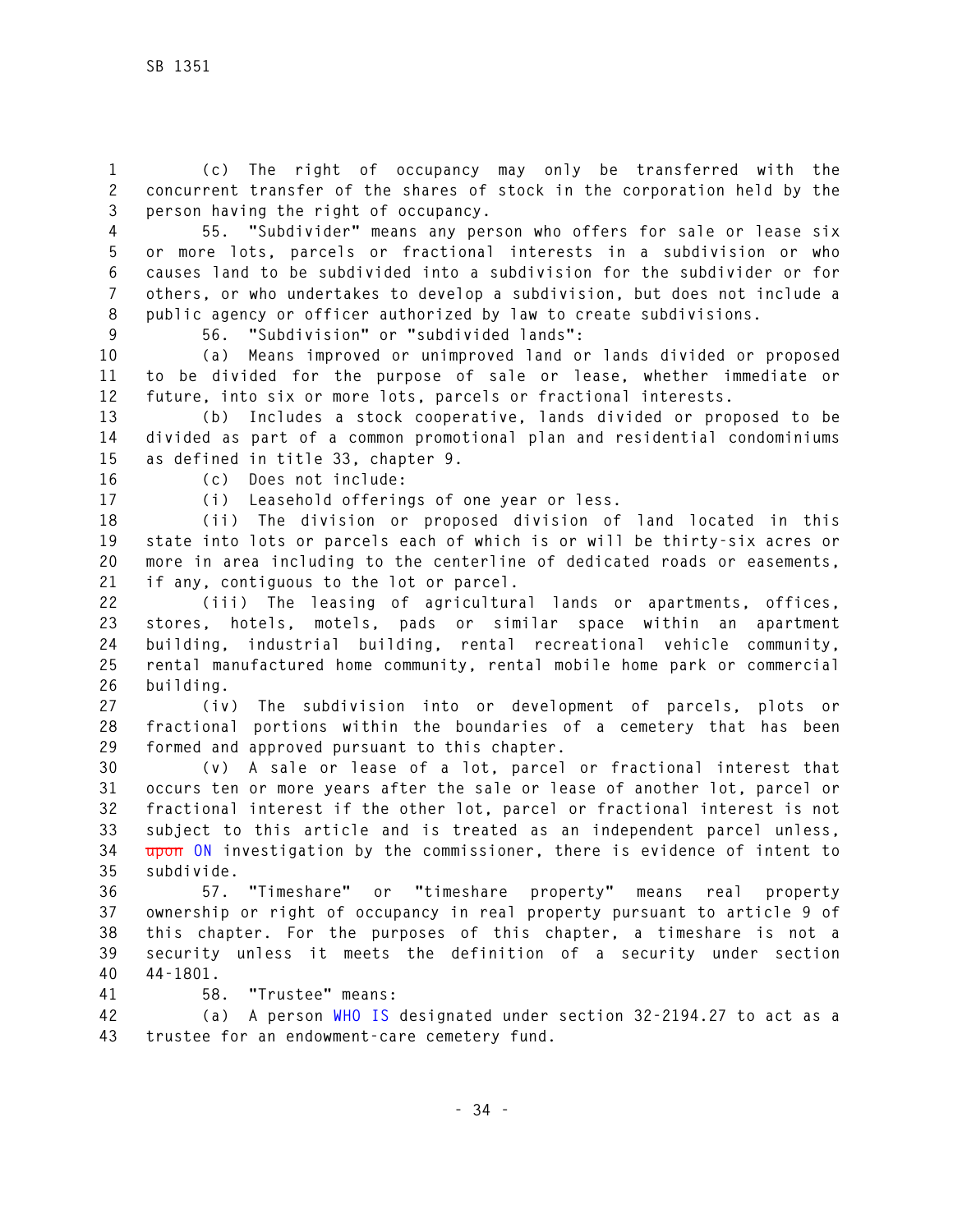**1 (b) A person holding bare legal title to real property under a 2 subdivision trust. A trustee shall not be deemed to be a developer, 3 subdivider, broker or salesperson within this chapter.** 

**4 59. "Unimproved lot or parcel" means a lot or parcel of a 5 subdivision that is not an improved lot or parcel.** 

**6 60. "Unsubdivided lands":** 

**7 (a) Means land or lands divided or proposed to be divided for the 8 purpose of sale or lease, whether immediate or future, into six or more 9 lots, parcels or fractional interests and the lots or parcels are 10 thirty-six acres or more each but less than one hundred sixty acres each, 11 or that are offered, known or advertised under a common promotional plan 12 for sale or lease, except that agricultural leases shall not be included 13 in this definition.** 

**14 (b) Includes any land that is sold that would otherwise constitute 15 the sixth lot, parcel or fractional interest if the sale occurs ten or 16 more years after the earliest of the previous five sales and if all of the 17 sales consist of property that was originally contained within the same 18 parcel that is thirty-six acres or more and less than one hundred sixty 19 acres.** 

**20 Sec. 30. Section 33-405, Arizona Revised Statutes, is amended to 21 read:** 

## **22 33-405. Beneficiary deeds; recording; definitions**

**23 A. A deed that conveys an interest in real property, including any 24 debt secured by a lien on real property, to a grantee beneficiary 25 designated by the owner and that expressly states that the deed is 26 effective on the death of the owner transfers the interest to the 27 designated grantee beneficiary effective on the death of the owner subject 28 to all conveyances, assignments, contracts, mortgages, deeds of trust, 29 liens, security pledges and other encumbrances made by the owner or to 30 which the owner was subject during the owner's lifetime.** 

**31 B. A beneficiary deed may designate multiple grantees who take 32 title as joint tenants with right of survivorship, tenants in common, a 33 husband and wife MARRIED COUPLE as community property or as community 34 property with right of survivorship, or any other tenancy that is valid 35 under the laws of this state.** 

**36 C. A beneficiary deed may designate a successor grantee 37 beneficiary. If the beneficiary deed designates a successor grantee 38 beneficiary, the deed shall state the condition on which the interest of 39 the successor grantee beneficiary would vest.** 

**40 D. If real property is owned as joint tenants with the right of 41 survivorship or as community property with the right of survivorship, a 42 deed that conveys an interest in the real property to a grantee 43 beneficiary designated by all of the then surviving owners and that 44 expressly states that the deed is effective on the death of the last 45 surviving owner transfers the interest to the designated grantee**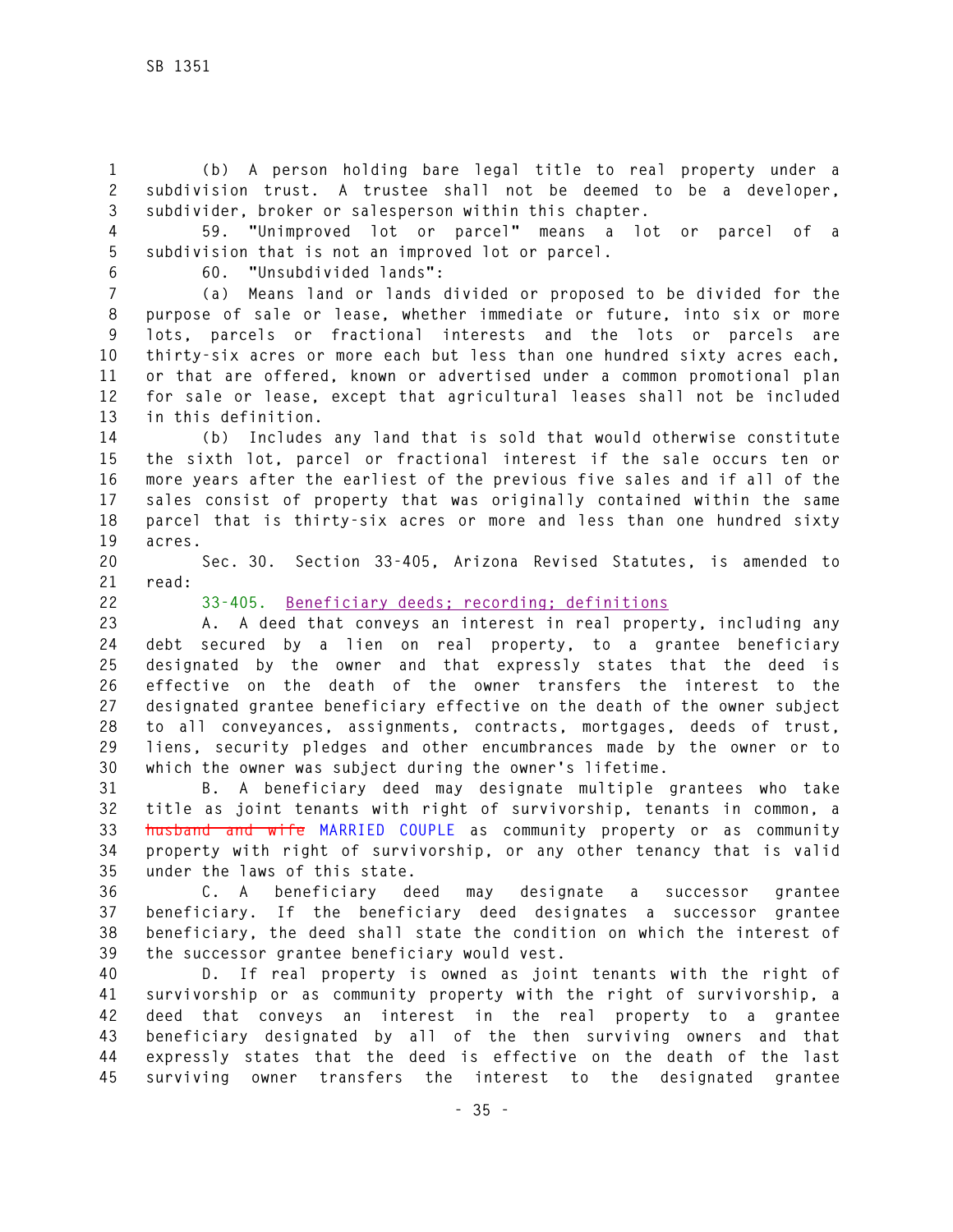**1 beneficiary effective on the death of the last surviving owner. If a 2 beneficiary deed is executed by fewer than all of the owners of real 3 property owned as joint tenants with right of survivorship or community 4 property with right of survivorship, the beneficiary deed is valid if the 5 last surviving owner is one of the persons who executes the beneficiary 6 deed. If the last surviving owner did not execute the beneficiary deed, 7 the transfer shall lapse and the deed is void. An estate in joint tenancy 8 with right of survivorship or community property with right of 9 survivorship is not affected by the execution of a beneficiary deed that 10 is executed by fewer than all of the owners of the real property, and the 11 rights of a surviving joint tenant with right of survivorship or a 12 surviving spouse in community property with right of survivorship shall 13 prevail over a grantee beneficiary named in a beneficiary deed.** 

**14 E. A beneficiary deed is valid only if the deed is executed and 15 recorded as provided by law in the office of the county recorder of the 16 county in which the property is located before the death of the owner or 17 the last surviving owner. A beneficiary deed may be used to transfer an 18 interest in real property to the trustee of a trust even if the trust is 19 revocable.** 

**20 F. A beneficiary deed may be revoked at any time by the owner or, 21 if there is more than one owner, by any of the owners who executed the 22 beneficiary deed. To be effective, the revocation must be executed and 23 recorded as provided by law in the office of the county recorder of the 24 county in which the real property is located before the death of the owner 25 who executes the revocation. If the real property is owned as joint 26 tenants with right of survivorship or community property with right of 27 survivorship and if the revocation is not executed by all the owners, the 28 revocation is not effective unless executed by the last surviving owner.** 

**29 G. If an owner executes and records more than one beneficiary deed 30 concerning the same real property, the last beneficiary deed that is 31 recorded before the owner's death is the effective beneficiary deed.** 

**32 H. This section does not prohibit other methods of conveying 33 property that are permitted by law and that have the effect of postponing 34 enjoyment of an interest in real property until the death of the owner. 35 This section does not invalidate any deed otherwise effective by law to 36 convey title to the interests and estates provided in the deed that is not 37 recorded until after the death of the owner.** 

**38 I. The signature, consent or agreement of or notice to a grantee 39 beneficiary of a beneficiary deed is not required for any purpose during 40 the lifetime of the owner.** 

**41 J. A beneficiary deed that is executed, acknowledged and recorded 42 in accordance with this section is not revoked by the provisions of a 43 will.** 

**44 K. A beneficiary deed is sufficient if it complies with other 45 applicable laws and if it is in substantially the following form:**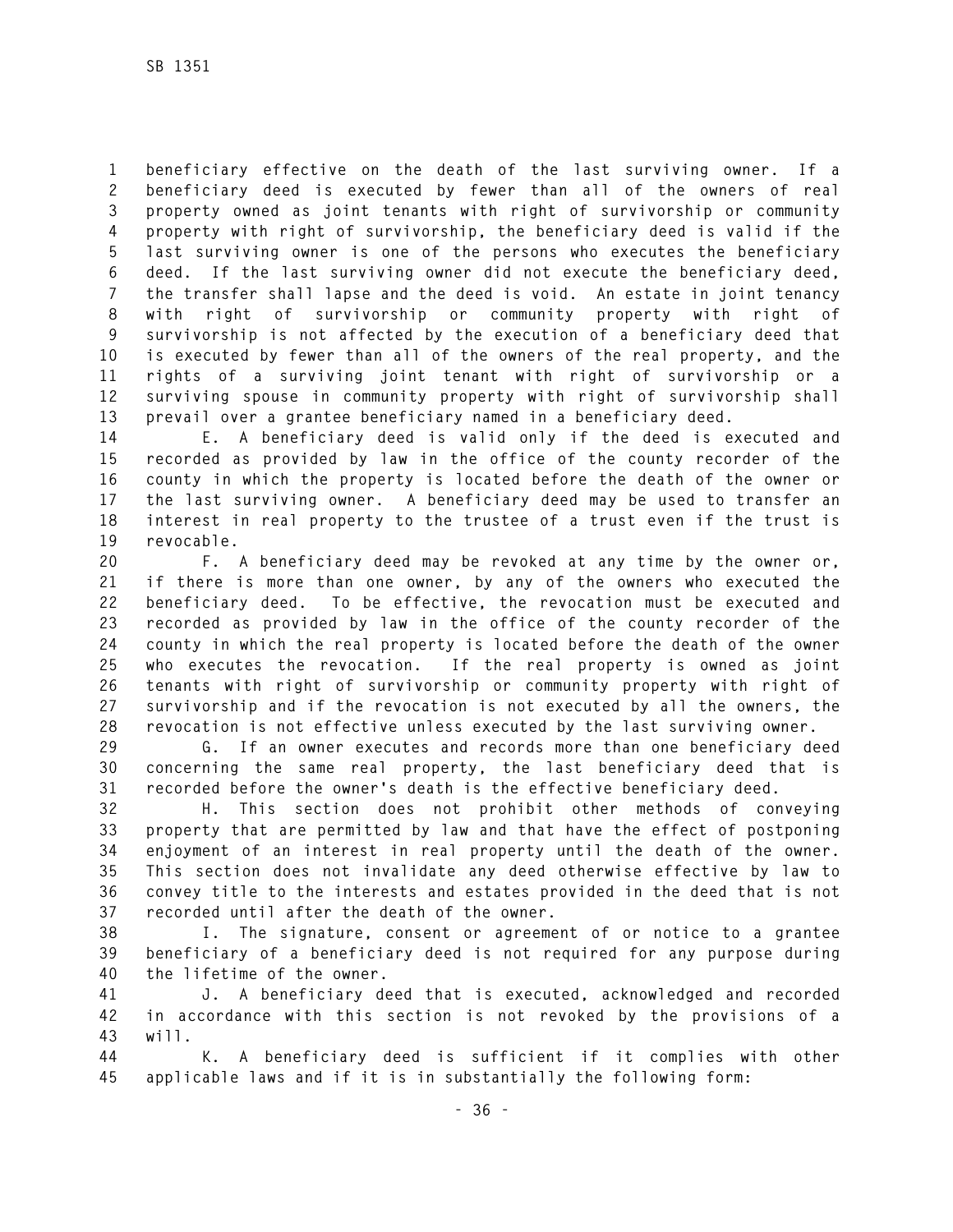**1 Beneficiary Deed 2 I (we) \_\_\_\_\_\_\_\_\_\_\_\_\_\_\_\_\_\_\_\_\_\_\_\_\_ (owner) hereby convey 3 to \_\_\_\_\_\_\_\_\_\_\_\_\_\_\_\_\_\_\_\_\_\_\_\_\_\_\_ (grantee beneficiary) effective 4 on my (our) death the following described real property: 5 (Legal description) 6 If a grantee beneficiary predeceases the owner, the 7 conveyance to that grantee beneficiary shall either (choose 8 one): 9 [] Become null and void. 10 [] Become part of the estate of the grantee 11 beneficiary. 12 \_\_\_\_\_\_\_\_\_\_\_\_\_\_\_\_\_\_\_\_\_\_\_\_\_ 13 (Signature of grantor(s)) 14 (acknowledgment). 15 L. The instrument of revocation shall be sufficient if it complies 16 with other applicable laws and is in substantially the following form: 17 Revocation of Beneficiary Deed 18 The undersigned hereby revokes the beneficiary deed 19 recorded on \_\_\_\_\_\_\_\_\_\_\_ (date), in docket or book 20 \_\_\_\_\_\_\_\_\_\_\_\_\_\_ at page \_\_\_\_\_\_\_\_, or instrument number 21 \_\_\_\_\_\_\_\_\_\_\_\_, records of \_\_\_\_\_\_\_\_\_\_\_\_\_\_\_\_ county, Arizona. 22 Dated: \_\_\_\_\_\_\_\_\_\_\_\_\_\_\_\_\_\_\_\_\_\_\_ 23 \_\_\_\_\_\_\_\_\_\_\_\_\_\_\_\_\_\_\_\_\_\_\_\_\_\_\_\_\_\_**  24 Signature **120 Signature 120 Signature 120 Signature 120 Signature 25 (acknowledgment). 26 M. For the purposes of this section: 27 1. "Beneficiary deed" means a deed authorized under this section. 28 2. "Owner" means any person who executes a beneficiary deed as 29 provided in this section. 30 Sec. 31. Section 33-431, Arizona Revised Statutes, is amended to 31 read: 32 33-431. Grants and devises to two or more persons; estates in 33 common; community property with right of 34 survivorship; joint tenants with right of 35 survivorship 36 A. Except as otherwise provided in this section, all grants and 37 devises of real property made to two or more persons create estates in 38 common and not in joint tenancy, except grants or devises in trust, or to 39 executors, or to husband and wife A MARRIED COUPLE. 40 B. A grant or devise to two or more persons may by express words 41 vest the estate in the survivor on the death of a grantee or devisee when 42 expressly declared in the grant, transfer or devise to be a joint tenancy 43 with right of survivorship. An estate in joint tenancy with right of 44 survivorship may also be created by grant or transfer from a sole owner to**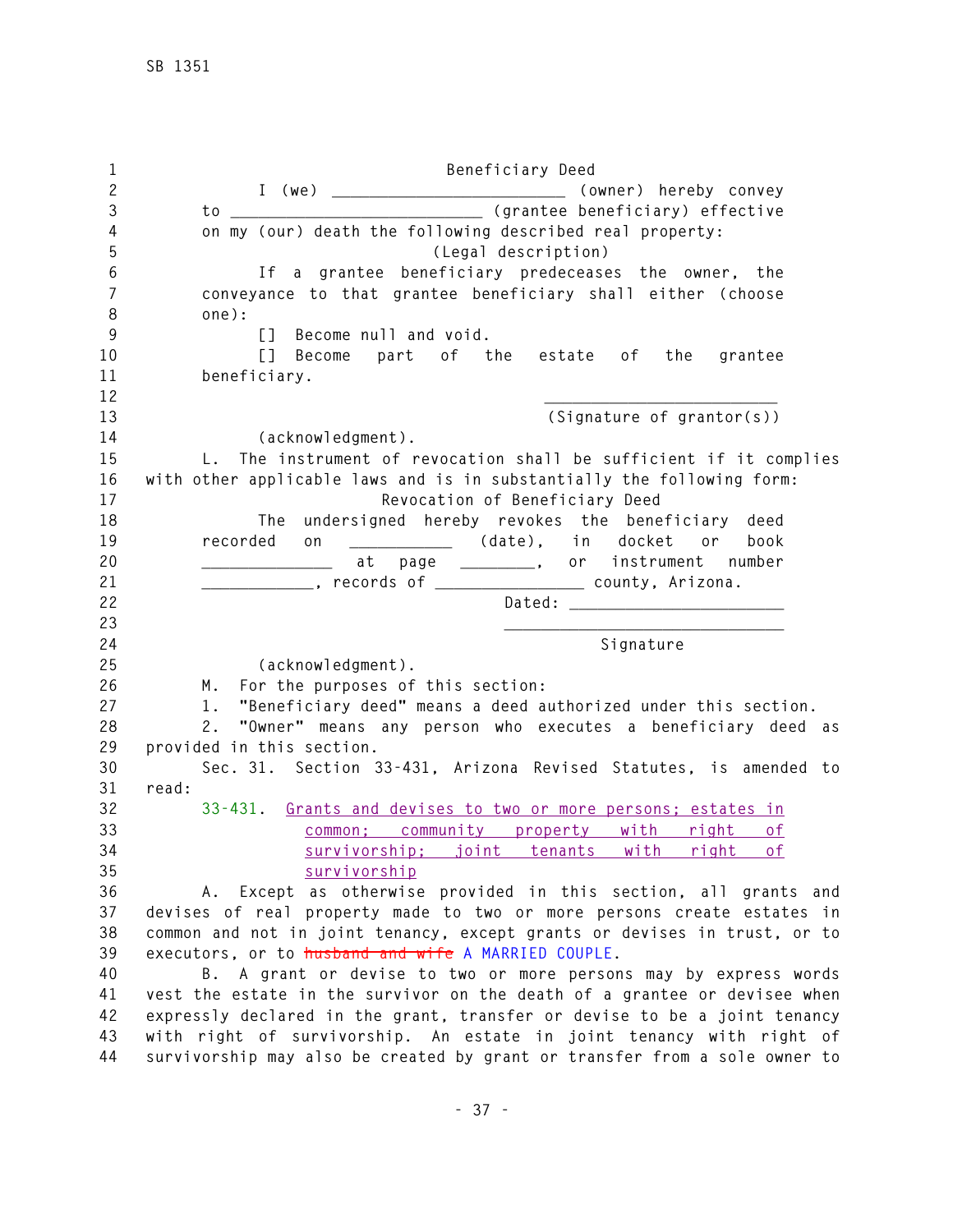**1 himself and others, or from two or more owners to themselves or to one or 2 more of them and others.** 

**3 C. A grant or devise to a husband and wife MARRIED COUPLE may by 4 express words vest the estate in the surviving spouse on the death of one 5 of the spouses when expressly declared in the grant, transfer or devise to 6 be an estate in community property with right of survivorship. An estate 7 in community property with right of survivorship may also be created by 8 grant or transfer from a husband and wife MARRIED COUPLE, when holding 9 title as community property or otherwise, to themselves or from either 10 husband or wife SPOUSE to both husband and wife SPOUSES.** 

**11 D. In the case of real property owned by a husband and wife MARRIED 12 COUPLE as community property with right of survivorship, the right of 13 survivorship is extinguished as provided in section 14-2804 or on the 14 recordation in the office of the recorder of the county or counties where 15 the real property is located OF an affidavit entitled "affidavit 16 terminating right of survivorship" executed by either spouse under oath 17 that sets forth a stated intent by the spouse to terminate the 18 survivorship right, a description of the instrument by which the right of 19 survivorship was created including the date the instrument was recorded 20 and the county recorder's book and page or instrument reference number and 21 the legal description of the real property affected by the affidavit. The 22 recordation shall not extinguish the community interest of either spouse.** 

**23 E. In the case of real property owned as joint tenants with right 24 of survivorship, the right of survivorship is extinguished as provided in 25 section 14-2804 or on the recordation in the office of the recorder of the 26 county or counties where the real property is located OF an affidavit 27 entitled "affidavit terminating right of survivorship" executed by any 28 joint tenant under oath that sets forth a stated intent by that joint 29 tenant to terminate the survivorship right, a description of the 30 instrument by which the right of survivorship was created including the 31 date the instrument was recorded and the county recorder's book and page 32 or instrument reference number and the legal description of the real 33 property affected by the affidavit. If there are more than two joint 34 tenants, the recordation of the affidavit shall extinguish only the joint 35 tenancy and survivorship right of the person who executes the affidavit, 36 and the joint tenancy and survivorship right shall continue among all 37 remaining joint tenants who have not executed an affidavit of termination.** 

**38 F. With respect to a deceased joint tenant, the termination or 39 extinguishment by death of that tenant's joint tenancy with right of 40 survivorship may be evidenced by the recordation of both of the following 41 items in the office of the recorder of the county or counties where the 42 real property is located:** 

**43 1. An affidavit executed by one or more of the surviving joint 44 tenants that includes the name of the deceased joint tenant, the date of 45 death of the deceased joint tenant, a description of the instrument by**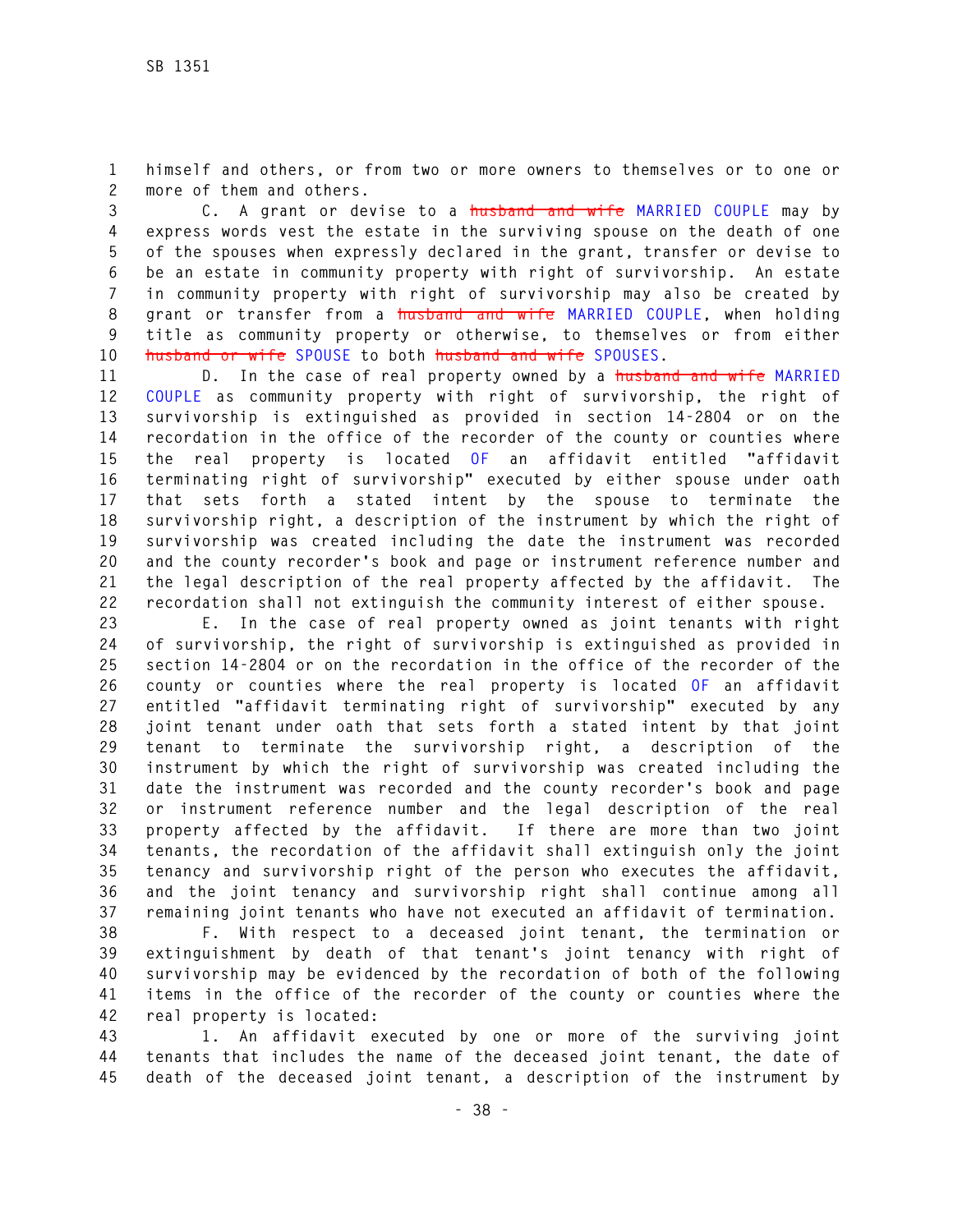**1 which the right of survivorship was created including the date the 2 instrument was recorded and the county recorder's book and page or 3 instrument reference number, the legal description of the real property 4 affected by the affidavit, and the cause of death of the deceased joint 5 tenant.** 

**6 2. An attached death certificate of the deceased joint tenant.** 

**7 Sec. 32. Section 33-452, Arizona Revised Statutes, is amended to 8 read:** 

**9 33-452. Conveyance or encumbrance of community property**

**10 A conveyance or incumbrance ENCUMBRANCE of community property is not 11 valid unless executed and acknowledged by both husband and wife SPOUSES, 12 except unpatented mining claims which THAT may be conveyed or incumbered 13 ENCUMBERED by the spouse having the title or right of possession without 14 the other spouse joining in the conveyance or incumbrance ENCUMBRANCE.** 

**15 Sec. 33. Section 33-454, Arizona Revised Statutes, is amended to 16 read:** 

**17 33-454. Power of attorney from one spouse to the other to 18 execute instruments relating to property**

**19 Either husband or wife SPOUSE may authorize the other by power of 20 attorney, executed and acknowledged in the manner conveyances of real 21 property are executed and acknowledged, to execute, acknowledge and 22 deliver, in his or her THAT SPOUSE'S name and behalf, any conveyance, 23 mortgage or other instrument affecting the separate or community property 24 or any interest therein of the spouse executing the power of attorney.** 

**25 Sec. 34. Section 33-457, Arizona Revised Statutes, is amended to 26 read:** 

**27 33-457. Fraudulent representation by married person of 28 ability to convey realty; violation; classification**

**29 A married person who falsely and fraudulently represents himself or 30 herself THAT PERSON as competent to sell or mortgage real estate, when the 31 validity of the sale or mortgage requires the assent or concurrence of the 32 wife or husband OTHER SPOUSE, and, under such THE representations, 33 knowingly conveys or mortgages the real estate, is guilty of a class 5 34 felony.** 

**35 Sec. 35. Section 36-301, Arizona Revised Statutes, is amended to 36 read:** 

#### **37 36-301. Definitions**

**38 In this chapter, unless the context otherwise requires:** 

**39 1. "Administrative order" means a written decision issued by an 40 administrative law judge or quasi-judicial entity.** 

**41 2. "Amend" means to make a change, other than a correction, to a 42 registered certificate by adding, deleting or substituting information on 43 that certificate.** 

**44 3. "Birth" or "live birth" means the complete expulsion or 45 extraction of a product of human conception from its mother, irrespective**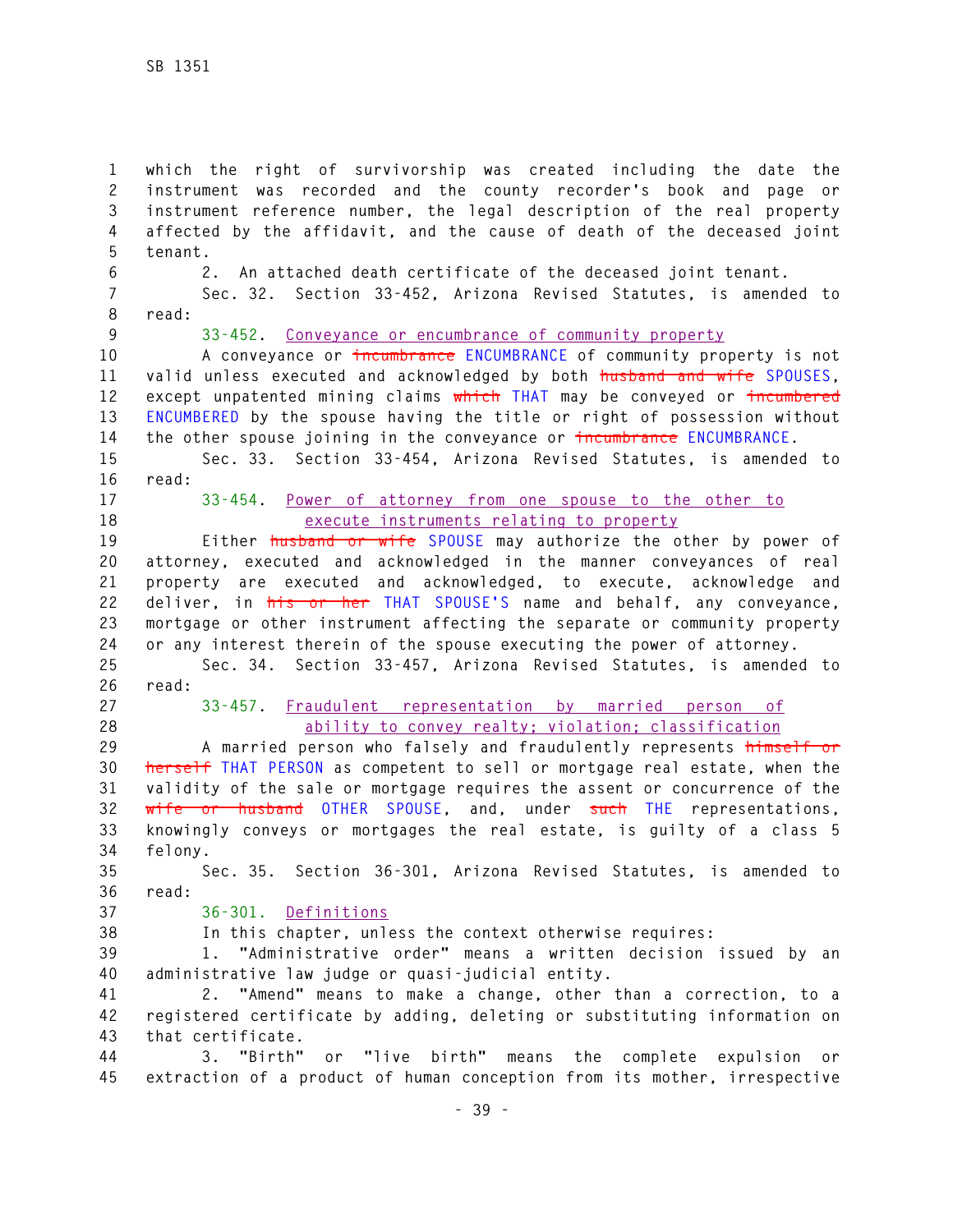**1 of the duration of the pregnancy, that shows evidence of life, with or 2 without a cut umbilical cord or an attached placenta, such as breathing, 3 heartbeat, umbilical cord pulsation or definite voluntary muscle movement 4 after expulsion or extraction of the product of human conception.** 

**5 4. "Certificate" means a record that documents a birth or death.** 

**6 5. "Certified copy" means a written reproduction of a registered 7 certificate that a local registrar, a deputy local registrar or the state 8 registrar has authenticated as a true and exact written reproduction of a 9 registered certificate.** 

**10 6. "Correction" means a change made to a registered certificate 11 because of a typographical error, including misspelling and missing or 12 transposed letters or numbers.** 

**13 7. "Court order" means a written decision issued by:** 

**14 (a) The superior court, an appellate court or the supreme court or 15 an equivalent court in another state.** 

**16 (b) A commissioner or judicial hearing officer of the superior 17 court.** 

**18 (c) A judge of a tribal court in this state.** 

**19 8. "Current care" means that a health care provider has examined, 20 treated or provided care for a person for a chronic or acute condition 21 within eighteen months preceding that person's death. Current care does 22 not include services provided in connection with a single event of 23 emergency or urgent care. For the purposes of this paragraph, "treated" 24 includes prescribing medication.** 

**25 9. "Custody" means legal authority to act on behalf of a child.** 

**26 10. "Department" means the department of health services.** 

**27 11. "Electronic" means technology that has electrical, digital, 28 magnetic, wireless, optical or electromagnetic capabilities or technology 29 with similar capabilities.** 

**30 12. "Evidentiary document" means written information used to prove**  31 the fact for which  $\frac{1}{T}$  THE DOCUMENT is presented.

**32 13. "Family member" means:** 

**33 (a) A person's spouse, natural or adopted offspring, father, 34 mother, grandparent, grandchild to any degree, brother, sister, aunt, 35 uncle or first or second cousin.** 

**36 (b) The natural or adopted offspring, father, mother, grandparent, 37 grandchild to any degree, brother, sister, aunt, uncle or first or second 38 cousin of the person's spouse.** 

**39 14. "Fetal death" means the cessation of life before the complete 40 expulsion or extraction of a product of human conception from its mother 41 that is evidenced by the absence of breathing, heartbeat, umbilical cord 42 pulsation or definite voluntary muscle movement after expulsion or 43 extraction.** 

**44 15. "Final disposition" means the interment, cremation, removal 45 from this state or other disposition of human remains.**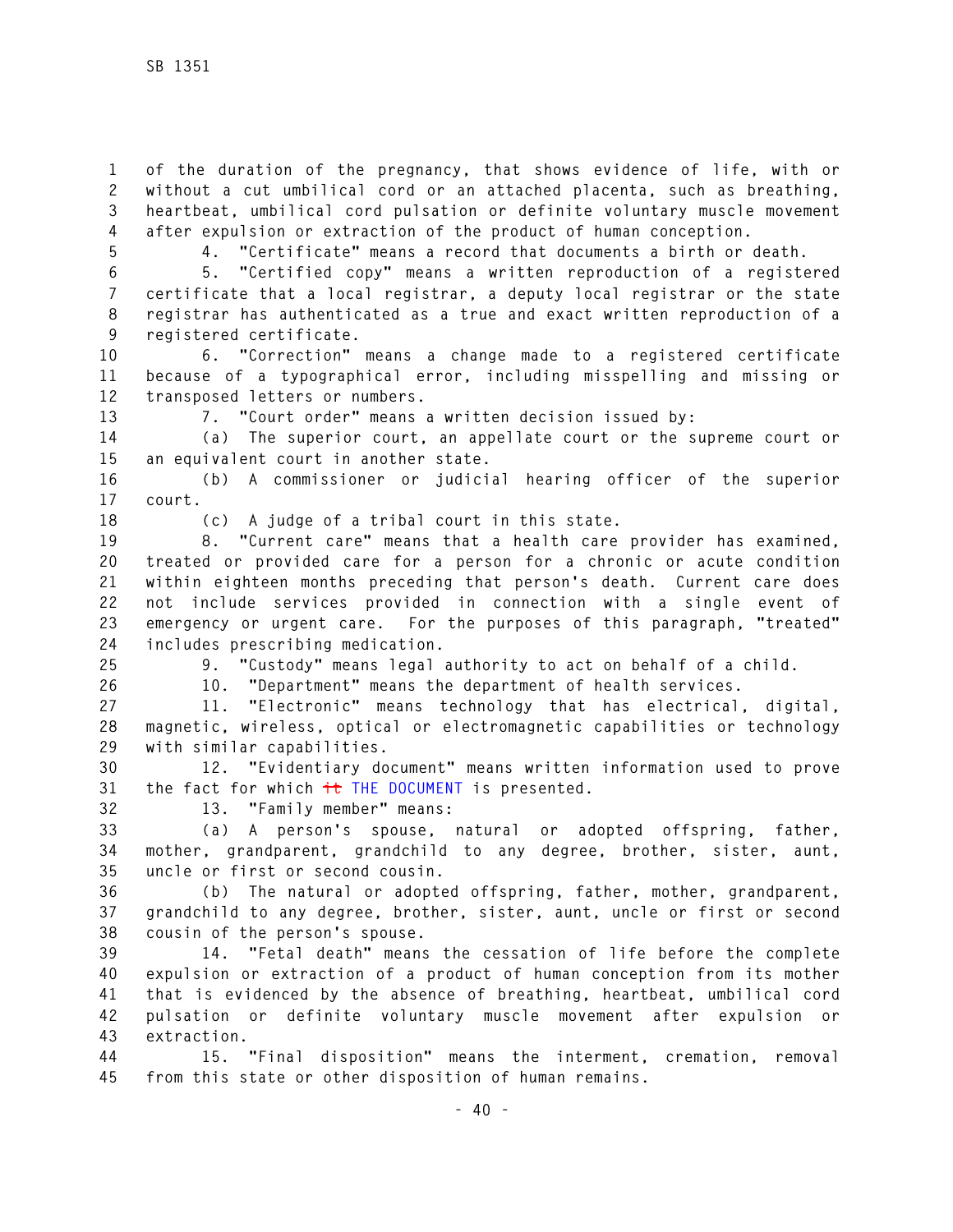**1 16. "Foundling" means: 2 (a) A newborn infant WHO IS left with a safe haven provider 3 pursuant to section 13-3623.01. 4 (b) A child whose father and OR mother cannot be determined. 5 17. "Funeral establishment" has the same meaning prescribed in 6 section 32-1301. 7 18. "Health care institution" has the same meaning prescribed in 8 section 36-401. 9 19. "Health care provider" means: 10 (a) A physician WHO IS licensed pursuant to title 32, chapter 13 11 or 17. 12 (b) A doctor of naturopathic medicine WHO IS licensed pursuant to 13 title 32, chapter 14. 14 (c) A midwife WHO IS licensed pursuant to chapter 6, article 7 of 15 this title. 16 (d) A nurse midwife WHO IS certified pursuant to title 32, 17 chapter 15. 18 (e) A nurse practitioner WHO IS licensed and certified pursuant to 19 title 32, chapter 15. 20 (f) A physician assistant WHO IS licensed pursuant to title 32, 21 chapter 25. 22 (g) A health care provider who is licensed or certified by another 23 state or jurisdiction of the United States and who works in a federal 24 health care facility. 25 20. "Human remains" means a lifeless human body or parts of a human 26 body that permit a reasonable inference that death occurred. 27 21. "Issue" means: 28 (a) To provide a copy of a registered certificate. 29 (b) An action taken by a court of competent jurisdiction, 30 administrative law judge or quasi-judicial entity. 31 22. "Legal age" means a person who is at least eighteen years of 32 age or who is emancipated by a court order. 33 23. "Medical certification of death" means the opinion of the 34 health care provider who signs the certificate of probable or presumed 35 cause of death that complies with rules adopted by the state registrar of 36 vital records and that is based on any of the following that are IS 37 reasonably available: 38 (a) Personal examination. 39 (b) Medical history. 40 (c) Medical records. 41 (d) Other reasonable forms of evidence. 42 24. "Medical examiner" means a medical examiner or alternate 43 medical examiner as defined in section 11-591. 44 25. "Name" means a designation that identifies a person, including 45 a first name, middle name, last name or suffix.**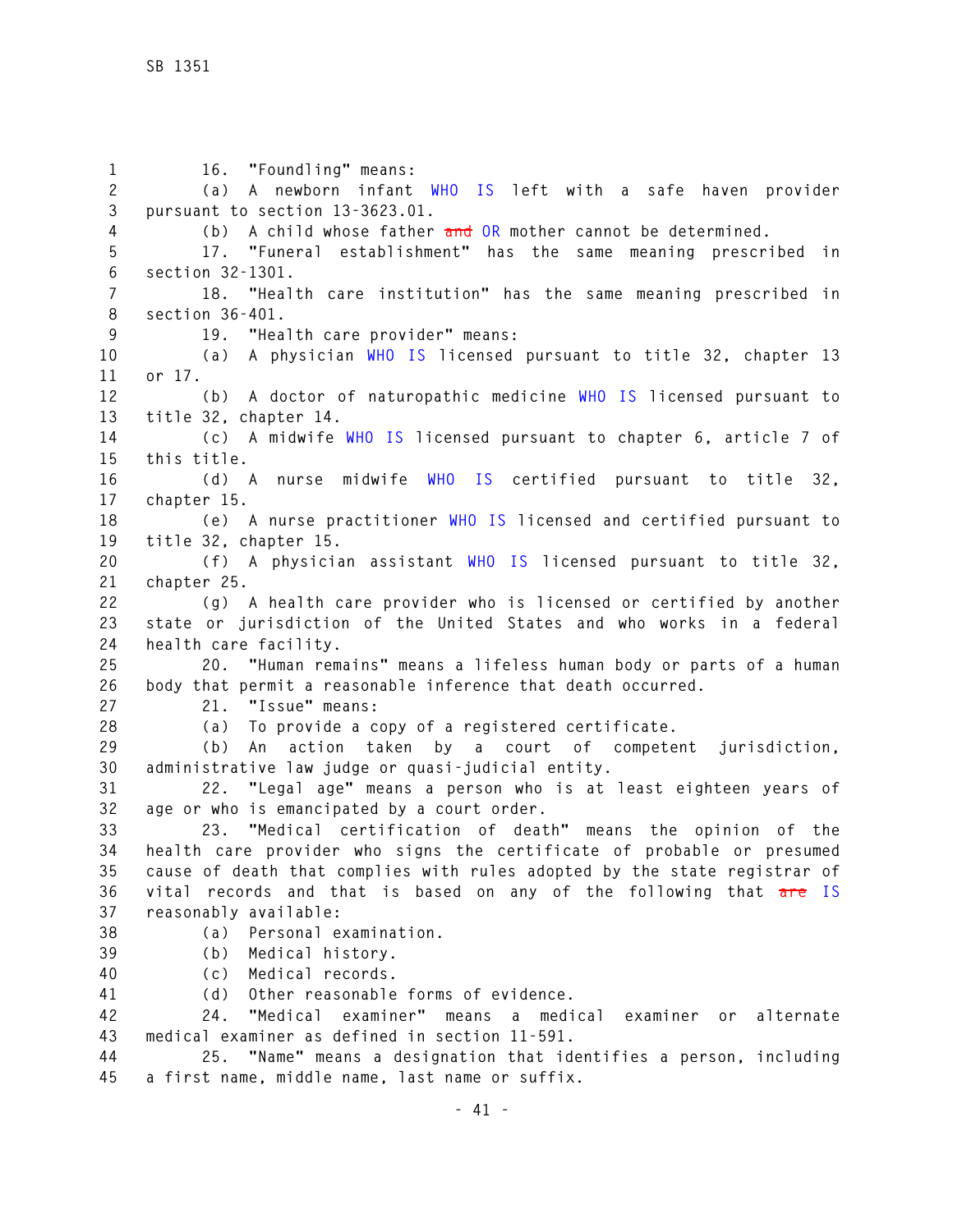**1 26. "Natural causes" means those causes that are due solely or 2 nearly entirely to disease or the aging process. 3 27. "Presumptive death" means a determination by a court that a 4 death has occurred or is presumed to have occurred but the human remains 5 have not been located or recovered. 6 28. "Register" means to assign an official state number and to 7 incorporate into the state registrar's official records. 8 29. "Responsible person" means a person listed in section 36-831. 9 30. "Seal" means to bar from access. 10 31. "Submit" means to present, physically or electronically, a 11 certificate, evidentiary document or form provided for in this chapter to 12 a local registrar, a deputy local registrar or the state registrar. 13 32. "System of public health statistics" means the processes and 14 procedures for: 15 (a) Tabulating, analyzing and publishing public health information 16 derived from vital records data and other sources authorized pursuant to 17 section 36-125.05 or section 36-132, subsection A, paragraph 3. 18 (b) Performing other activities related to public health 19 information. 20 33. "System of vital records" means the statewide processes and 21 procedures for: 22 (a) Electronically or physically collecting, creating, registering, 23 maintaining, copying and preserving vital records. 24 (b) Preparing and issuing certified and noncertified copies of 25 vital records. 26 (c) Performing other activities related to vital records. 27 34. "Vital record" means a registered birth certificate or a 28 registered death certificate. 29 Sec. 36. Section 36-334, Arizona Revised Statutes, is amended to 30 read: 31 36-334. Determining maternity and paternity for birth 32 certificates 33 A. A person completing a birth certificate shall state ON THE BIRTH 34 CERTIFICATE the name of the woman who gave birth to the child on the birth 35 certificate as the child's mother unless otherwise provided by law or 36 court order. 37 B. The state registrar shall not refuse to register a birth 38 certificate because the birth certificate EITHER: 39 1. Does not include the name of the father TWO PARENTS. 40 2. INCLUDES THE NAMES OF TWO FATHERS OR TWO MOTHERS. 41 C. If a father's PARENT'S name is stated on a birth certificate, 42 the father's PARENT'S name shall be stated on a birth certificate as 43 follows:**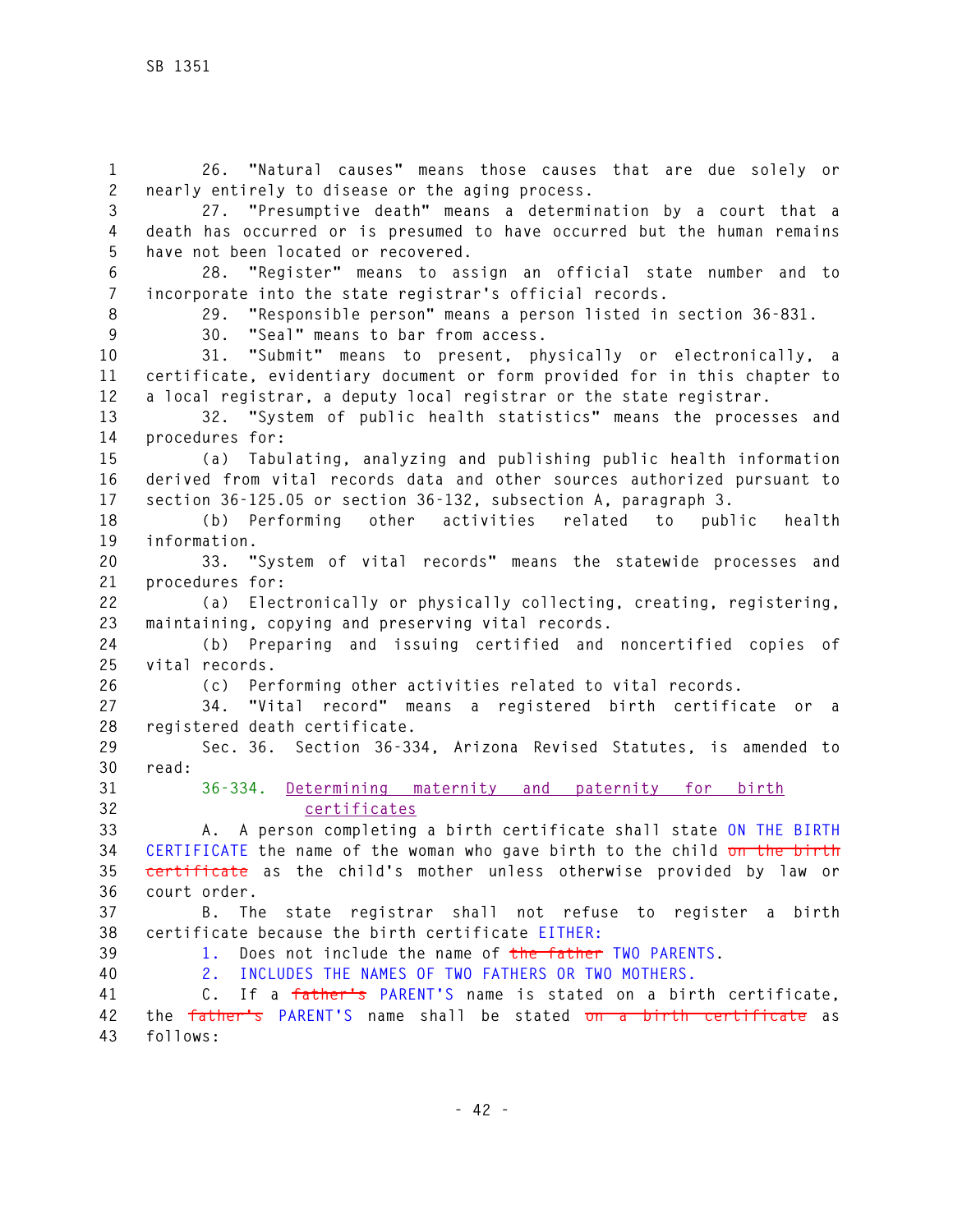**1 1. Except as provided in section 25-814, if the mother is married 2 at the time of birth or was married at any time in the ten months before 3 the birth, the name of the mother's husband SPOUSE.** 

**4 2. If a mother and father who are not married to each other at the 5 time of birth and were not married to each other in the ten months before 6 the birth voluntarily acknowledge paternity pursuant to section 25-812, 7 the name of the father acknowledging paternity.** 

**8 3. If the state registrar receives an administrative order or a 9 court order establishing paternity, the father's name in the order.** 

**10 D. If the acknowledgement of paternity is rescinded pursuant to 11 section 25-812, the state registrar shall remove the father's name from 12 the registered birth certificate.** 

**13 Sec. 37. Section 36-832, Arizona Revised Statutes, is amended to 14 read:** 

**15 36-832. Authorization for post-mortem examination**

**16 A. In addition to the provisions set forth in section 11-597, 17 whichever of the following assumes custody of the body for purposes of 18 burial may give permission to a licensed physician to conduct a 19 post-mortem POSTMORTEM examination:** 

- **20 1. Father.**
- **21 2. Mother.**
- **22 3. Husband SPOUSE.**
- **23 4. Wife.**
- **24 5. 4. Adult child.**
- **25 6. 5. Guardian.**
- **26 7. 6. Next of kin.**

**27 B. In the absence of any of the persons named in subsection A of 28 this section, a friend or one charged with the responsibility of burial 29 may give permission to a licensed physician to conduct a post-mortem 30 POSTMORTEM examination.** 

**31 Sec. 38. Section 42-2079, Arizona Revised Statutes, is amended to 32 read:** 

**33 42-2079. Suspension of liabilities by reason of disasters, 34 terroristic or military actions or states of 35 emergency; definitions**

**36 A. Notwithstanding sections 42-1107 and 42-1123, the director shall 37 specify a period of up to one year to extend any due date and suspend any 38 penalty or interest that would ordinarily accrue during that time for any 39 affected taxpayer in any of the following circumstances:** 

**40 1. Section 7508A of the internal revenue code relating to disasters 41 and terroristic and military actions applies.** 

**42 2. The governor has declared a state of emergency pursuant to 43 section 26-303, subsection D.**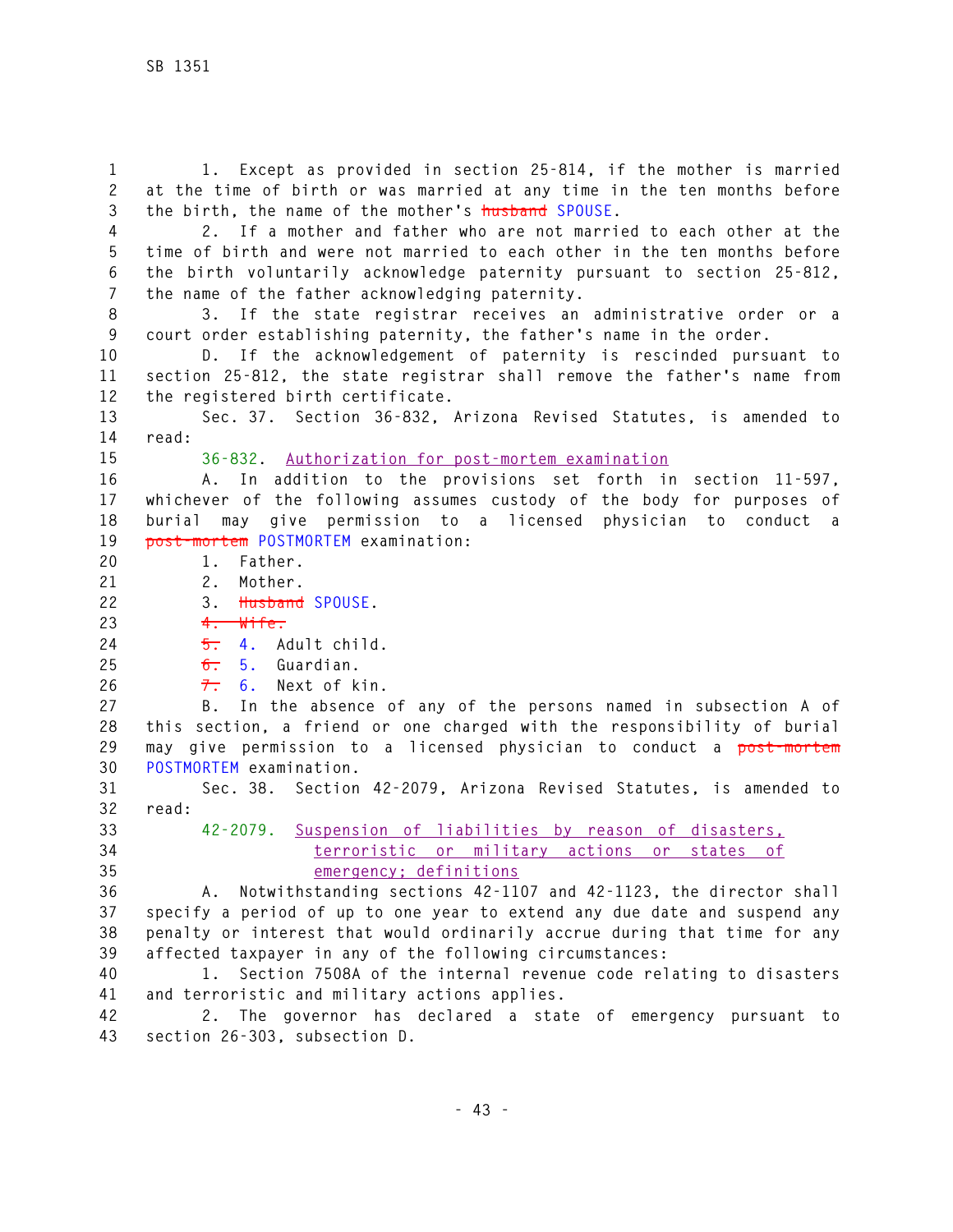**1 B. Notwithstanding section 42-1123, interest shall not accrue on 2 any unpaid tax during the time determined under subsection A of this 3 section for any affected taxpayer.** 

**4 C. For the purposes of this section:** 

**5 1. "Affected taxpayer" means:** 

**6 (a) An individual whose principal residence is located in a covered 7 area.** 

**8 (b) A business entity or sole proprietor whose principal place of 9 business is located in a covered area.** 

**10 (c) An individual who is a relief worker affiliated with a 11 recognized government or philanthropic organization and who is assisting 12 in a covered area.** 

**13 (d) An individual, business entity or sole proprietor whose records 14 necessary to meet a tax filing or paying deadline are maintained in a 15 covered area.** 

**16 (e) The spouse of an affected taxpayer, solely with regard to a 17 joint return of the husband and wife MARRIED COUPLE.** 

**18 (f) Any other person determined by the director to be affected 19 pursuant to subsection A of this section.** 

**20 2. "Covered area" means a geographical area to which subsection A 21 of this section applies.** 

**22 Sec. 39. Section 43-301, Arizona Revised Statutes, is amended to 23 read:** 

**24 43-301. Individual returns; definition**

**25 A. An individual whose income is taxable under this title shall 26 file a return with the department if, for the taxable year, the individual 27 has any of the following:** 

**28 1. An Arizona adjusted gross income of five thousand five hundred 29 dollars or over, if single or married filing a separate return.** 

**30 2. An Arizona adjusted gross income of eleven thousand dollars or 31 over, if married filing a joint return pursuant to section 43-309.** 

**32 3. A gross income of fifteen thousand dollars or over, regardless 33 of the amount of taxable income.** 

**34 B. In the case of a husband and wife MARRIED COUPLE, the spouse who 35 controls the disposition of or who receives or spends community income as 36 well as the spouse who is taxable on such income is liable for the payment 37 of taxes imposed by this title on such income. If a joint return is 38 filed, the liability for the tax on the aggregate income is joint and 39 several.** 

**40 C. This section applies regardless of whether an individual is 41 required to file a return under the internal revenue code or whether the 42 individual has any federal adjusted gross income for the taxable year.** 

**43 D. For the purposes of this section, "gross income" means gross 44 income as defined in the internal revenue code minus income included in 45 gross income but excluded from taxation under this title.**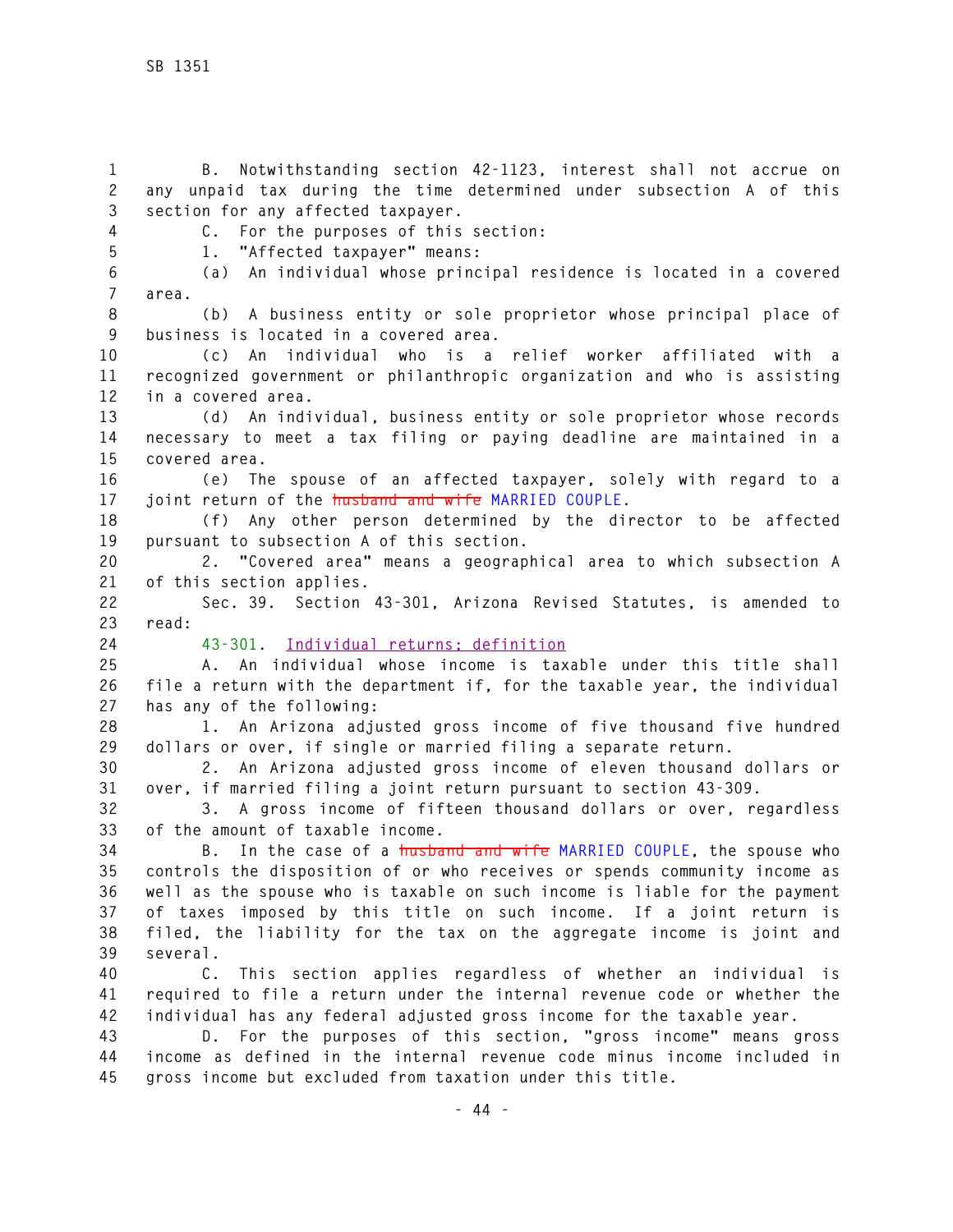**1 Sec. 40. Section 43-309, Arizona Revised Statutes, is amended to 2 read: 3 43-309. Joint returns of a married couple 4 If a husband and wife BOTH SPOUSES are required to file a return 5 pursuant to section 43-301, they may file a joint return under the 6 following conditions: 7 1. No A joint return shall NOT be made if husband and wife THE 8 SPOUSES have different taxable years. If such taxable years begin on the 9 same day and end on different days because of the death of either or of 10 both, then the joint return may be made with respect to the taxable year 11 of each. Such exception shall not apply if the surviving spouse remarried 12 before the close of his THAT SPOUSE'S taxable year, nor if the taxable 13 year of either spouse is a fractional part of a year under section 43-931, 14 subsection A. 15 2. In the case of the death of one or both spouses, the joint 16 return with respect to the decedent may be made only by his THE executor 17 or administrator, except that in the case of the death of one spouse the 18 joint return may be made by the surviving spouse with respect to both 19 himself THE SURVIVING SPOUSE and the decedent if all of the following 20 apply: 21 (a) No return for the taxable year has been made by the decedent. 22 (b) No executor or administrator has been appointed. 23 (c) No executor or administrator is appointed before the last day 24 prescribed by law for filing the return of the surviving spouse. If an 25 executor or administrator of the decedent is appointed after the making of 26 the joint return by the surviving spouse, the executor or administrator 27 may disaffirm such joint return by making, within one year after the last 28 day prescribed by law for filing the return of the surviving spouse, a 29 separate return for the taxable year of the decedent with respect to which 30 the joint return was made, in which case the return made by the survivor 31 shall constitute his THE SURVIVING SPOUSE'S separate return. 32 3. For THE purposes of this section, the status as husband and wife 33 A MARRIED COUPLE of two individuals having taxable years beginning on the 34 same day shall be determined: 35 (a) If both have the same taxable year, as of the close of such 36 year. 37 (b) If one dies before the close of the taxable year of the other, 38 as of the time of such death.** 

**39 Sec. 41. Section 43-310, Arizona Revised Statutes, is amended to 40 read:** 

**41 43-310. Separate returns after filing joint returns**

**42 A. If a husband and wife have MARRIED COUPLE HAS filed a joint 43 return for a taxable year for which separate returns could have been made 44 by them under section 43-309, and the time prescribed by this title for 45 filing the return for such taxable year has expired, the spouses may**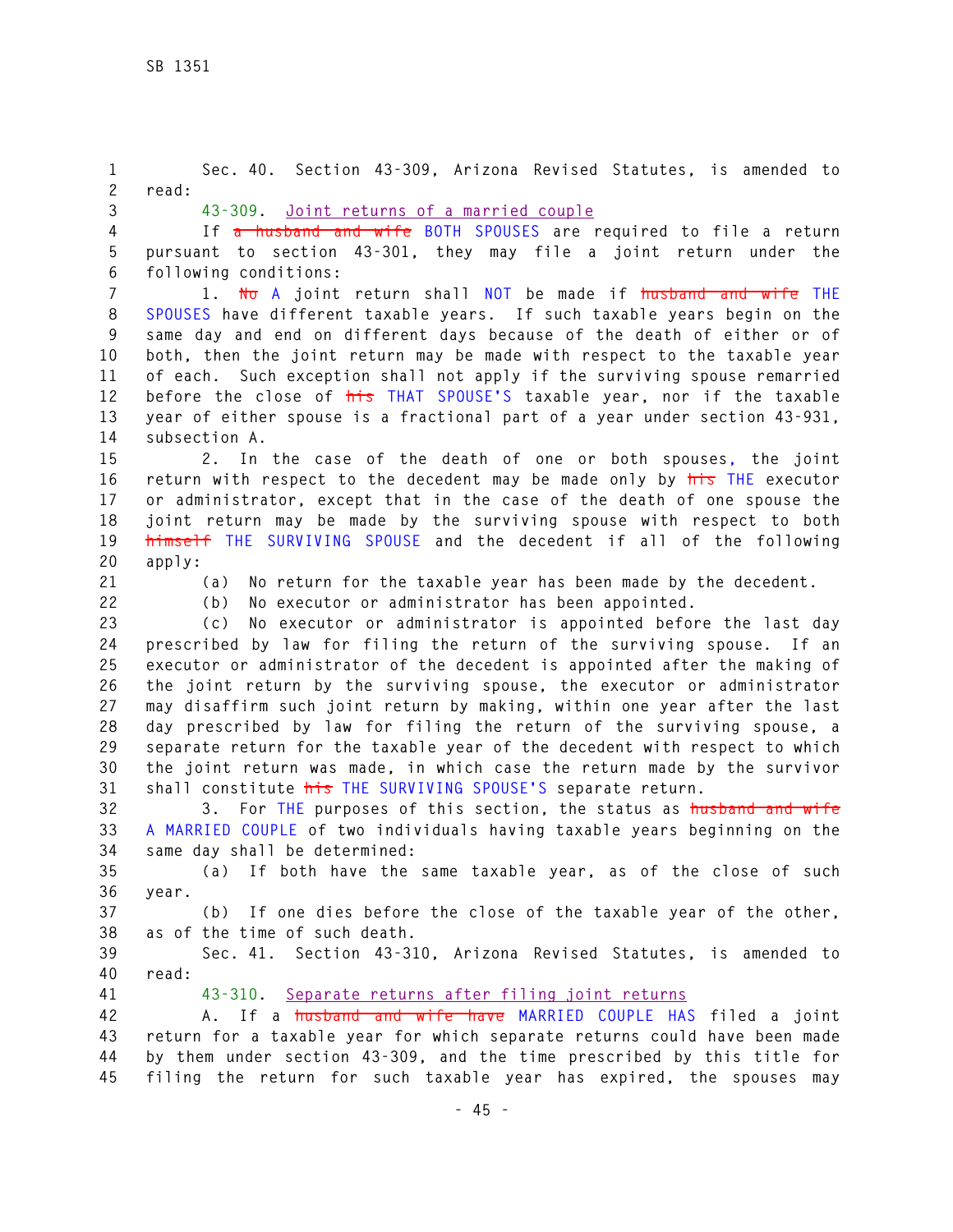**1 nevertheless make separate returns for such taxable year. Separate 2 returns filed by the spouses in such a case shall constitute their returns 3 for such taxable year, and all payments, credits, refunds or other 4 repayments made or allowed with respect to the joint return for such 5 taxable year shall be taken into account in determining the extent to 6 which the taxes based on the separate returns have been paid.** 

**7 B. Separate returns may be filed under subsection A of this section 8 only if there is paid in full all of the following, at or before the time 9 of filing such returns:** 

**10 1. All amounts previously assessed with respect to both spouses for 11 such taxable year.** 

**12 2. All amounts shown as the tax by the spouses upon their joint 13 return for such taxable year.** 

**14 3. Any amount determined, at the time of the filing of the separate 15 returns, as a deficiency with respect to the spouses for such taxable 16 year, if, prior to such A filing, a notice of proposed deficiency under 17 section 42-1108 has been mailed.** 

**18 C. Separate returns may not be filed under subsection A of this 19 section:** 

**20 1. After the expiration of four years from the last date prescribed 21 by this title for filing the return for such taxable year, determined 22 without regard to any extension of time granted for the filing of the 23 joint return.** 

**24 2. After there has been mailed to the spouses, with respect to such 25 taxable year, a notice of deficiency under section 42-1108, or if the 26 spouses, as to such notice, appeal to the department under section 27 42-1251, or appeal to the state board under section 42-1253.** 

**28 3. After the spouses have commenced a suit in court for the 29 recovery of any part of the tax paid for the taxable year with respect to 30 the joint return.** 

**31 4. After the spouses have entered into a closing agreement under 32 section 42-1113, with respect to such taxable year as to the tax payable 33 by the spouse under their joint return.** 

**34 D. If separate returns are made under subsection A of this section, 35 any election, other than the election to file the joint return, made by 36 the spouses in their joint return for such taxable year with respect to 37 the treatment of any income, deduction or credit shall not be changed in 38 the making of the separate returns where such election would have been 39 irrevocable if the separate returns had not been filed.** 

**40 E. If separate returns are made under subsection A of this section 41 after the death of either spouse, such return with respect to the decedent 42 may be made only by the decedent's personal representative.** 

**43 F. Where the aggregate amount of the taxes shown by the spouses on 44 their separate returns filed pursuant to subsection A of this section 45 exceeds the tax shown on their joint return:**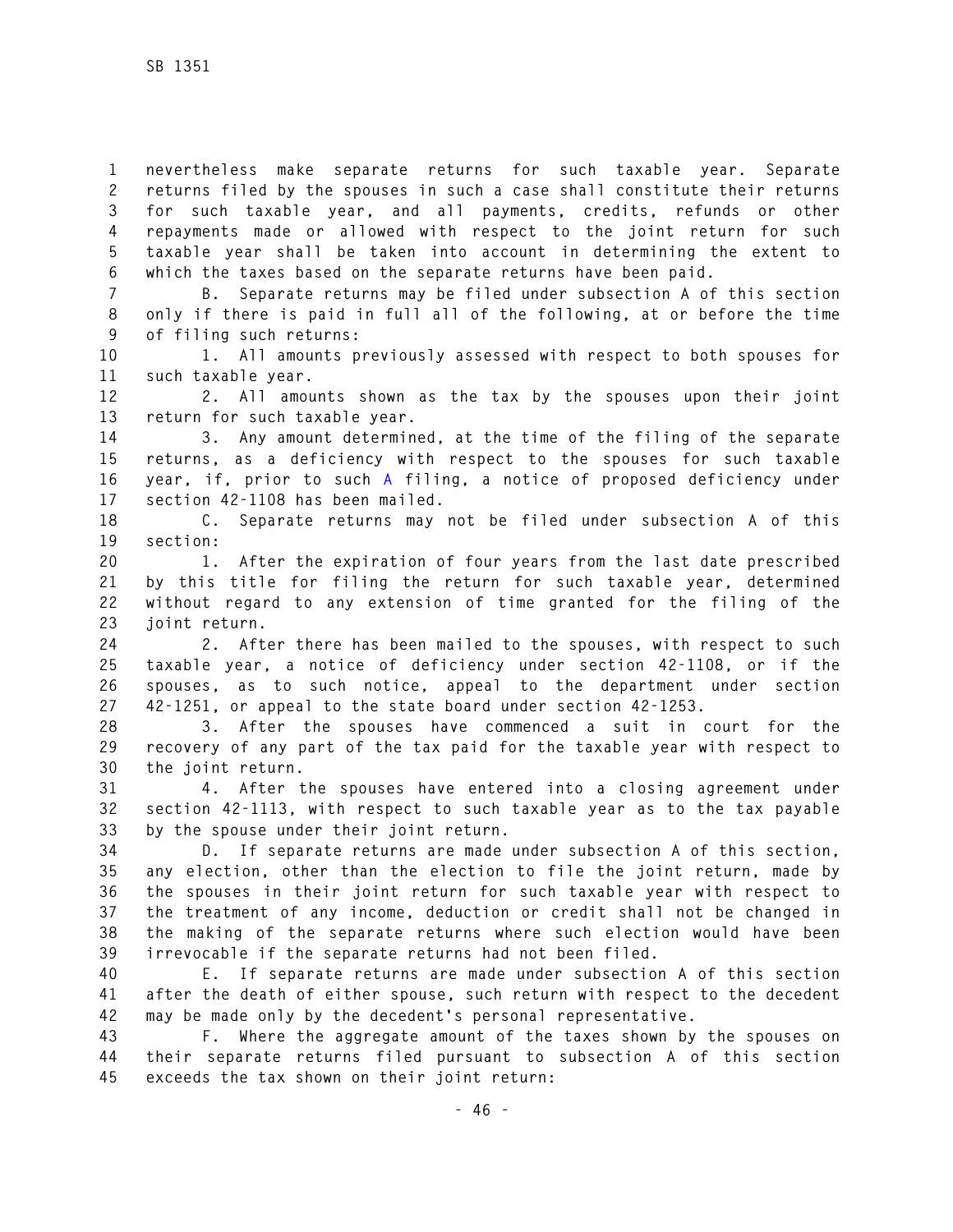**1 1. If any of such excess is attributable to negligence or 2 intentional disregard of rules and regulations of the department, but 3 without intent to defraud, at the time of making the joint return, then 4 five per cent PERCENT of the total amount of such excess on each return 5 shall be assessed, collected and paid as if it were a deficiency.** 

**6 2. If any part of such excess is attributable to fraud with intent 7 to evade tax at the time of the making of the joint return, then fifty per 8 cent PERCENT of the total amount of such excess shall be so assessed, 9 collected and paid, in lieu of the fifty per cent PERCENT addition to the 10 tax provided in section 42-1125.** 

**11 G. For the purposes of section 42-1104, relating to periods of 12 limitations upon assessment and collection, and for the purposes of 13 section 42-1125, subsection A, relating to delinquent returns, separate 14 returns made under this section shall be deemed to have been filed on the 15 date on which the joint return was filed.** 

**16 H. For the purposes of section 42-1118, relating to refunds and 17 credits, separate returns made under this section shall be deemed to have 18 been filed on the last date prescribed by this title for filing the return 19 for such taxable year, determined without regard to any extension of time 20 granted for the filing of the joint return.** 

**21 I. If separate returns are made under subsection A of this section, 22 the period of limitations provided in section 42-1104 on the making of 23 assessments and collecting taxes shall, with respect to such returns, 24 include one year immediately after the date of filing of such separate 25 returns, computed without regard to the provisions of subsection G of this 26 section.** 

**27 J. For the purposes of section 42-1125, relating to penalties in 28 the case of fraudulent returns, the term "return" includes a joint return 29 filed by spouses with respect to a taxable year for which separate returns 30 are made under subsection A of this section after the filing of such joint 31 return.** 

**32 Sec. 42. Section 43-311, Arizona Revised Statutes, is amended to 33 read:** 

**34 43-311. Joint return after filing separate return**

**35 A. If an individual has filed a separate return for a taxable year 36 for which the individual and spouse could have filed a joint return under 37 section 43-309, and the time prescribed by this title for filing the 38 return for such taxable year has expired, such individual and spouse may 39 nevertheless make a joint return for such taxable year. A joint return 40 filed by the husband and wife MARRIED COUPLE for such taxable year, and 41 all payments, credits, refunds or other repayments made or allowed with 42 respect to the separate return of either spouse for such taxable year, 43 shall be taken into account in determining the extent to which the tax 44 based upon ON the joint return has been paid.**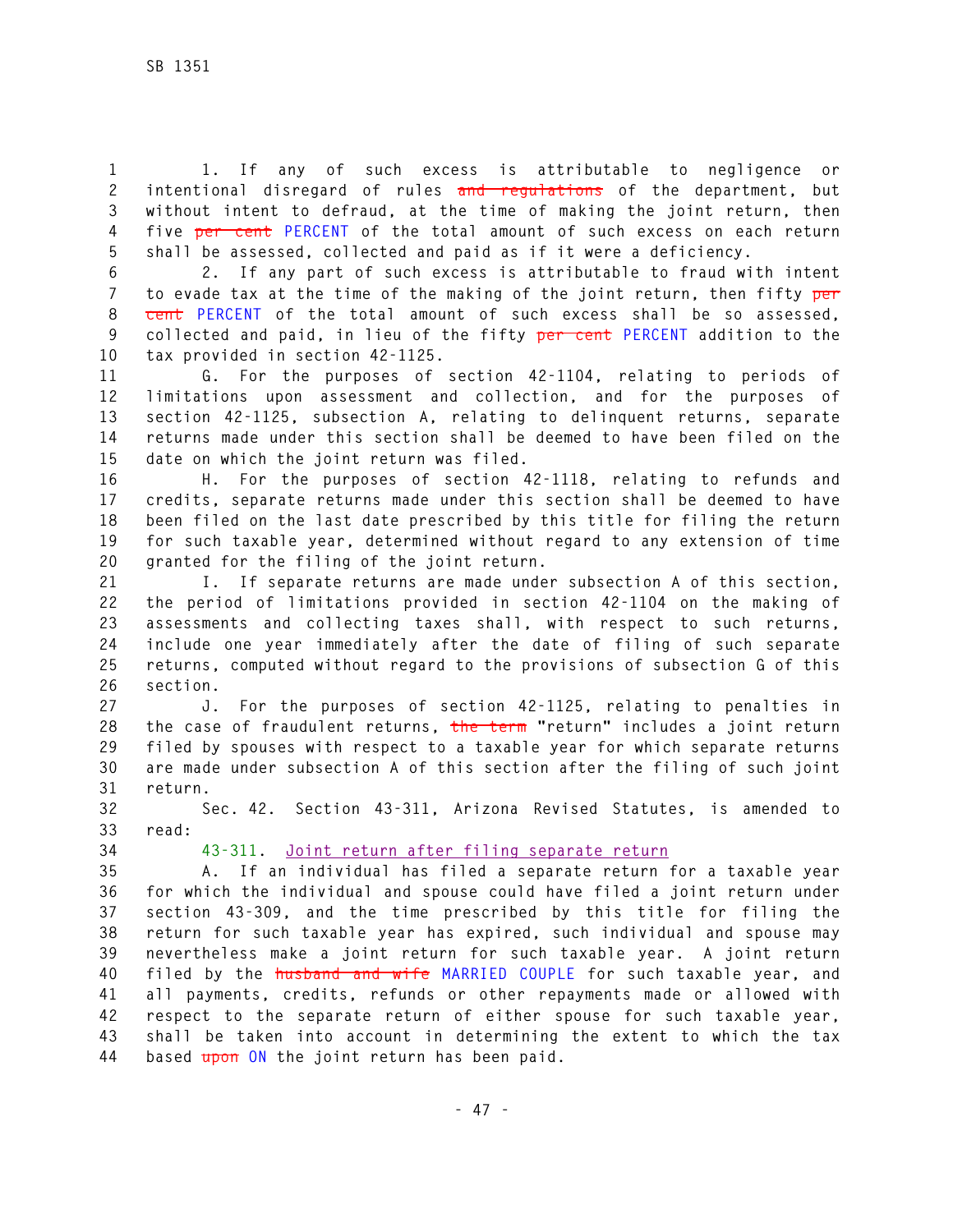**1 B. A joint return may be made under subsection A of this section 2 only if there is paid in full at or before the time of the filing of the 3 joint return:** 

**4 1. All amounts previously assessed with respect to either spouse 5 for such taxable year.** 

**6 2. All amounts shown as the tax by either spouse upon his or her ON 7 THAT SPOUSE'S separate return for such taxable year.** 

**8 3. Any amount determined, at the time of the filing of the joint 9 return, as a proposed deficiency with respect to either spouse for such 10 taxable year if, prior to such filing, a notice under section 42-1108 of 11 such proposed deficiency has been mailed.** 

**12 C. A joint return may not be made under subsection A of this 13 section:** 

**14 1. After the expiration of four years from the last date prescribed 15 by law for filing the return for such taxable year, determined without 16 regard to any extension of time granted to either spouse.** 

**17 2. After there has been mailed to either spouse, with respect to 18 such taxable year, a notice of deficiency under section 42-1108, if the 19 spouse, as to such notice, appeals to the department under section 20 42-1251, or appeals to the state board under section 42-1253.** 

**21 3. After either spouse has commenced a suit in any court for the 22 recovery of any part of the tax for such taxable year.** 

**23 4. After either spouse has entered into a closing agreement under 24 section 42-1113, with respect to such taxable year.** 

**25 D. If a joint return is made under subsection A of this section, 26 any election, other than the election to file a separate return, made by 27 either spouse in the separate return for such taxable year with respect to 28 the treatment of any income, deduction or credit of such spouse shall not 29 be changed in the making of the joint return where such election would 30 have been irrevocable if the joint return had not been made.** 

**31 E. If a joint return is made under subsection A of this section 32 after the death of either spouse, such return with respect to the decedent 33 may be made only by the decedent's personal representative.** 

**34 F. Where the amount shown as the tax by the husband and wife 35 MARRIED COUPLE on a joint return made under subsection A of this section 36 exceeds the aggregate of the amounts shown as the tax upon ON the separate 37 return of each spouse:** 

**38 1. If any part of such excess is attributable to negligence or 39 intentional disregard of rules and regulations, but without intent to 40 defraud, at the time of the making of such separate return, then five per 41 cent PERCENT of the total amount of such excess shall be assessed, 42 collected and paid as if it were a deficiency.** 

**43 2. If any part of such excess is attributable to fraud with intent 44 to evade tax at the time of the making of such separate return, then fifty 45 per cent PERCENT of the total amount of such excess shall be so assessed,**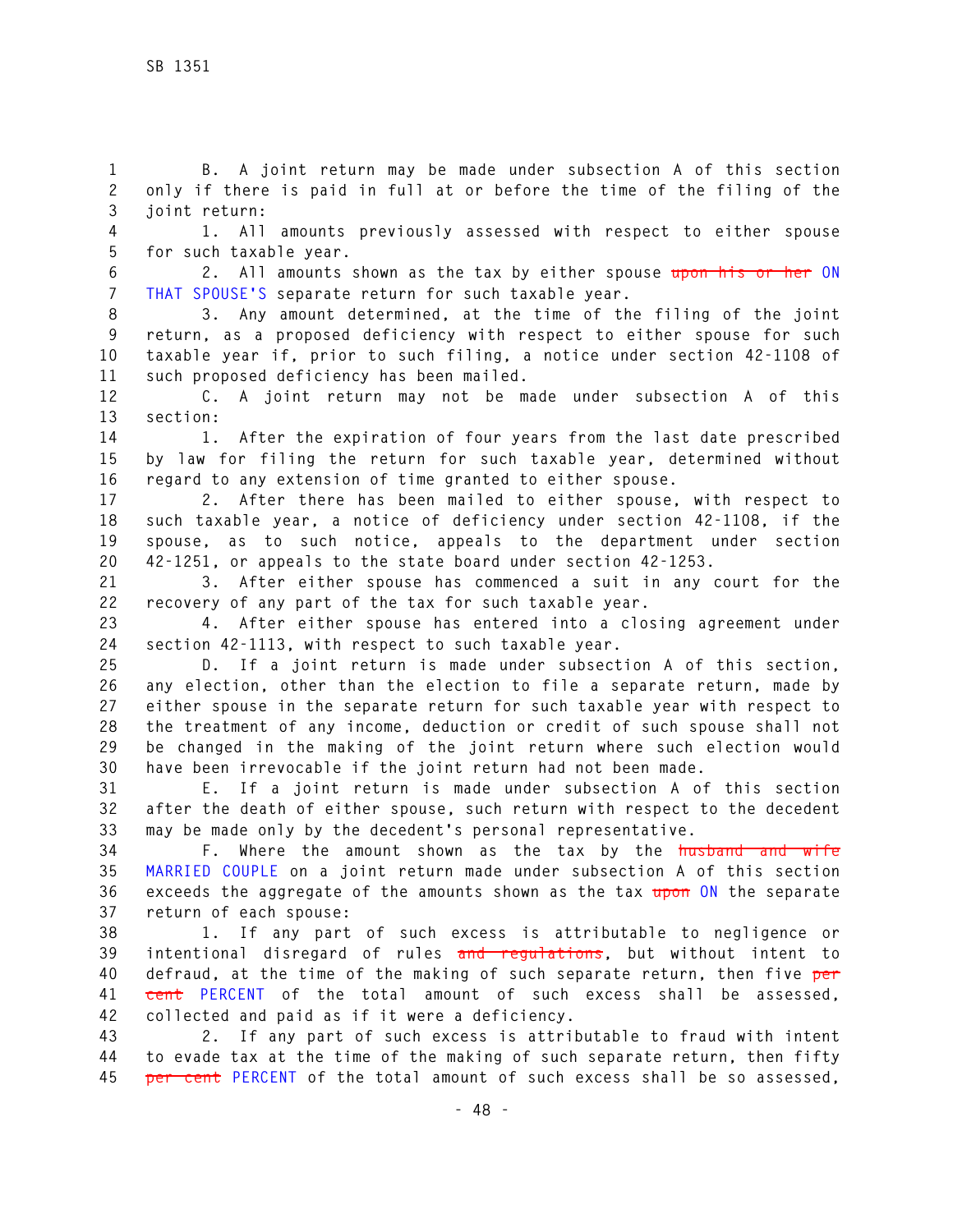**1 collected and paid in lieu of the fifty per cent PERCENT addition to the 2 tax provided in section 42-1125.** 

**3 G. For the purposes of section 42-1104, relating to periods of 4 limitations upon assessment and collection, and for the purposes of 5 section 42-1125, subsection A, relating to delinquent returns, a joint 6 return made under this section shall be deemed to have been filed:** 

**7 1. Where both spouses filed separate returns prior to making the 8 joint return, on the date the last separate return was filed, but not 9 earlier than the last date prescribed by this title for filing the return 10 of either spouse.** 

**11 2. Where one spouse filed a separate return prior to the making of 12 the joint return, and the other spouse had less than one thousand dollars 13 of taxable income and less than five thousand dollars of gross income for 14 such taxable year, on the date of the filing of such separate return, but 15 not earlier than the last date prescribed by law for the filing of such 16 separate return.** 

**17 3. Where only one spouse filed a separate return prior to the 18 making of a joint return and the other spouse had a taxable income of more 19 than one thousand dollars or a gross income of more than five thousand 20 dollars for such taxable year, on the date of the filing of such joint 21 return.** 

**22 H. For the purposes of section 42-1118, relating to refunds and 23 credits, a joint return made under this section shall be deemed to have 24 been filed on the last date prescribed by this title for filing the return 25 for such taxable year, determined without regard to any extension of time 26 granted to either spouse.** 

**27 I. If a joint return is made under subsection A of this section, 28 the period of limitations provided in section 42-1104 on the making of 29 assessments and collecting taxes shall with respect to such return include 30 one year immediately after the date of the filing of such joint return, 31 computed without regard to the provisions of subsection G of this section.** 

**32 J. For the purposes of section 42-1125, relating to penalties in 33 the case of fraudulent returns, the term "return" includes a separate 34 return filed by a spouse with respect to a taxable year for which a joint 35 return is made under subsection A of this section after the filing of such 36 separate return.** 

**37 Sec. 43. Section 43-432, Arizona Revised Statutes, is amended to 38 read:** 

### **39 43-432. Refund for excess withholding**

**40 A. When the total amount withheld under section 43-401 exceeds the 41 amount of the tax on the employee's entire taxable income as computed 42 under this title, the department shall, after auditing the annual return 43 filed by the employee in accordance with chapter 3 of this title, and 44 without requiring a filing of a refund claim as provided in section 45 42-1106, subsection A, refund the amount of the excess withheld, subject**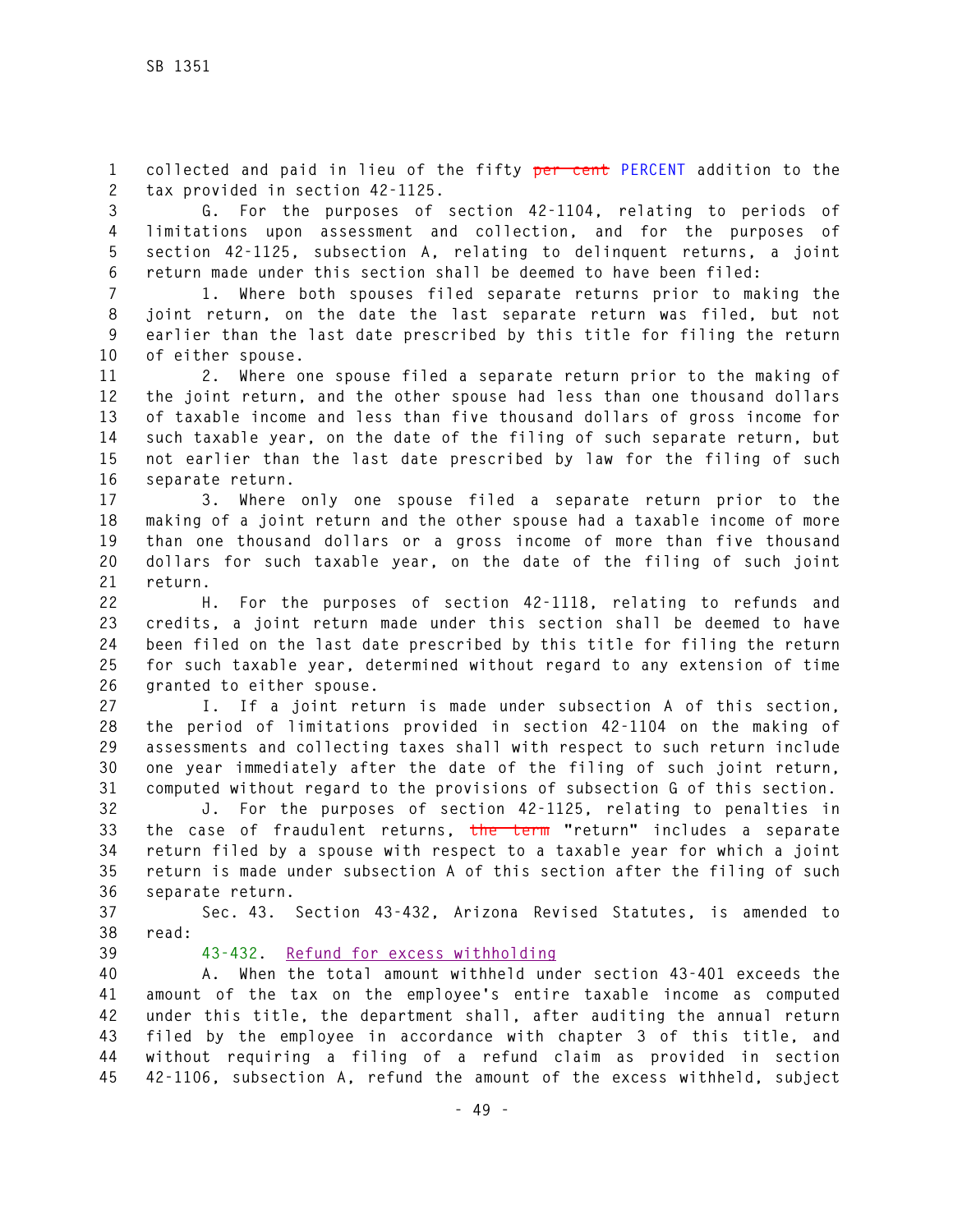**1 to setoff for debts pursuant to section 42-1122. Failure of the 2 department to make such refund shall not limit the right of the taxpayer 3 to file a claim for a refund as provided in chapter 6, article 1 of this 4 title. If the excess tax withheld is less than one dollar, no refund 5 shall be made unless specifically requested by the taxpayer at the time 6 such return is filed. In no event shall any excess be allowed as a credit 7 against any tax accruing on a return filed for a year subsequent to the 8 year during which such excess was withheld, the provisions of chapter 6 of 9 this title notwithstanding.** 

**10 B. The department may make separate refunds of withheld taxes upon 11 ON request by a husband or wife SPOUSE who has filed a joint return, the 12 refund payable to each spouse being proportioned to the gross earnings of 13 each shown by the information returns filed by the employer or otherwise 14 shown to the satisfaction of the department. If a taxpayer entitled to a 15 refund under this subsection dies, the department OF REVENUE may certify 16 to the department of administration that the refund be made to the 17 taxpayer's duly appointed executor, administrator or personal 18 representative.** 

**19 Sec. 44. Section 43-562, Arizona Revised Statutes, is amended to 20 read:** 

**21 43-562. Spousal liability for tax**

**22 The spouse who controls the disposition of or who receives or spends 23 community income as well as the spouse who is taxable on such THAT income 24 is liable for the payment of the taxes imposed by this title on such THAT 25 income. If a joint return is filed, the liability for the tax on the 26 aggregate income is joint and several.** 

**27 Sec. 45. Section 43-943, Arizona Revised Statutes, is amended to 28 read:** 

**29 43-943. Allocation in the case of a married couple**

**30 If husband and wife file EACH SPOUSE FILES A separate returns 31 RETURN, the department may distribute, apportion or allocate gross income 32 between the spouses, if it is determined that such distribution, 33 apportionment or allocation is necessary in order to reflect the proper 34 income of the spouses.** 

**35 Sec. 46. Section 43-1022, Arizona Revised Statutes, is amended to 36 read:** 

**37 43-1022. Subtractions from Arizona gross income**

**38 In computing Arizona adjusted gross income, the following amounts 39 shall be subtracted from Arizona gross income:** 

**40 1. The amount of exemptions allowed by section 43-1023.** 

**41 2. Benefits, annuities and pensions in an amount totaling not more 42 than two thousand five hundred dollars received from one or more of the 43 following:** 

**44 (a) The United States government service retirement and disability 45 fund, retired or retainer pay of the uniformed services of the United**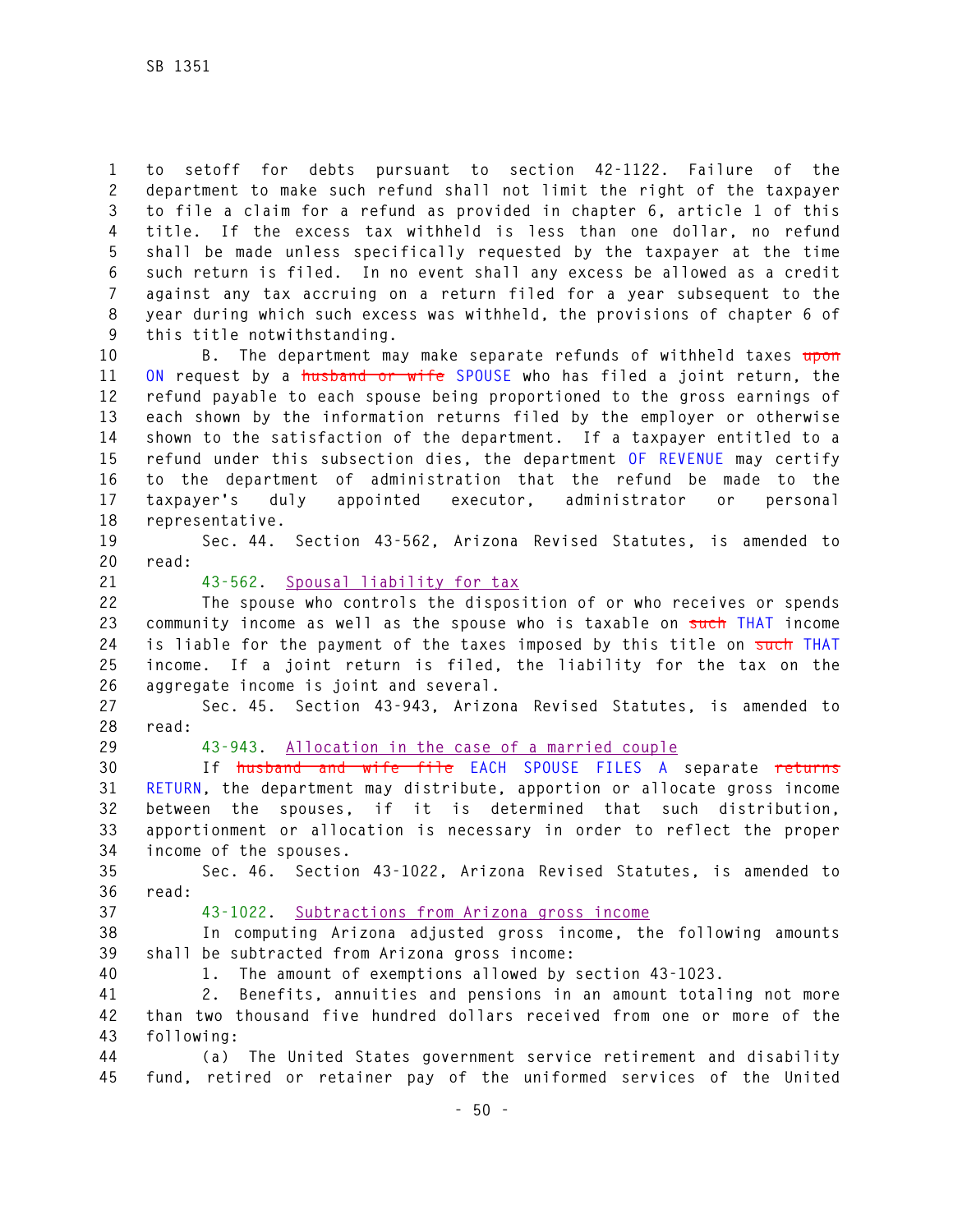**1 States, the United States foreign service retirement and disability system 2 and any other retirement system or plan established by federal law.** 

**3 (b) The Arizona state retirement system, the corrections officer 4 retirement plan, the public safety personnel retirement system, the 5 elected officials' retirement plan, an optional retirement program 6 established by the Arizona board of regents under section 15-1628, an 7 optional retirement program established by a community college district 8 board under section 15-1451 or a retirement plan established for employees 9 of a county, city or town in this state.** 

**10 3. A beneficiary's share of the fiduciary adjustment to the extent 11 that the amount determined by section 43-1333 decreases the beneficiary's 12 Arizona gross income.** 

**13 4. Interest income received on obligations of the United States, 14 less any interest on indebtedness, or other related expenses, and deducted 15 in arriving at Arizona gross income, which were incurred or continued to 16 purchase or carry such obligations.** 

**17 5. The excess of a partner's share of income required to be 18 included under section 702(a)(8) of the internal revenue code over the 19 income required to be included under chapter 14, article 2 of this title.** 

**20 6. The excess of a partner's share of partnership losses determined 21 pursuant to chapter 14, article 2 of this title over the losses allowable 22 under section 702(a)(8) of the internal revenue code.** 

**23 7. The amount by which the adjusted basis of property described in 24 this paragraph and computed pursuant to this title and the income tax act 25 of 1954, as amended, exceeds the adjusted basis of such property computed 26 pursuant to the internal revenue code. This paragraph shall apply to all 27 property that is held for the production of income and that is sold or 28 otherwise disposed of during the taxable year other than depreciable 29 property used in a trade or business.** 

**30 8. The amount allowed by section 43-1025 for contributions during 31 the taxable year of agricultural crops to charitable organizations.** 

**32 9. The portion of any wages or salaries paid or incurred by the 33 taxpayer for the taxable year that is equal to the amount of the federal 34 work opportunity credit, the empowerment zone employment credit, the 35 credit for employer paid social security taxes on employee cash tips and 36 the Indian employment credit that the taxpayer received under sections 37 45A, 45B, 51(a) and 1396 of the internal revenue code.** 

**38 10. The amount of prizes or winnings less than five thousand 39 dollars in a single taxable year from any of the state lotteries 40 established and operated pursuant to title 5, chapter 5.1, article 1.** 

**41 11. The amount of exploration expenses that is determined pursuant 42 to section 617 of the internal revenue code, that has been deferred in a 43 taxable year ending before January 1, 1990 and for which a subtraction has 44 not previously been made. The subtraction shall be made on a ratable**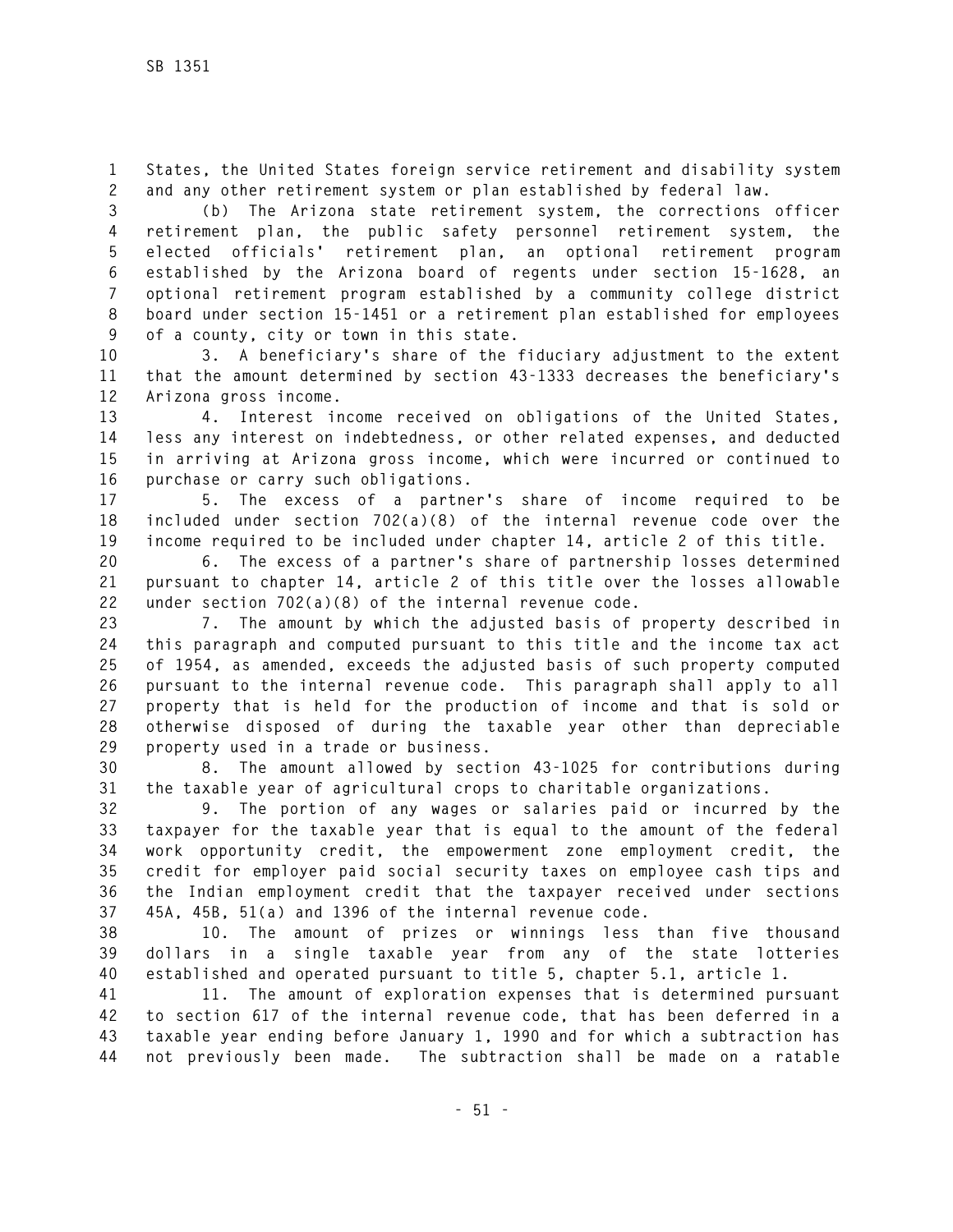**1 basis as the units of produced ores or minerals discovered or explored as 2 a result of this exploration are sold.** 

**3 12. The amount included in federal adjusted gross income pursuant 4 to section 86 of the internal revenue code, relating to taxation of social 5 security and railroad retirement benefits.** 

**6 13. To the extent not already excluded from Arizona gross income 7 under the internal revenue code, compensation received for active service 8 as a member of the reserves, the national guard or the armed forces of the 9 United States, including compensation for service in a combat zone as 10 determined under section 112 of the internal revenue code.** 

**11 14. The amount of unreimbursed medical and hospital costs, adoption 12 counseling, legal and agency fees and other nonrecurring costs of adoption 13 not to exceed three thousand dollars. In the case of a husband and wife 14 SPOUSES who file separate returns, the subtraction may be taken by either 15 taxpayer or may be divided between them, but the total subtractions 16 allowed both husband and wife SPOUSES shall not exceed three thousand 17 dollars. The subtraction under this paragraph may be taken for the costs 18 that are described in this paragraph and that are incurred in prior years, 19 but the subtraction may be taken only in the year during which the final 20 adoption order is granted.** 

**21 15. The amount authorized by section 43-1027 for the taxable year 22 relating to qualified wood stoves, wood fireplaces or gas fired 23 fireplaces.** 

**24 16. The amount by which a net operating loss carryover or capital 25 loss carryover allowable pursuant to section 43-1029, subsection F exceeds 26 the net operating loss carryover or capital loss carryover allowable 27 pursuant to section 1341(b)(5) of the internal revenue code.** 

**28 17. Any amount of qualified educational expenses that is 29 distributed from a qualified state tuition program determined pursuant to 30 section 529 of the internal revenue code and that is included in income in 31 computing federal adjusted gross income.** 

**32 18. Any item of income resulting from an installment sale that has 33 been properly subjected to income tax in another state in a previous 34 taxable year and that is included in Arizona gross income in the current 35 taxable year.** 

**36 19. The amount authorized by section 43-1030 relating to holocaust 37 survivors.** 

**38 20. For property placed in service:** 

**39 (a) In taxable years beginning before December 31, 2012, an amount 40 equal to the depreciation allowable pursuant to section 167(a) of the 41 internal revenue code for the taxable year computed as if the election 42 described in section 168(k)(2)(D)(iii) of the internal revenue code had 43 been made for each applicable class of property in the year the property 44 was placed in service.**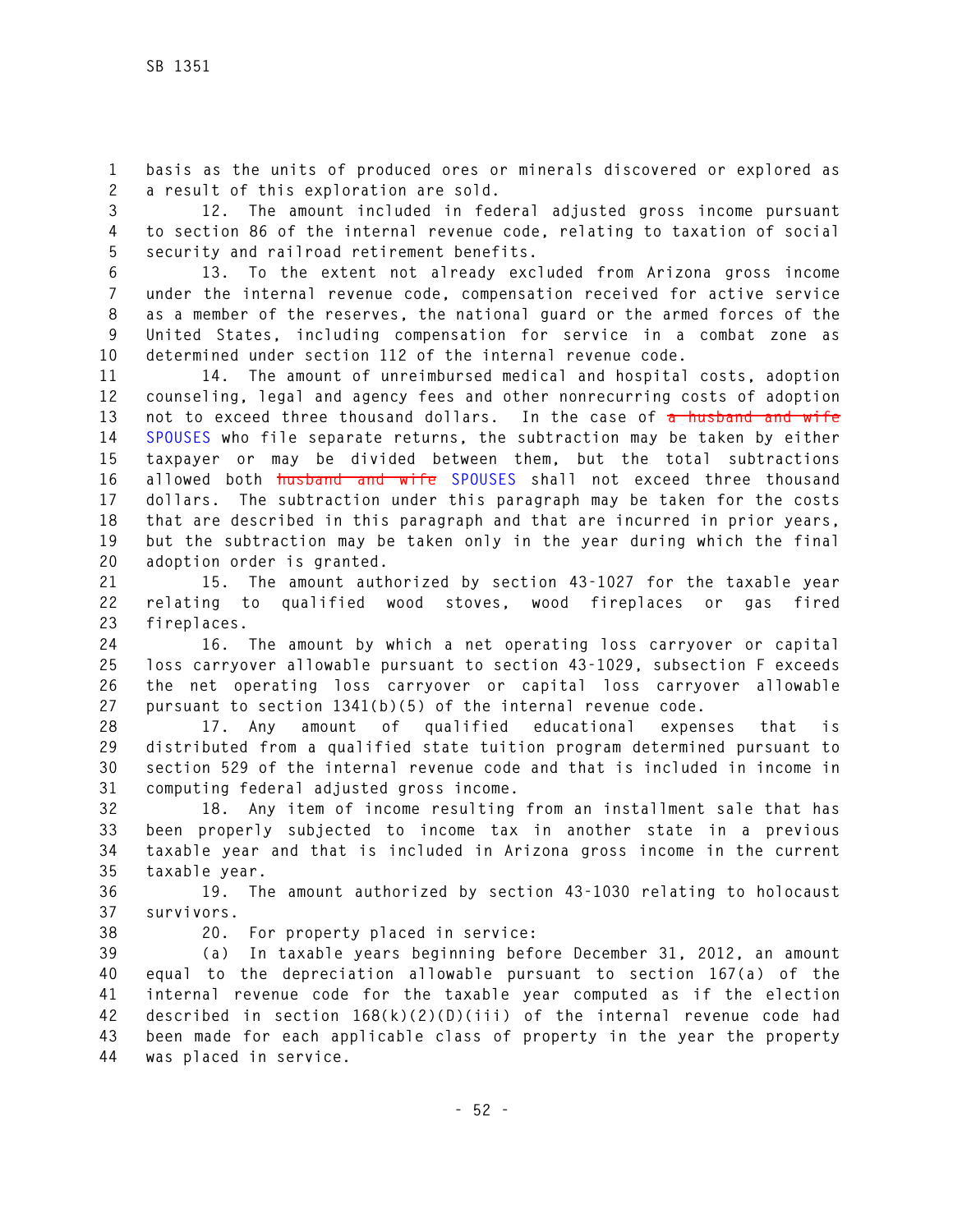**1 (b) In taxable years beginning from and after December 31, 2012 2 through December 31, 2013, an amount determined in the year the asset was 3 placed in service based on the calculation in subdivision (a) of this 4 paragraph. In the first taxable year beginning from and after December 5 31, 2013, the taxpayer may elect to subtract the amount necessary to make 6 the depreciation claimed to date for the purposes of this title the same 7 as it would have been if subdivision (c) of this paragraph had applied for 8 the entire time the asset was in service. Subdivision (c) of this 9 paragraph applies for the remainder of the asset's life. If the taxpayer 10 does not make the election under this subdivision, subdivision (a) of this 11 paragraph applies for the remainder of the asset's life.** 

**12 (c) In taxable years beginning from and after December 31, 2013 13 through December 31, 2015, an amount equal to the depreciation allowable 14 pursuant to section 167(a) of the internal revenue code for the taxable 15 year as computed as if the additional allowance for depreciation had been 16 ten percent of the amount allowed pursuant to section 168(k) of the 17 internal revenue code.** 

**18 (d) In taxable years beginning from and after December 31, 2015 19 through December 31, 2016, an amount equal to the depreciation allowable 20 pursuant to section 167(a) of the internal revenue code for the taxable 21 year as computed as if the additional allowance for depreciation had been 22 fifty-five percent of the amount allowed pursuant to section 168(k) of the 23 internal revenue code.** 

**24 (e) In taxable years beginning from and after December 31, 2016, an 25 amount equal to the depreciation allowable pursuant to section 167(a) of 26 the internal revenue code for the taxable year as computed as if the 27 additional allowance for depreciation had been the full amount allowed 28 pursuant to section 168(k) of the internal revenue code.** 

**29 21. With respect to property that is sold or otherwise disposed of 30 during the taxable year by a taxpayer that complied with section 43-1021, 31 paragraph 16 with respect to that property, the amount of depreciation 32 that has been allowed pursuant to section 167(a) of the internal revenue 33 code to the extent that the amount has not already reduced Arizona taxable 34 income in the current or prior taxable years.** 

**35 22. With respect to property for which an adjustment was made under 36 section 43-1021, paragraph 17, an amount equal to one-fifth of the amount 37 of the adjustment pursuant to section 43-1021, paragraph 17 in the year in 38 which the amount was adjusted under section 43-1021, paragraph 17 and in 39 each of the following four years.** 

**40 23. The amount contributed during the taxable year to college 41 savings plans established pursuant to section 529 of the internal revenue 42 code to the extent that the contributions were not deducted in computing 43 federal adjusted gross income. The amount subtracted shall not exceed:** 

**44 (a) Two thousand dollars for a single individual or a head of 45 household.**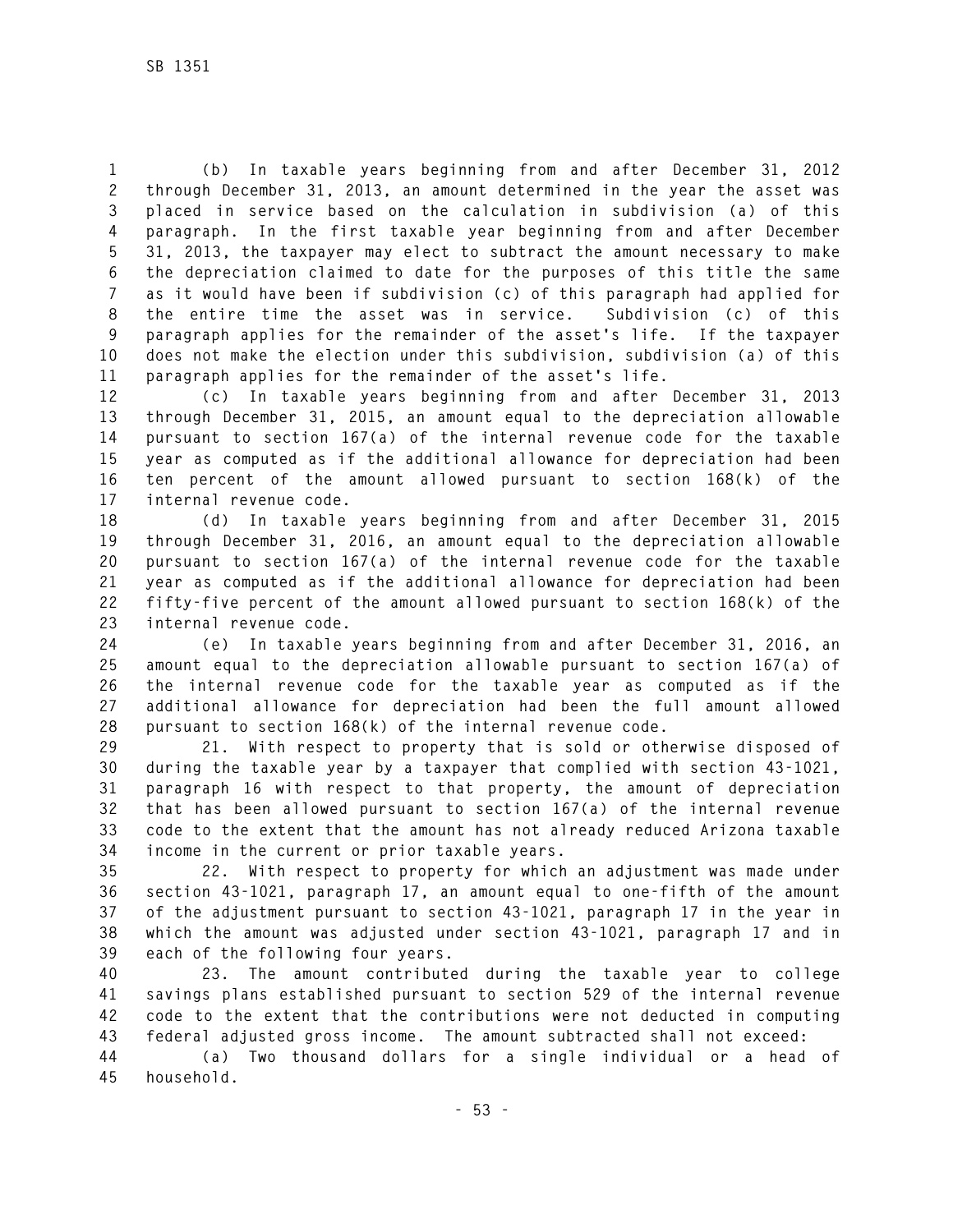**1 (b) Four thousand dollars for a married couple filing a joint 2 return. In the case of a husband and wife SPOUSES who file separate 3 returns, the subtraction may be taken by either taxpayer or may be divided 4 between them, but the total subtractions allowed both husband and wife 5 SPOUSES shall not exceed four thousand dollars.** 

**6 24. The amount of any original issue discount that was deferred and 7 not allowed to be deducted in computing federal adjusted gross income in 8 the current taxable year pursuant to section 108(i) of the internal 9 revenue code as added by section 1231 of the American recovery and 10 reinvestment act of 2009 (P.L. 111-5).** 

**11 25. The amount of previously deferred discharge of indebtedness 12 income that is included in the computation of federal adjusted gross 13 income in the current taxable year pursuant to section 108(i) of the 14 internal revenue code as added by section 1231 of the American recovery 15 and reinvestment act of 2009 (P.L. 111-5), to the extent that the amount 16 was previously added to Arizona gross income pursuant to section 43-1021, 17 paragraph 19.** 

**18 26. The portion of the net operating loss carryforward that would 19 have been allowed as a deduction in the current year pursuant to section 20 172 of the internal revenue code if the election described in section 21 172(b)(1)(H) of the internal revenue code had not been made in the year of 22 the loss that exceeds the actual net operating loss carryforward that was 23 deducted in arriving at federal adjusted gross income. This subtraction 24 only applies to taxpayers who made an election under section 172(b)(1)(H) 25 of the internal revenue code as amended by section 1211 of the American 26 recovery and reinvestment act of 2009 (P.L. 111-5) or as amended by 27 section 13 of the worker, homeownership, and business assistance act of 28 2009 (P.L. 111-92).** 

**29 27. For taxable years beginning from and after December 31, 2013, 30 the amount of any net capital gain included in federal adjusted gross 31 income for the taxable year derived from investment in a qualified small 32 business as determined by the Arizona commerce authority pursuant to 33 section 41-1518.** 

**34 28. An amount of any net long-term capital gain included in federal 35 adjusted gross income for the taxable year that is derived from an 36 investment in an asset acquired after December 31, 2011, as follows:** 

**37 (a) For taxable years beginning from and after December 31, 2012 38 through December 31, 2013, ten percent of the net long-term capital gain 39 included in federal adjusted gross income.** 

**40 (b) For taxable years beginning from and after December 31, 2013 41 through December 31, 2014, twenty percent of the net long-term capital 42 gain included in federal adjusted gross income.** 

**43 (c) For taxable years beginning from and after December 31, 2014, 44 twenty-five percent of the net long-term capital gain included in federal 45 adjusted gross income.**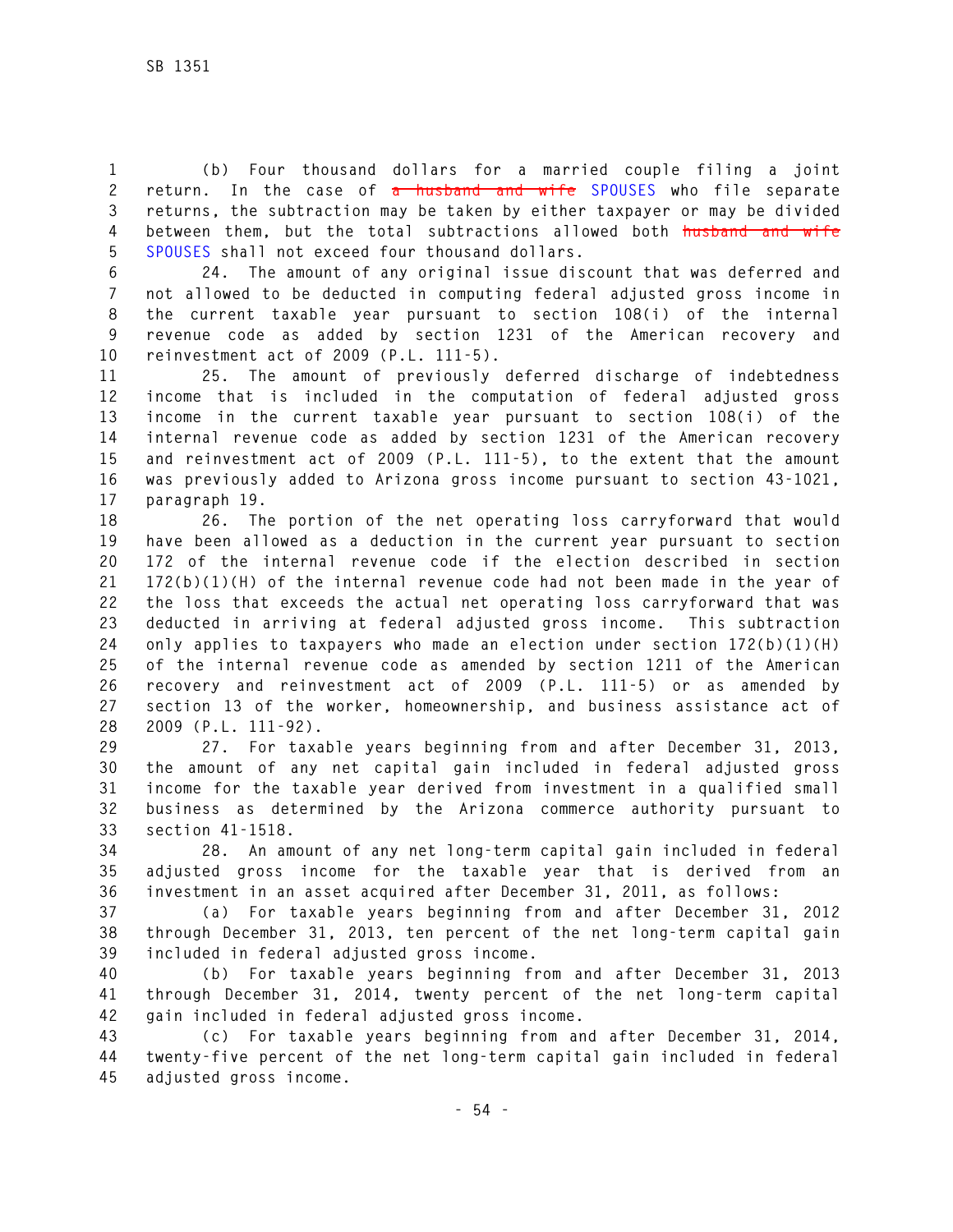**1 For the purposes of this paragraph, a transferee that receives an asset by 2 gift or at the death of a transferor is considered to have acquired the 3 asset when the asset was acquired by the transferor. If the date an asset 4 is acquired cannot be verified, a subtraction under this paragraph is not 5 allowed.** 

**6 29. If an individual is not claiming itemized deductions pursuant 7 to section 43-1042, the amount of premium costs for long-term care 8 insurance, as defined in section 20-1691.** 

**9 30. With respect to a long-term health care savings account 10 established pursuant to section 43-1032, the amount deposited by the 11 taxpayer in the account during the taxable year to the extent that the 12 taxpayer's contributions are included in the taxpayer's federal adjusted 13 gross income.** 

**14 31. Any amount of qualified disability expenses that is distributed 15 from a qualified able program determined pursuant to 26 United States Code 16 section 529A and any regulations issued pursuant to that section and that 17 is included in income in computing federal adjusted gross income. For the 18 purposes of this paragraph, "qualified disability expenses" has the same 19 meaning prescribed in section 46-901.** 

**20 Sec. 47. Section 43-1041, Arizona Revised Statutes, is amended to 21 read:** 

**22 43-1041. Optional standard deduction**

**23 A. A taxpayer may elect to take a standard deduction as follows:** 

**24 1. In the case of a single person or a married person filing 25 separately, the standard deduction shall be four thousand fifty dollars, 26 subject to subsection G of this section.** 

**27 2. In the case of a married couple filing a joint return or a 28 single person who is a head of a household, the standard deduction shall 29 be eight thousand one hundred dollars, subject to subsection G of this 30 section.** 

**31 B. The standard deduction provided for in subsection A of this 32 section shall be in lieu of all itemized deductions allowed by section 33 43-1042, which are to be subtracted from Arizona adjusted gross income in 34 computing taxable income, but not in lieu of the personal exemption 35 allowed by section 43-1043.** 

**36 C. The standard deduction shall be allowed if the taxpayer so 37 elects, and the department shall by rule prescribe the manner of 38 signifying such election in the return.** 

**39 D. In the case of a husband and wife MARRIED COUPLE, the standard 40 deduction provided for in subsection A of this section shall not be 41 allowed to either if the taxable income of one of the spouses is 42 determined without regard to the standard deduction.** 

**43 E. The standard deduction provided for by subsection A of this 44 section shall not be allowed in the case of a taxable year of less than 45 twelve months on account of a change in the accounting period.**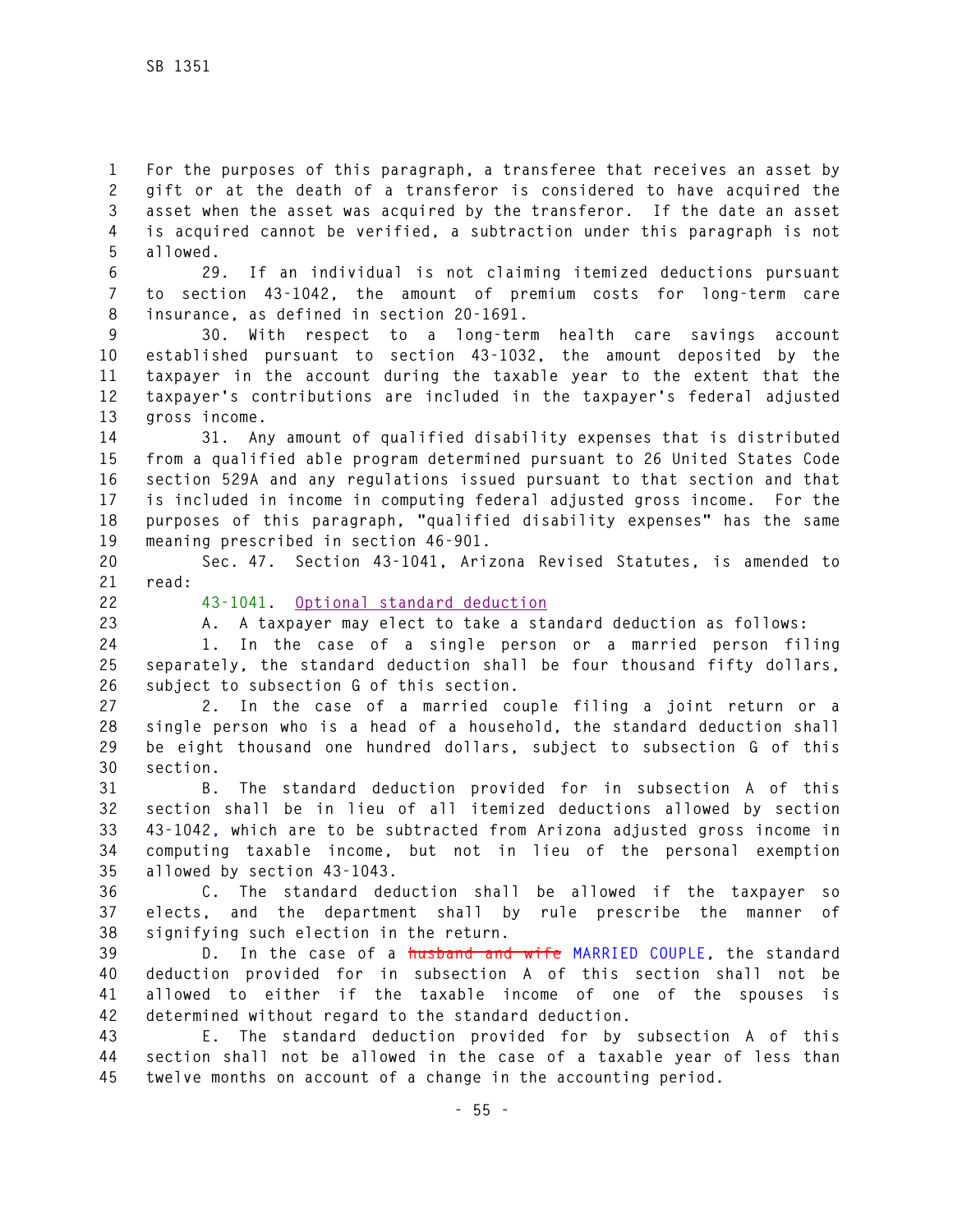**1 F. Under rules adopted by the department, a change of an election 2 to take, or not to take, the standard deduction for any taxable year may 3 be made after the filing of the return for such year. If the spouse of 4 the taxpayer filed a separate return for any taxable year corresponding, 5 for the purposes of subsection D of this section, to the taxable year of 6 the taxpayer, the change shall not be allowed unless, in accordance with 7 such rules, both paragraphs 1 and 2 of this subsection apply:** 

**8 1. The spouse makes a change of election with respect to the 9 standard deduction for the taxable year covered in such separate return 10 consistent with the change of election sought by the taxpayer.** 

**11 2. The taxpayer and spouse consent in writing to the assessment, 12 within such period as may be agreed upon ON with the department, of any 13 deficiency, to the extent attributable to such change of election, even 14 though at the time of the filing of such consent the assessment of such 15 deficiency would otherwise be prevented by the operation of any law or 16 rule of law.** 

**17 G. For each taxable year beginning on or after January 1, the 18 department shall adjust the dollar amounts prescribed by subsection A, 19 paragraphs 1 and 2 of this section according to the average annual change 20 in the metropolitan Phoenix consumer price index published by the United 21 States bureau of labor statistics. The revised dollar amounts shall be 22 raised to the nearest whole dollar. The designated dollar amounts shall 23 not be revised below the amounts allowed by the standard deduction in the 24 prior taxable year.** 

**25 Sec. 48. Section 43-1043, Arizona Revised Statutes, is amended to 26 read:** 

**27 43-1043. Personal exemptions**

**28 There shall be allowed as an exemption, in the case of:** 

**29 1. A single individual, a personal exemption of two thousand one 30 hundred dollars.** 

**31 2. A head of a household or a married individual, a personal 32 exemption of four thousand two hundred dollars under this paragraph. A 33 husband and wife MARRIED COUPLE shall receive but one personal exemption 34 of four thousand two hundred dollars. If the husband and wife SPOUSES 35 make separate returns, the personal exemption may be taken by either 36 SPOUSE or divided between them.** 

**37 3. A married couple who claim at least one dependent, an exemption 38 of six thousand three hundred dollars. If the husband and wife SPOUSES 39 make separate returns, the personal exemption may be taken by either 40 SPOUSE or divided between them. An exemption under this paragraph is in 41 lieu of the exemption under paragraph 2 OF THIS SECTION.**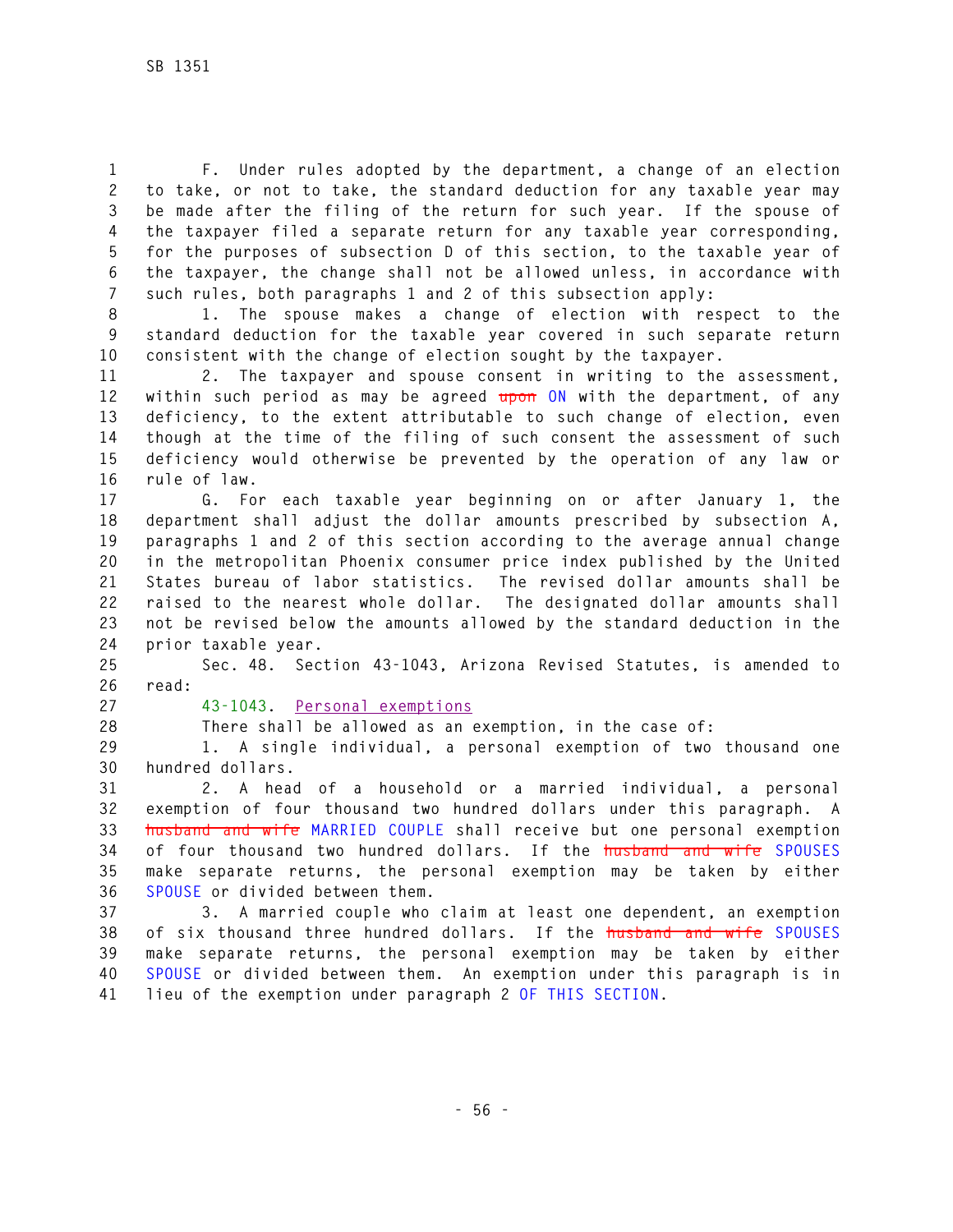**1 Sec. 49. Section 43-1083, Arizona Revised Statutes, is amended to 2 read: 3 43-1083. Credit for solar energy devices 4 A. A credit is allowed against the taxes imposed by this title for 5 each resident who is not a dependent of another taxpayer for installing a 6 solar energy device, as defined in section 42-5001, during the taxable 7 year in the taxpayer's residence located in this state. The credit is 8 equal to twenty-five per cent PERCENT of the cost of the device. 9 B. The maximum credit in a taxable year may not exceed one thousand 10 dollars. The person who provides the solar energy device shall furnish 11 the taxpayer with an accounting of the cost to the taxpayer. A taxpayer 12 may claim the credit under this section only once in a tax year and may 13 not cumulate over different tax years tax credits under this section 14 exceeding, in the aggregate, one thousand dollars for the same residence. 15 C. If the allowable tax credit exceeds the taxes otherwise due 16 under this title on the claimant's income, or if there are no taxes due 17 under this title, the amount of the claim not used to offset taxes under 18 this title may be carried forward for not more than five consecutive 19 taxable years as a credit against subsequent years' income tax liability. 20 D. A husband and wife SPOUSES who file separate returns for a 21 taxable year in which they could have filed a joint return may each claim 22 only one-half of the tax credit that would have been allowed for a joint 23 return. 24 E. The credit allowed under this section is in lieu of any 25 allowance for state tax purposes for exhaustion, wear and tear of the 26 solar energy device under section 167 of the internal revenue code. 27 F. To qualify for the credit under this section, the solar energy 28 device and its installation shall meet the requirements of title 44, 29 chapter 11, article 11. 30 G. A solar hot water heater plumbing stub out that was installed by 31 the builder of a house or dwelling unit before title was conveyed to the 32 taxpayer does not qualify for a credit under this section, but the 33 taxpayer may claim a credit for the device under section 43-1090 or 34 43-1176 under the circumstances, conditions and limitations prescribed by 35 section 43-1090, subsection C or SECTION 43-1176, subsection C, as 36 applicable. 37 Sec. 50. Section 43-1086, Arizona Revised Statutes, is amended to 38 read: 39 43-1086. Credit for donation to the military family relief 40 fund 41 A. For taxable years beginning from and after December 31, 2007 42 through December 31, 2018, a credit is allowed against the taxes imposed 43 by this title for cash contributions made by a taxpayer during the taxable 44 year to the military family relief fund established by section 41-608.04.**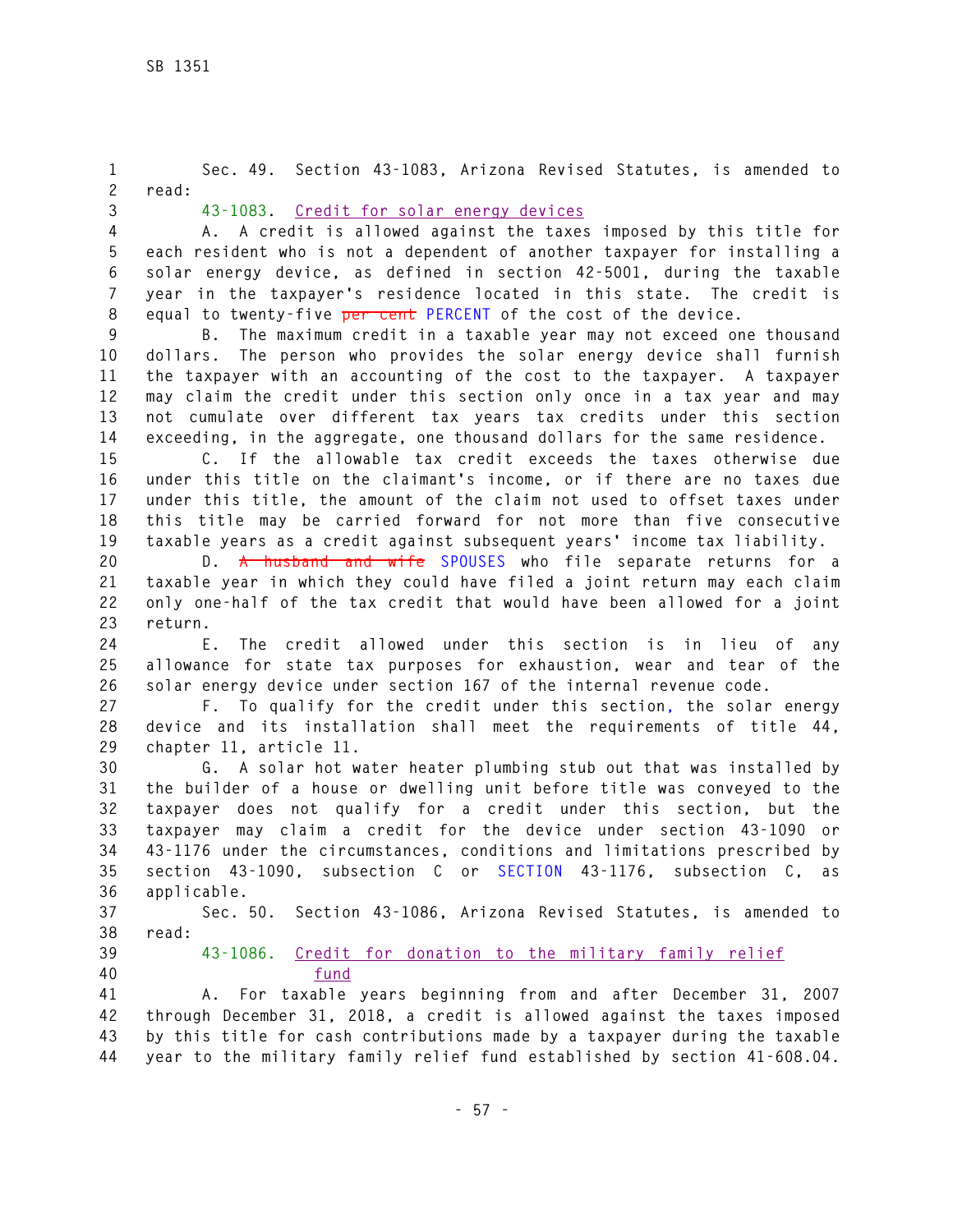**1 The amount of the credit is the lowest of the following amounts, as 2 applicable: 3 1. The total amount of contributions to the fund by the taxpayer 4 during the taxable year. 5 2. Two hundred dollars of contributions during the taxable year by 6 a taxpayer filing as a single individual or a head of household. 7 3. Four hundred dollars of contributions during the taxable year by 8 a married couple filing a joint return. 9 4. The taxpayer's tax liability for the taxable year. 10 B. A husband and wife SPOUSES who file separate returns for a 11 taxable year in which they could have filed a joint return may each claim 12 only one-half of the tax credit that would have been allowed on a joint 13 return. 14 Sec. 51. Section 43-1088, Arizona Revised Statutes, is amended to 15 read: 16 43-1088. Credit for contribution to qualifying charitable 17 organizations; definitions 18 A. Except as provided in subsections B and C of this section, a 19 credit is allowed against the taxes imposed by this title for voluntary 20 cash contributions by the taxpayer or on the taxpayer's behalf pursuant to 21 section 43-401, subsection G during the taxable year to a qualifying 22 charitable organization, other than a qualifying foster care charitable 23 organization, not to exceed: 24 1. Four hundred dollars in any taxable year for a single individual 25 or a head of household. 26 2. Eight hundred dollars in any taxable year for a married couple 27 filing a joint return. 28 B. A separate credit is allowed for voluntary cash contributions 29 during the taxable year to a qualifying foster care charitable 30 organization. A contribution to a qualifying foster care charitable 31 organization does not qualify for, and shall not be included in, any 32 credit amount under subsection A of this section. If the voluntary cash 33 contribution by the taxpayer or on the taxpayer's behalf pursuant to 34 section 43-401, subsection G is to a qualifying foster care charitable 35 organization, the credit shall not exceed: 36 1. Five hundred dollars in any taxable year for a single individual 37 or a head of household. 38 2. One thousand dollars in any taxable year for a married couple 39 filing a joint return. 40 C. Subsections A and B of this section provide separate credits 41 against taxes imposed by this title depending on the recipients of the 42 contributions. A taxpayer, including a married couple filing a joint 43 return, in the same taxable year, may either or both:**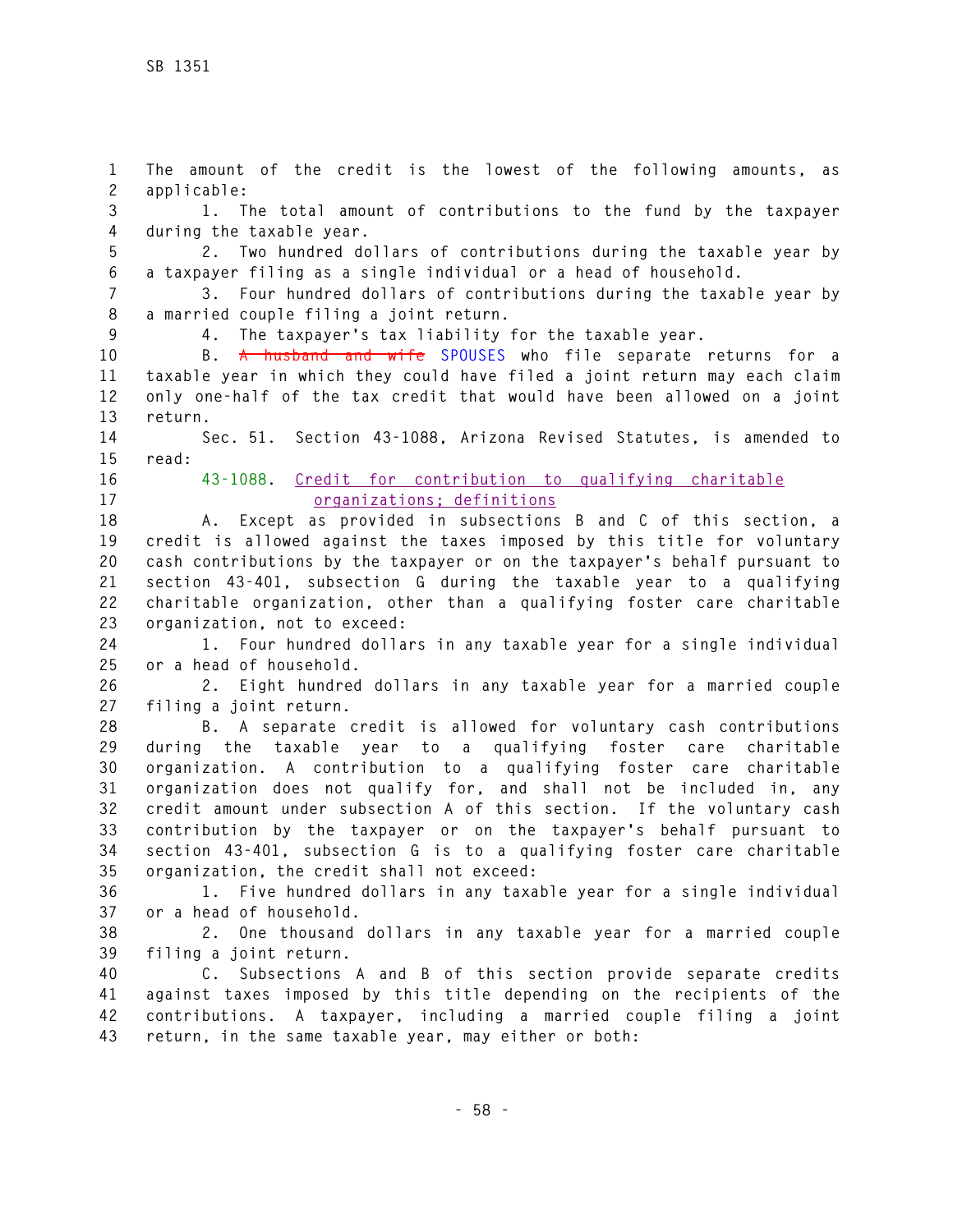**1 1. Contribute to a qualifying charitable organization, other than a 2 qualifying foster care charitable organization, and claim a credit under 3 subsection A of this section.** 

**4 2. Contribute to a qualifying foster care charitable organization 5 and claim a credit under subsection B of this section.** 

**6 D. A husband and wife SPOUSES who file separate returns for a 7 taxable year in which they could have filed a joint return may each claim 8 only one-half of the tax credit that would have been allowed for a joint 9 return.** 

**10 E. For the purposes of this section, a contribution for which a 11 credit is claimed and that is made on or before the fifteenth day of the 12 fourth month following the close of the taxable year may be applied to 13 either the current or preceding taxable year and is considered to have 14 been made on the last day of that taxable year.** 

**15 F. If the allowable tax credit exceeds the taxes otherwise due 16 under this title on the claimant's income, or if there are no taxes due 17 under this title, the taxpayer may carry forward the amount of the claim 18 not used to offset the taxes under this title for not more than five 19 consecutive taxable years' income tax liability.** 

**20 G. The credit allowed by this section is in lieu of a deduction 21 pursuant to section 170 of the internal revenue code and taken for state 22 tax purposes.** 

**23 H. Taxpayers taking a credit authorized by this section shall 24 provide the name of the qualifying charitable organization and the amount 25 of the contribution to the department of revenue on forms provided by the 26 department.** 

**27 I. A qualifying charitable organization shall provide the 28 department of revenue with a written certification that it meets all 29 criteria to be considered a qualifying charitable organization. The 30 organization shall also notify the department of any changes that may 31 affect the qualifications under this section.** 

**32 J. The charitable organization's written certification must be 33 signed by an officer of the organization under penalty of perjury. The 34 written certification must include the following:** 

**35 1. Verification of the organization's status under section 36 501(c)(3) of the internal revenue code or verification that the 37 organization is a designated community action agency that receives 38 community services block grant program monies pursuant to 42 United States 39 Code section 9901.** 

**40 2. Financial data indicating the organization's budget for the 41 organization's prior operating year and the amount of that budget spent on 42 services to residents of this state who either:** 

**43 (a) Receive temporary assistance for needy families benefits.** 

**44 (b) Are low-income residents of this state. 45 (c) Are children who have a chronic illness or physical disability.**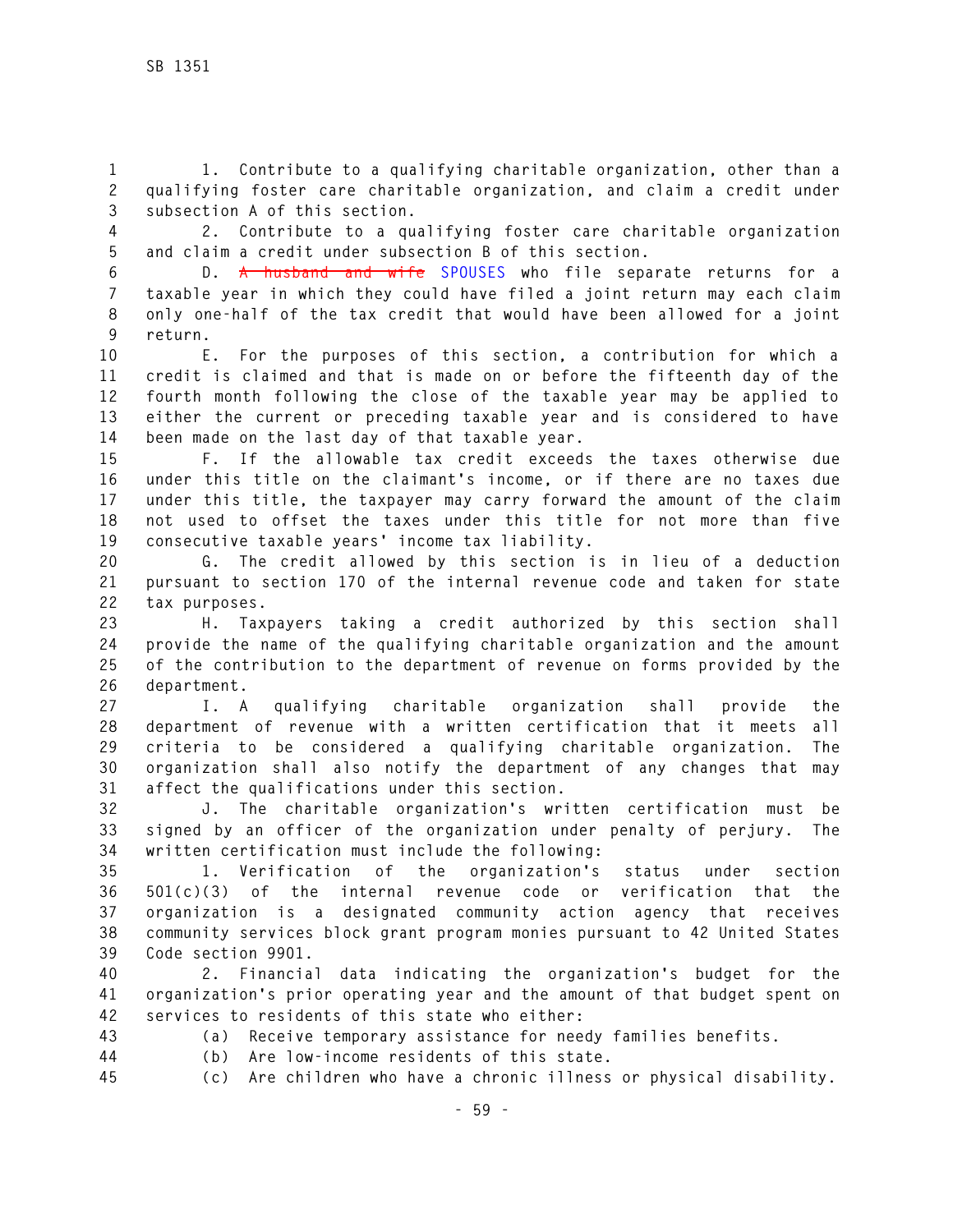**1 3. A statement that the organization plans to continue spending at 2 least fifty percent of its budget on services to residents of this state 3 who receive temporary assistance for needy families benefits, who are 4 low-income residents of this state or who are children who have a chronic 5 illness or physical disability.** 

**6 4. A statement that the organization does not provide, pay for or 7 provide coverage of abortions and does not financially support any other 8 entity that provides, pays for or provides coverage of abortions.** 

**9 K. The department shall review each written certification and 10 determine whether the organization meets all the criteria to be considered 11 a qualifying charitable organization and notify the organization of its 12 determination. The department may also periodically request 13 recertification from the organization. The department shall compile and 14 make available to the public a list of the qualifying charitable 15 organizations.** 

**16 L. For the purposes of this section:** 

**17 1. "Children who have a chronic illness or physical disability" has 18 the same meaning prescribed in section 36-260.** 

**19 2. "Low-income residents" means persons whose household income is 20 less than one hundred fifty percent of the federal poverty level.** 

**21 3. "Qualifying charitable organization" means a charitable 22 organization that is exempt from federal income taxation under section 23 501(c)(3) of the internal revenue code or is a designated community action 24 agency that receives community services block grant program monies 25 pursuant to 42 United States Code section 9901. The organization must 26 spend at least fifty percent of its budget on services to residents of 27 this state who receive temporary assistance for needy families benefits or 28 low-income residents of this state and their households or to children who 29 have a chronic illness or physical disability who are residents of this 30 state. Taxpayers choosing to make donations through an umbrella 31 charitable organization that collects donations on behalf of member 32 charities shall designate that the donation be directed to a member 33 charitable organization that would qualify under this section on a 34 stand-alone basis. Qualifying charitable organization does not include 35 any entity that provides, pays for or provides coverage of abortions or 36 that financially supports any other entity that provides, pays for or 37 provides coverage of abortions.** 

**38 4. "Qualifying foster care charitable organization" means a 39 qualifying charitable organization that each operating year provides 40 services to at least two hundred qualified individuals in this state and 41 spends at least fifty percent of its budget on services to qualified 42 individuals in this state. For the purposes of this paragraph, "qualified 43 individual" means a foster child as defined in section 8-501 or a person 44 who is under twenty-one years of age and who is participating in a 45 transitional independent living program as prescribed by section 8-521.01.**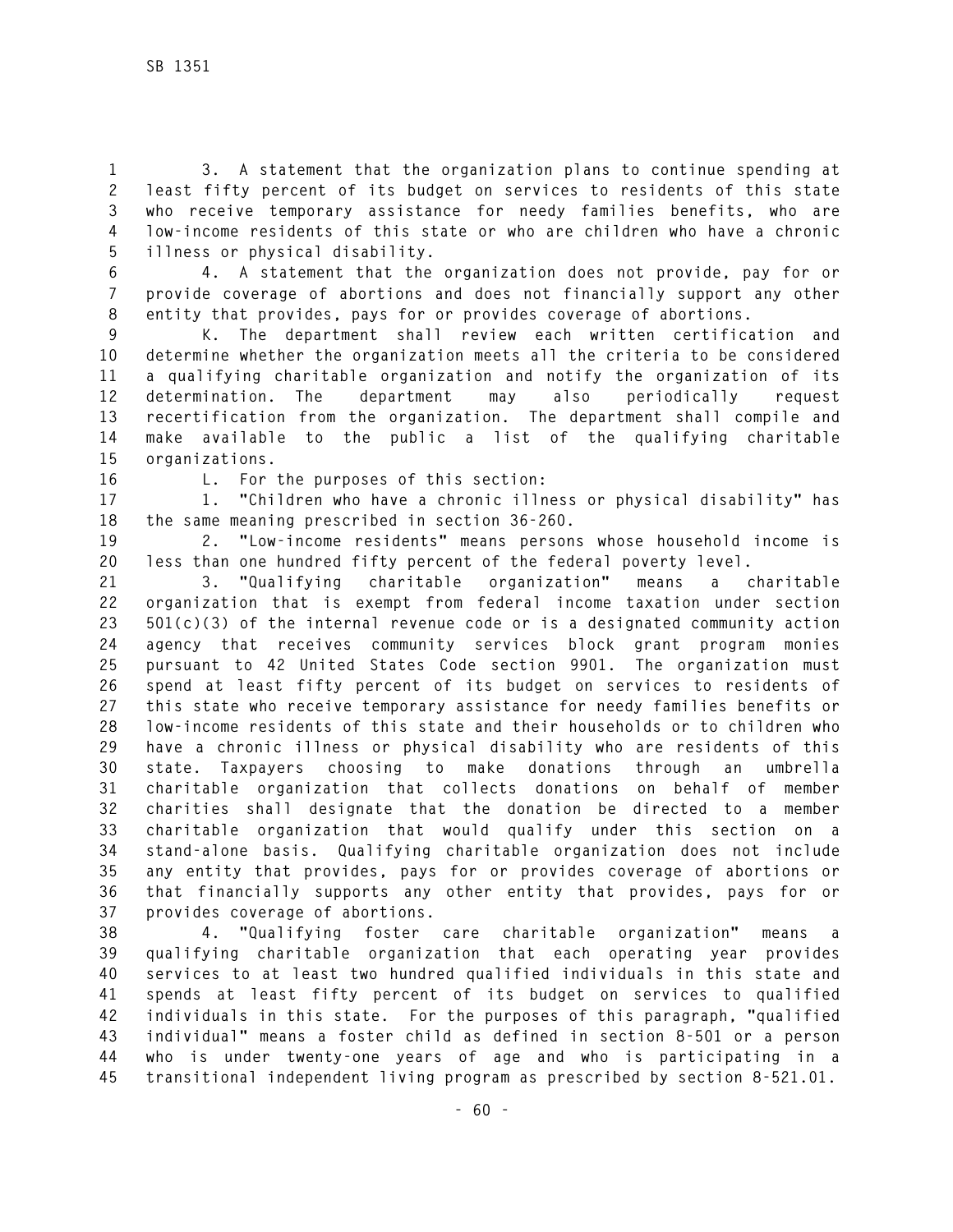**1 5. "Services" means cash assistance, medical care, child care, 2 food, clothing, shelter, job placement and job training services or any 3 other assistance that is reasonably necessary to meet immediate basic 4 needs and that is provided and used in this state.**

**5 Sec. 52. Section 43-1089, Arizona Revised Statutes, is amended to 6 read:** 

**7 43-1089. Credit for contributions to school tuition 8 organization**

**9 A. A credit is allowed against the taxes imposed by this title for 10 the amount of voluntary cash contributions by the taxpayer or on the 11 taxpayer's behalf pursuant to section 43-401, subsection G during the 12 taxable year to a school tuition organization that is certified pursuant 13 to chapter 16 of this title at the time of donation. Except as provided 14 by subsection C of this section, the amount of the credit shall not 15 exceed:** 

**16 1. Five hundred dollars in any taxable year for a single individual 17 or a head of household.** 

**18 2. One thousand dollars in any taxable year for a married couple 19 filing a joint return.** 

**20 B. A husband and wife SPOUSES who file separate returns for a 21 taxable year in which they could have filed a joint return may each claim 22 only one-half of the tax credit that would have been allowed for a joint 23 return.** 

**24 C. For each taxable year beginning on or after January 1, the 25 department shall adjust the dollar amounts prescribed by subsection A, 26 paragraphs 1 and 2 of this section according to the average annual change 27 in the metropolitan Phoenix consumer price index published by the United 28 States bureau of labor statistics, except that the dollar amounts shall 29 not be revised downward below the amounts allowed in the prior taxable 30 year. The revised dollar amounts shall be raised to the nearest whole 31 dollar.** 

**32 D. If the allowable tax credit exceeds the taxes otherwise due 33 under this title on the claimant's income, or if there are no taxes due 34 under this title, the taxpayer may carry the amount of the claim not used 35 to offset the taxes under this title forward for not more than five 36 consecutive taxable years' income tax liability.** 

**37 E. The credit allowed by this section is in lieu of any deduction 38 pursuant to section 170 of the internal revenue code and taken for state 39 tax purposes.** 

**40 F. The tax credit is not allowed if the taxpayer designates the 41 taxpayer's contribution to the school tuition organization for the direct 42 benefit of any dependent of the taxpayer or if the taxpayer designates a 43 student beneficiary as a condition of the taxpayer's contribution to the 44 school tuition organization. The tax credit is not allowed if the 45 taxpayer, with the intent to benefit the taxpayer's dependent, agrees with**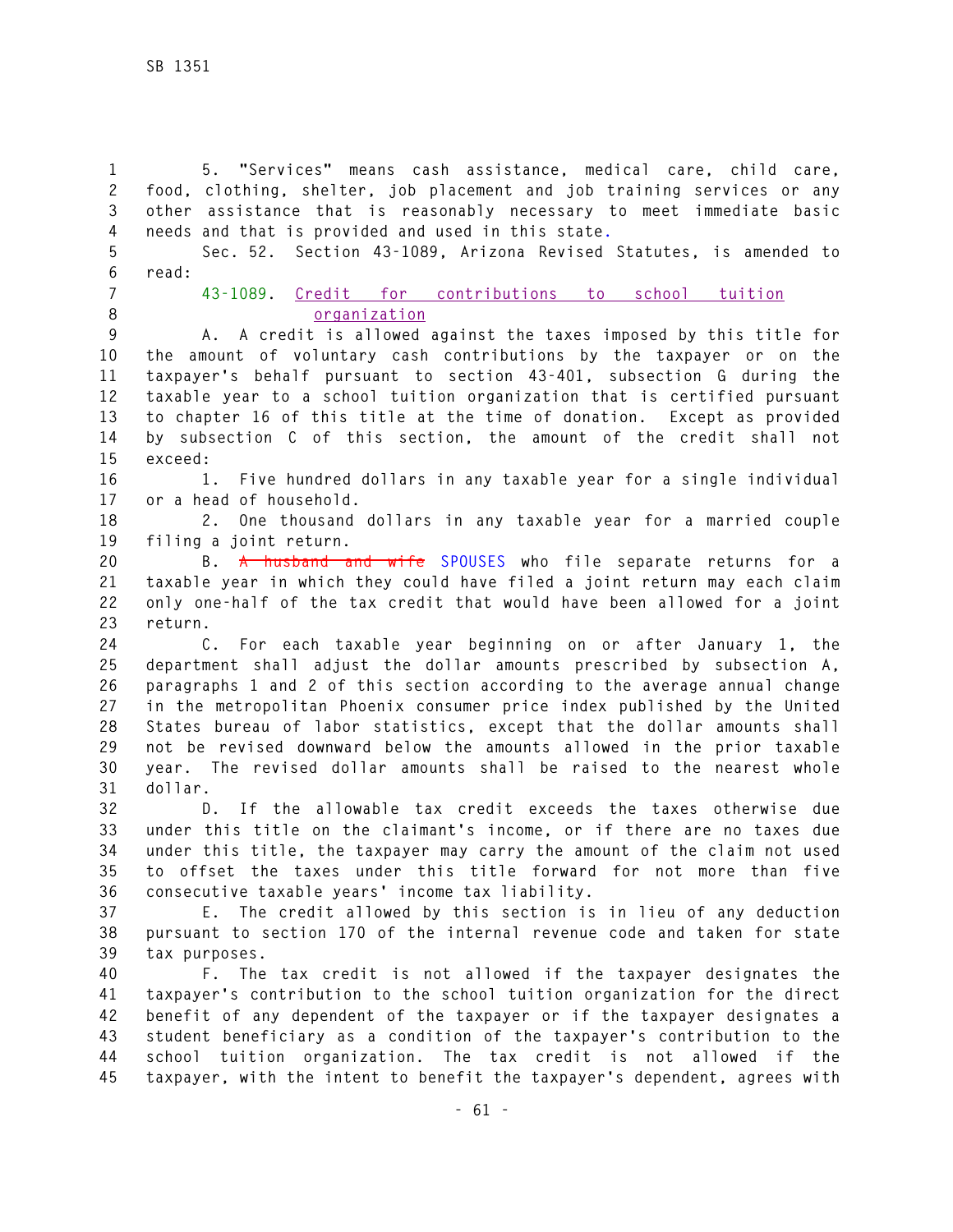**1 one or more other taxpayers to designate each taxpayer's contribution to 2 the school tuition organization for the direct benefit of the other 3 taxpayer's dependent.** 

**4 G. For the purposes of this section, a contribution, for which a 5 credit is claimed, that is made on or before the fifteenth day of the 6 fourth month following the close of the taxable year may be applied to 7 either the current or preceding taxable year and is considered to have 8 been made on the last day of that taxable year.** 

**9 Sec. 53. Section 43-1089.01, Arizona Revised Statutes, is amended 10 to read:** 

**11 43-1089.01. Tax credit; public school fees and contributions; 12 definitions**

**13 A. A credit is allowed against the taxes imposed by this title for 14 the amount of any fees paid or cash contributions made by a taxpayer or on 15 the taxpayer's behalf pursuant to section 43-401, subsection G during the 16 taxable year to a public school located in this state for the following 17 activities or programs of the public school:** 

**18 1. Standardized testing for college credit or readiness offered by 19 a widely recognized and accepted educational testing organization.** 

**20 2. The career and technical education industry certification 21 assessment.** 

**22 3. Preparation courses and materials for standardized testing.** 

**23 4. Cardiopulmonary resuscitation training pursuant to section 24 15-718.01.** 

**25 5. Extracurricular activities.** 

**26 6. Character education programs.** 

**27 B. The amount of the credit shall not exceed:** 

**28 1. Two hundred dollars for a single individual or a head of 29 household.** 

**30 2. Four hundred dollars for a married couple filing a joint return.** 

**31 C. A husband and wife SPOUSES who file separate returns for a 32 taxable year in which they could have filed a joint return may each claim 33 only one-half of the tax credit that would have been allowed for a joint 34 return.** 

**35 D. The credit allowed by this section is in lieu of any deduction 36 pursuant to section 170 of the internal revenue code and taken for state 37 tax purposes.** 

**38 E. If the allowable tax credit exceeds the taxes otherwise due 39 under this title on the claimant's income, or if there are no taxes due 40 under this title, the taxpayer may carry the amount of the claim not used 41 to offset the taxes under this title forward for not more than five 42 consecutive taxable years' income tax liability.** 

**43 F. The site council of the public school that receives 44 contributions that are not designated for a specific purpose shall 45 determine how the contributions are used at the school site. If a charter**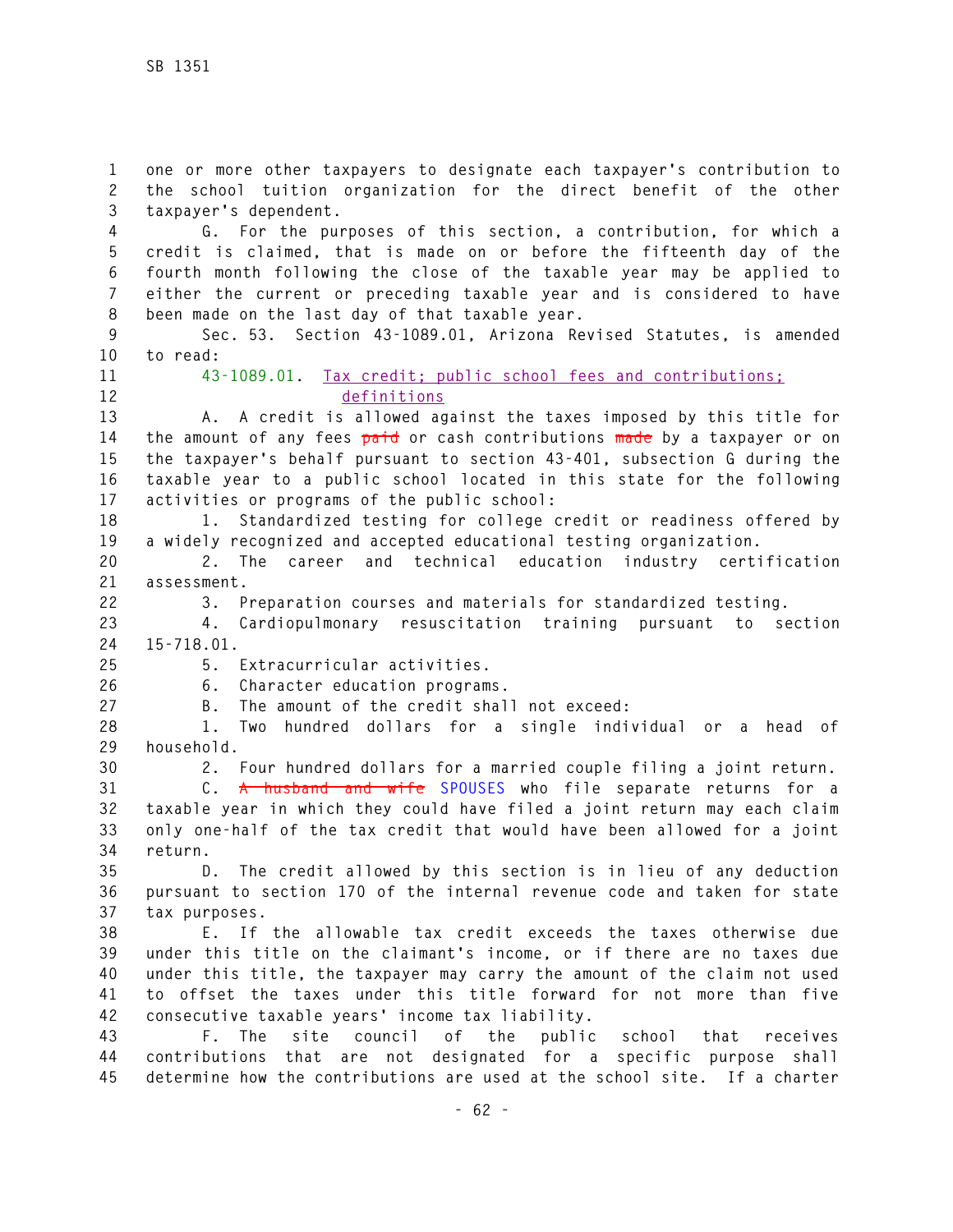**1 school does not have a site council, the principal, director or chief 2 administrator of the charter school shall determine how the contributions 3 that are not designated for a specific purpose are used at the school 4 site. If at the end of a fiscal year a public school has unspent 5 contributions that were previously designated for a specific purpose or 6 program and that purpose or program has been discontinued or has not been 7 used for two consecutive fiscal years, these contributions shall be 8 considered undesignated in the following fiscal year for the purposes of 9 this subsection.** 

**10 G. A public school that receives fees or a cash contribution 11 pursuant to subsection A of this section shall report to the department, 12 in a form prescribed by the department, by February 28 of each year the 13 following information:** 

**14 1. The total number of fee and cash contribution payments received 15 during the previous calendar year.** 

**16 2. The total dollar amount of fees and contributions received 17 during the previous calendar year.** 

**18 3. The total dollar amount of fees and contributions spent by the 19 school during the previous calendar year, categorized by specific 20 standardized testing, preparation courses and materials for standardized 21 testing, extracurricular activity or character education program.** 

**22 H. For the purposes of this section, a contribution for which a 23 credit is claimed and that is made on or before the fifteenth day of the 24 fourth month following the close of the taxable year may be applied to 25 either the current or preceding taxable year and is considered to have 26 been made on the last day of that taxable year.** 

**27 I. For the purposes of this section:** 

**28 1. "Career and technical education industry certification 29 assessment" means an assessment for career and technical preparation 30 programs for pupils.** 

**31 2. "Character education programs" means a program described in 32 section 15-719.** 

**33 3. "Extracurricular activities" means school-sponsored activities 34 that may require enrolled students to pay a fee in order to participate, 35 including fees for:** 

**36 (a) Band uniforms.** 

**37 (b) Equipment or uniforms for varsity athletic activities. 38 (c) Scientific laboratory materials.** 

**39 (d) In-state or out-of-state trips that are solely for competitive 40 events. Extracurricular activities do not include any senior trips or 41 events that are recreational, amusement or tourist activities.** 

**42 4. "Public school" means a school that is part of a school 43 district, a joint technical education district or a charter school.**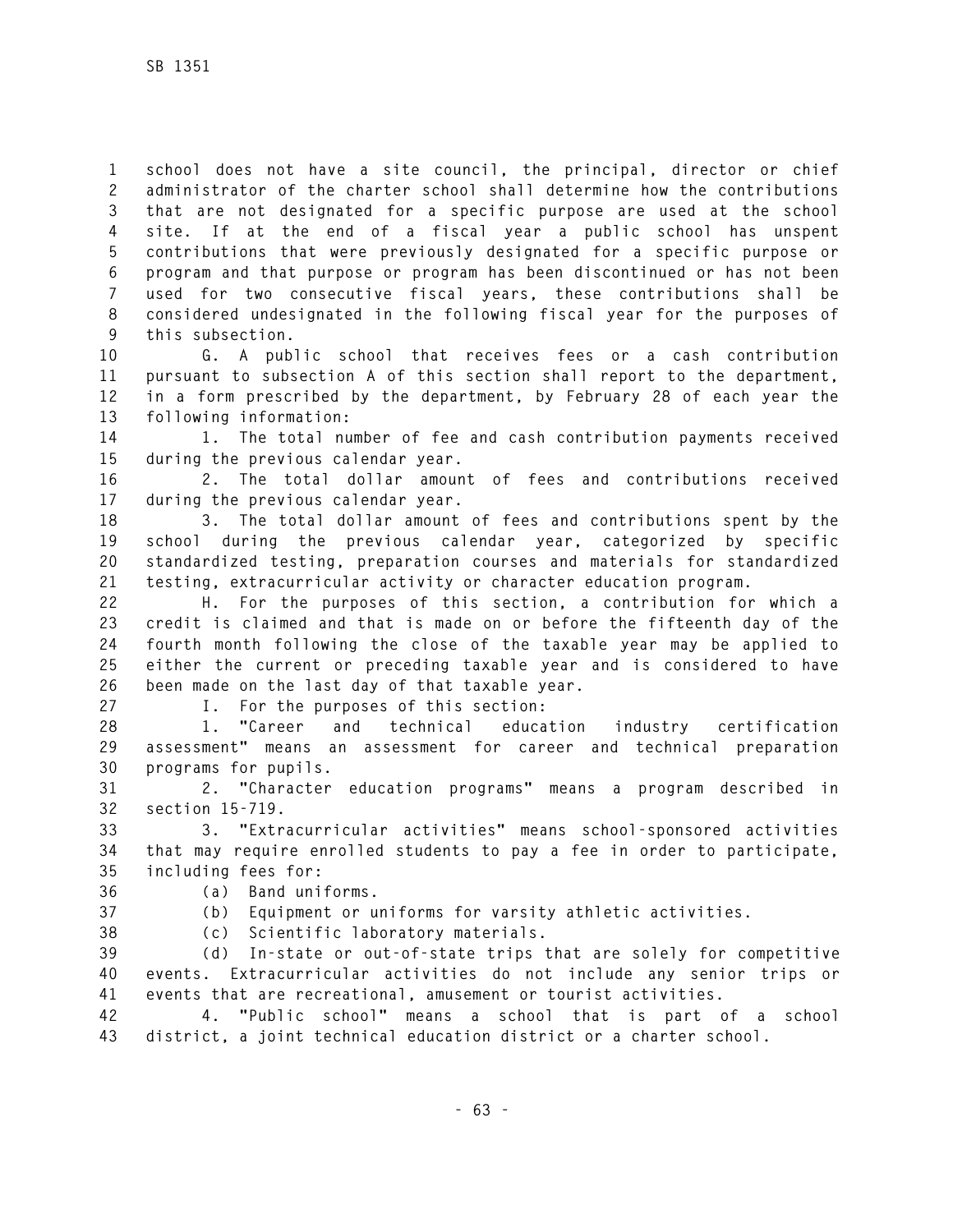**1 5. "Standardized testing for college credit or readiness" includes 2 the SAT, PSAT, ACT, advanced placement and international baccalaureate 3 diploma tests and other similar tests.** 

**4 6. "Widely recognized and accepted educational testing 5 organization" means the college board, the ACT, the international 6 baccalaureate and other organizations that are widely recognized and 7 accepted by colleges and universities in the United States and that offer 8 college credit and readiness examinations.**

**9 Sec. 54. Section 43-1089.02, Arizona Revised Statutes, is amended 10 to read:** 

**11 43-1089.02. Credit for donation of school site**

**12 A. A credit is allowed against the taxes imposed by this title in 13 the amount of thirty per cent PERCENT of the value of real property and 14 improvements donated by the taxpayer to a school district or a charter 15 school for use as a school or as a site for the construction of a school.** 

**16 B. To qualify for the credit:** 

**17 1. The real property and improvements must be located in this 18 state.** 

**19 2. The real property and improvements must be conveyed unencumbered 20 and in fee simple, except that:** 

**21 (a) The conveyance must include as a deed restriction and 22 protective covenant running with title to the land the requirement that as 23 long as the donee holds title to the property the property shall only be 24 used as a school or as a site for the construction of a school, subject to 25 subsection I or J of this section.** 

**26 (b) In the case of a donation to a charter school, the donor shall 27 record a lien on the property as provided by subsection J, paragraph 3 of 28 this section.** 

**29 3. The conveyance shall not violate section 15-341, subsection D or 30 section 15-183, subsection U.** 

**31 C. For the purposes of this section, the value of the donated 32 property is the property's fair market value as determined in an appraisal 33 as defined in section 32-3601 that is conducted by an independent party 34 and that is paid for by the donee.** 

**35 D. If the property is donated by co-owners, including partners in a 36 partnership and shareholders of an S corporation, as defined in section 37 1361 of the internal revenue code, each donor may claim only the pro rata 38 share of the allowable credit under this section based on the ownership 39 interest. If the property is donated by a husband and wife SPOUSES who 40 file separate returns for a taxable year in which they could have filed a 41 joint return, they may determine between them the share of the credit each 42 will claim. The total of the credits allowed all co-owner donors may not 43 exceed the allowable credit.** 

**44 E. If the allowable tax credit exceeds the taxes otherwise due 45 under this title on the claimant's income, or if there are no taxes due**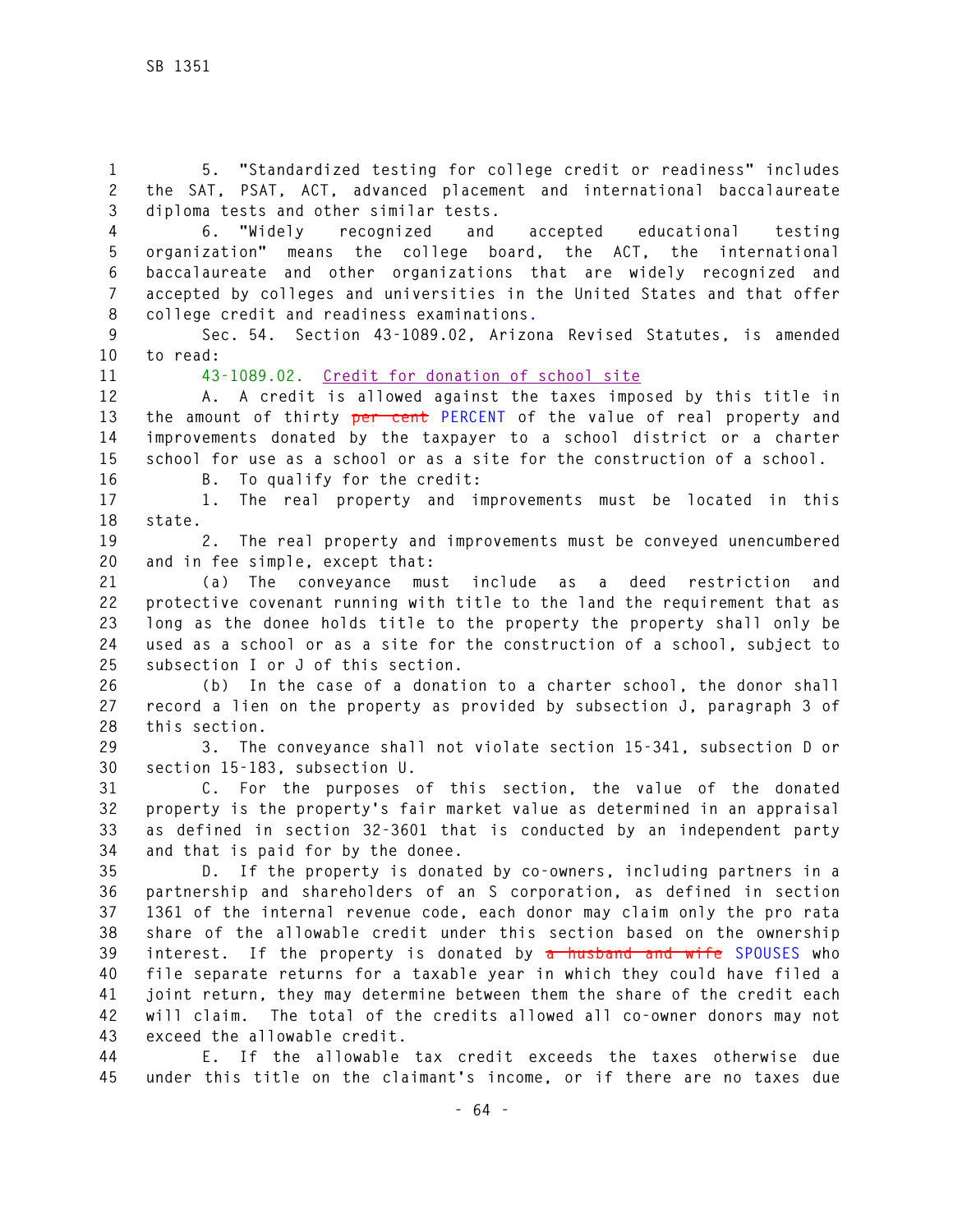**1 under this title, the taxpayer may carry the amount of the claim not used 2 to offset the taxes under this title forward for not more than five 3 consecutive taxable years' income tax liability.** 

**4 F. The credit under this section is in lieu of any deduction 5 pursuant to section 170 of the internal revenue code taken for state tax 6 purposes.** 

**7 G. On written request by the donee, the donor shall disclose in 8 writing to the donee the amount of the credit allowed pursuant to this 9 section with respect to the property received by the donee.** 

**10 H. A school district or charter school may refuse the donation of 11 any property for purposes of this section.** 

**12 I. If the donee is a school district:** 

**13 1. The district shall notify the school facilities board 14 established by section 15-2001 and furnish the board with any information 15 the board requests regarding the donation. A school district shall not 16 accept a donation pursuant to this section unless the school facilities 17 board has reviewed the proposed donation and has issued a written 18 determination that the real property and improvements are suitable as a 19 school site or as a school. The school facilities board shall issue a 20 determination that the real property and improvements are not suitable as 21 a school site or as a school if the expenses that would be necessary to 22 make the property suitable as a school site or as a school exceed the 23 value of the proposed donation.** 

**24 2. The district may sell any donated property pursuant to section 25 15-342, but the proceeds from the sale shall only be used for capital 26 projects. The school facilities board shall withhold an amount that 27 corresponds to the amount of the proceeds from any monies that would 28 otherwise be due the school district from the school facilities board 29 pursuant to section 15-2041.** 

**30 J. If the donee is a charter school:** 

**31 1. The charter school shall:** 

**32 (a) Immediately notify the sponsor of the charter school by 33 certified mail and shall furnish the sponsor with any information 34 requested by the sponsor regarding the donation during the ten year 35 TEN-YEAR period after the conveyance is recorded.** 

**36 (b) Notify the sponsor by certified mail, and the sponsor shall 37 notify the state treasurer, in the event of the charter school's financial 38 failure or if the charter school:** 

**39 (i) Fails to establish a charter school on the property within 40 forty-eight months after the conveyance is recorded.** 

**41 (ii) Fails to provide instruction to pupils on the property within 42 forty-eight months after the conveyance is recorded.** 

**43 (iii) Establishes a charter school on the property but subsequently 44 ceases to operate the charter school on the property for twenty-four**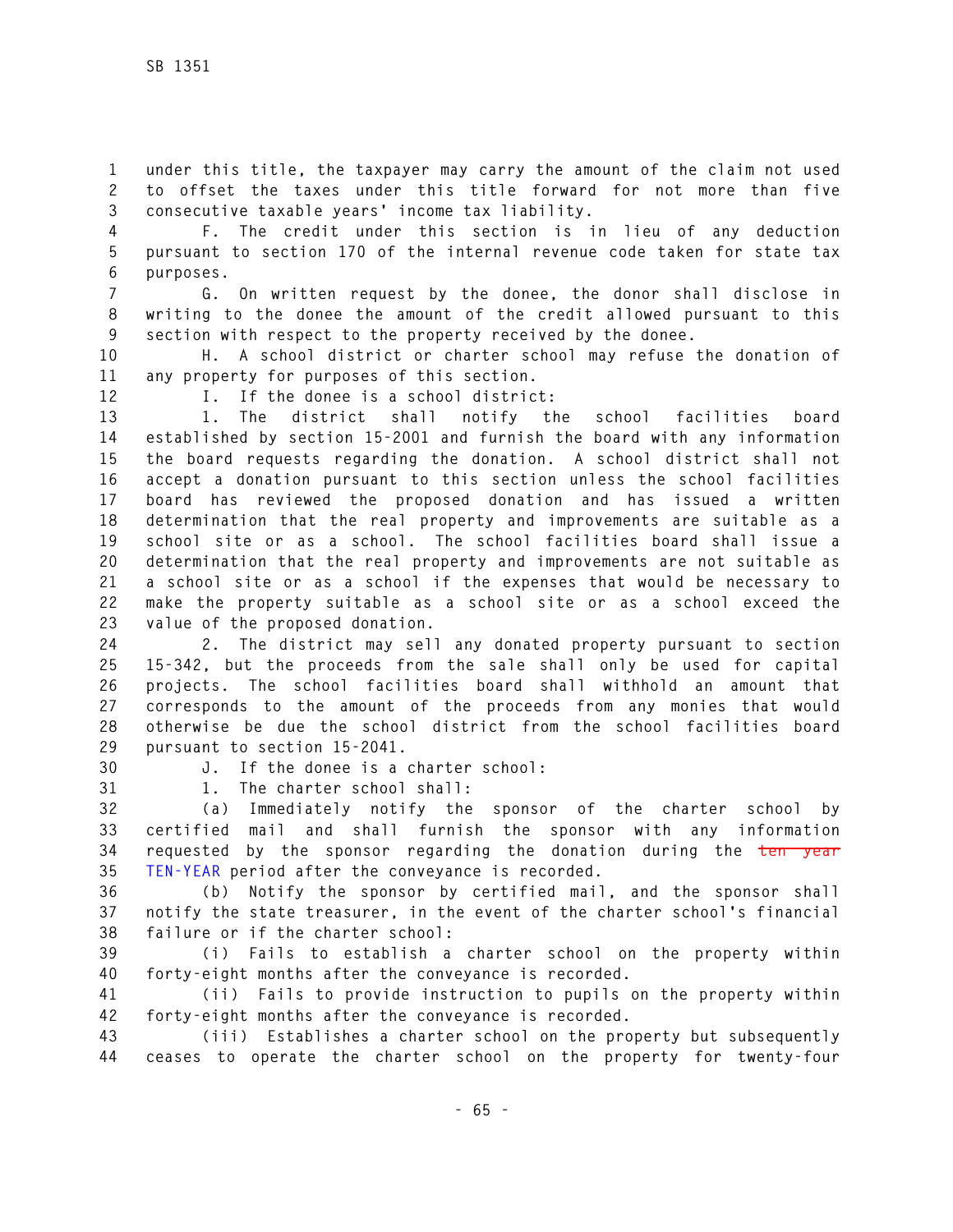**1 consecutive months or fails to provide instruction to pupils on the 2 property for twenty-four consecutive months.** 

**3 2. The charter school, or a successor in interest, shall pay to the 4 state treasurer the amount of the credit allowed under this section, or if 5 that amount is unknown, the amount of the allowable credit under this 6 section, if any of the circumstances listed in paragraph 1, subdivision 7 (b) of this subsection occurs. If the amount is not paid within one year 8 after the treasurer receives notice under paragraph 1, subdivision (b) of 9 this subsection, a penalty and interest shall be added, determined 10 pursuant to title 42, chapter 1, article 3.** 

**11 3. A tax credit under this section constitutes a lien on the 12 property, which the donor must record along with the title to the property 13 to qualify for the credit. The amount of the lien is the amount of the 14 allowable credit under this section, adjusted according to the average 15 change in the GDP price deflator, as defined in section 41-563, for each 16 calendar year since the donation, but not exceeding twelve and one-half 17 per cent PERCENT more than the allowable credit. The lien is subordinate 18 to any liens securing the financing of the school construction. The lien 19 is extinguished on the earliest of the following:** 

**20 (a) Ten years after the lien is recorded. After that date, the 21 charter school, or a successor in interest, may request the state 22 treasurer to release the lien.** 

**23 (b) On payment to the state treasurer by the donee charter school, 24 or by a successor in interest, of the amount of the allowable credit under 25 this section, either voluntarily or as required by paragraph 2 of this 26 subsection. After the required amount is paid, the charter school or 27 successor in interest may request the state treasurer to release the lien.** 

**28 (c) On conveyance of fee simple title to the property to a school 29 district.** 

**30 (d) On enforcement and satisfaction of the lien pursuant to 31 paragraph 4 of this subsection.** 

**32 4. The state treasurer shall enforce the lien by foreclosure within 33 one year after receiving notice of any of the circumstances described in 34 paragraph 1, subdivision (b) of this subsection.** 

**35 5. Subject to paragraphs 3 and 4 of this subsection, the charter 36 school may sell any donated property.** 

**37 Sec. 55. Section 43-1089.03, Arizona Revised Statutes, is amended 38 to read:** 

- 
- 

## **39 43-1089.03. Credit for contributions to certified school 40 tuition organization**

**41 A. A credit is allowed against the taxes imposed by this title for 42 the amount of voluntary cash contributions by the taxpayer or on the**  43 taxpayer's behalf pursuant to section 43-401, subsection  $\pm$  G during the **44 taxable year to a school tuition organization that is certified pursuant 45 to chapter 16 of this title at the time of donation. Except as provided**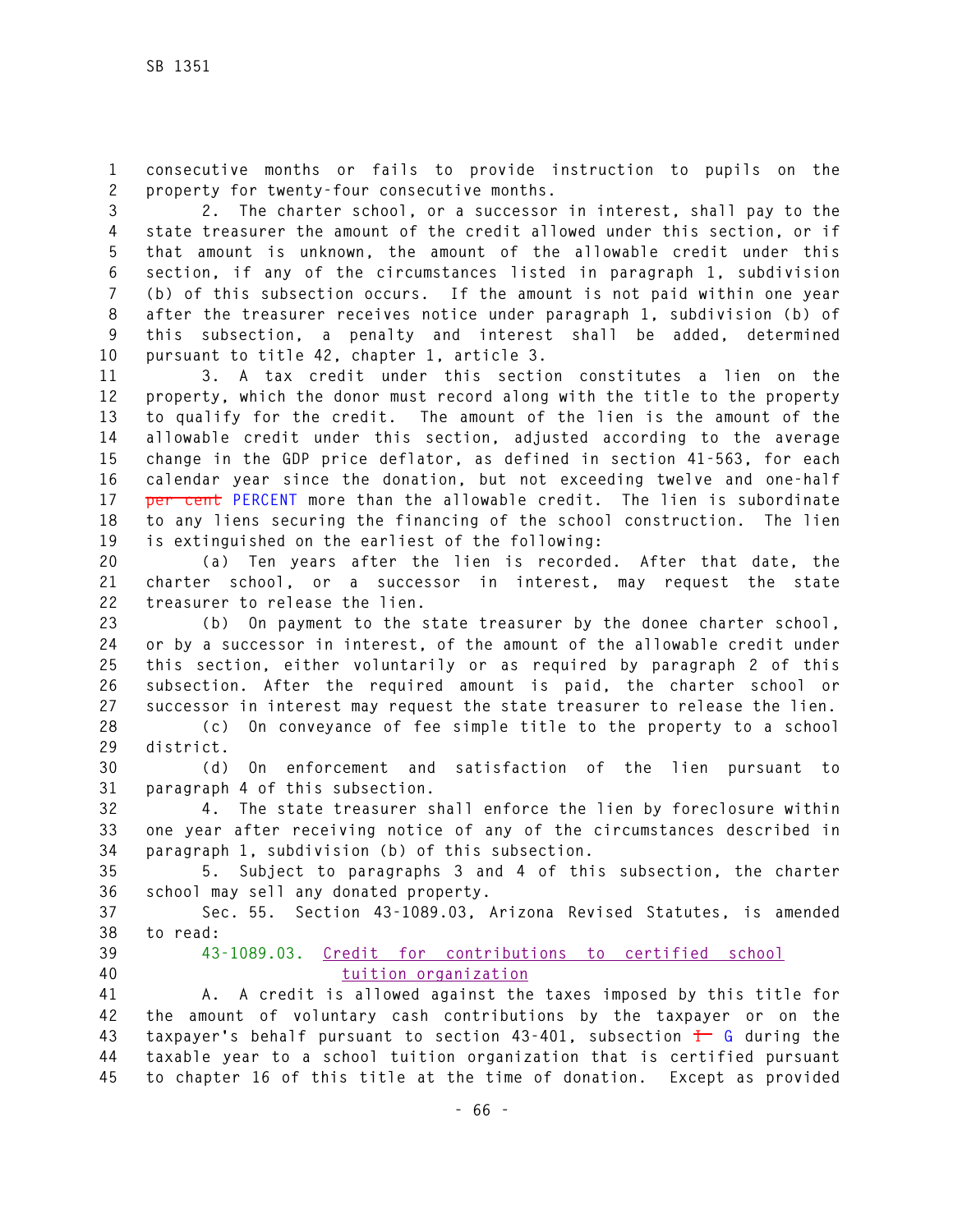**1 by subsection C of this section, the amount of the credit shall not 2 exceed:** 

**3 1. Five hundred dollars in any taxable year for a single individual 4 or a head of household.** 

**5 2. One thousand dollars in any taxable year for a married couple 6 filing a joint return.** 

**7 B. A husband and wife SPOUSES who file separate returns for a 8 taxable year in which they could have filed a joint return may each claim 9 only one-half of the tax credit that would have been allowed for a joint 10 return.** 

**11 C. For each taxable year beginning on or after January 1, the 12 department shall adjust the dollar amounts prescribed by subsection A, 13 paragraphs 1 and 2 of this section according to the average annual change 14 in the metropolitan phoenix consumer price index published by the United 15 States bureau of labor statistics, except that the dollar amounts shall 16 not be revised downward below the amounts allowed in the prior taxable 17 year. The revised dollar amounts shall be raised to the nearest whole 18 dollar.** 

**19 D. If the allowable tax credit exceeds the taxes otherwise due 20 under this title on the claimant's income, or if there are no taxes due 21 under this title, the taxpayer may carry the amount of the claim not used 22 to offset the taxes under this title forward for not more than five 23 consecutive taxable years' income tax liability.** 

**24 E. The credit allowed by this section is in lieu of any deduction 25 pursuant to section 170 of the internal revenue code and taken for state 26 tax purposes.** 

**27 F. The tax credit is not allowed if the taxpayer designates the 28 taxpayer's contribution to the school tuition organization for the direct 29 benefit of any dependent of the taxpayer or if the taxpayer designates a 30 student beneficiary as a condition of the taxpayer's contribution to the 31 school tuition organization. The tax credit is not allowed if the 32 taxpayer, with the intent to benefit the taxpayer's dependent, agrees with 33 one or more other taxpayers to designate each taxpayer's contribution to 34 the school tuition organization for the direct benefit of the other 35 taxpayer's dependent.** 

**36 G. For the purposes of this section, a contribution, for which a 37 credit is claimed, that is made on or before the fifteenth day of the 38 fourth month following the close of the taxable year may be applied to 39 either the current or preceding taxable year and is considered to have 40 been made on the last day of that taxable year.** 

**41 H. A taxpayer may not claim a credit under this section and also 42 under section 43-1089 with respect to the same contribution. If a 43 taxpayer's contribution to a school tuition organization exceeds the 44 amount of the credit allowed under section 43-1089, a taxpayer may claim a 45 credit under this section and also under section 43-1089. If a taxpayer's**